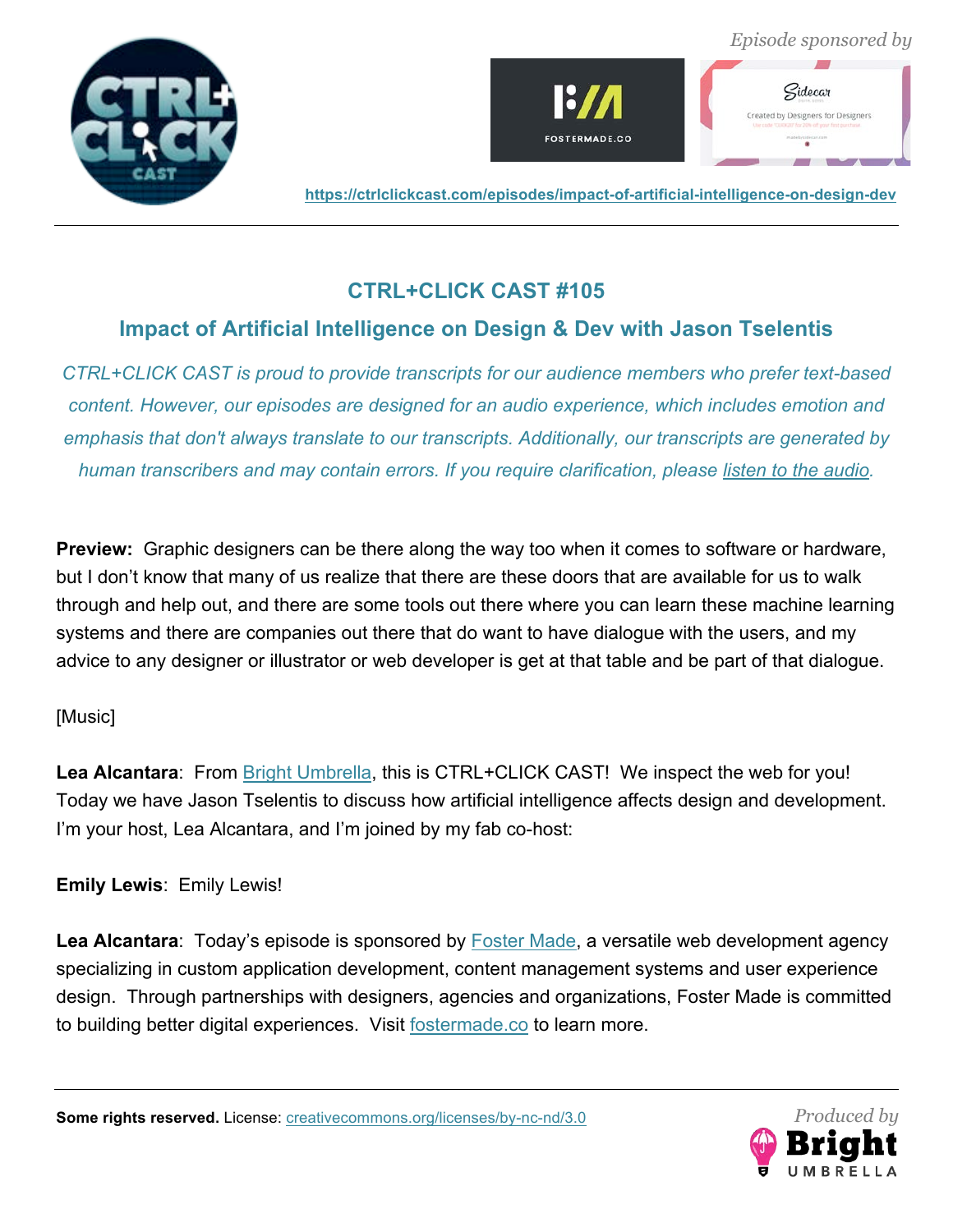



This episode is also brought to you by Sidecar. Sidecar was built by the team at Focus Lab to educate and empower creative professionals. Sidecar shares industry experience that touches on subjects like best design practices, effectively communicating with clients and more. Sidecar isn't just about teaching, but also about doing. Their digital store provides assets that help speed along the design process for a variety of needs. To learn more, head over to madebysidecar.com and use promo code "CLICK20" to receive 20% off on your first purchase!

**Emily Lewis**: Today we're excited to have Jason Tselentis to talk with us about the intersection of AI, design and development. Jason is an associate at Winthrop University where he teaches visual communication design. His writing has appeared in *Backchannel, Eye, Open Manifesto, Print and HOW*. He also has four books to his credit on design and typography principles and design history.

Welcome to the show, Jason!

**Jason Tselentis**: Hi, thanks for having me!

**Lea Alcantara**: Absolutely. So Jason, can you tell our listeners a bit more about yourself?

**Jason Tselentis**: Yeah, I've been teaching at Winthrop University. I think this is my 10<sup>th</sup> year now.

**Emily Lewis**: Oh, wow.

**Lea Alcantara**: Wow!

**Jason Tselentis**: Yeah, yeah, and Winthrop is located in Rock Hill, South Carolina. It's pretty close to Charlotte, North Carolina. It's maybe a 20- to 30-minute drive. Prior to being here in the Carolinas, I lived and worked and went to school in Seattle, Washington for a couple of years where I went to grad school.

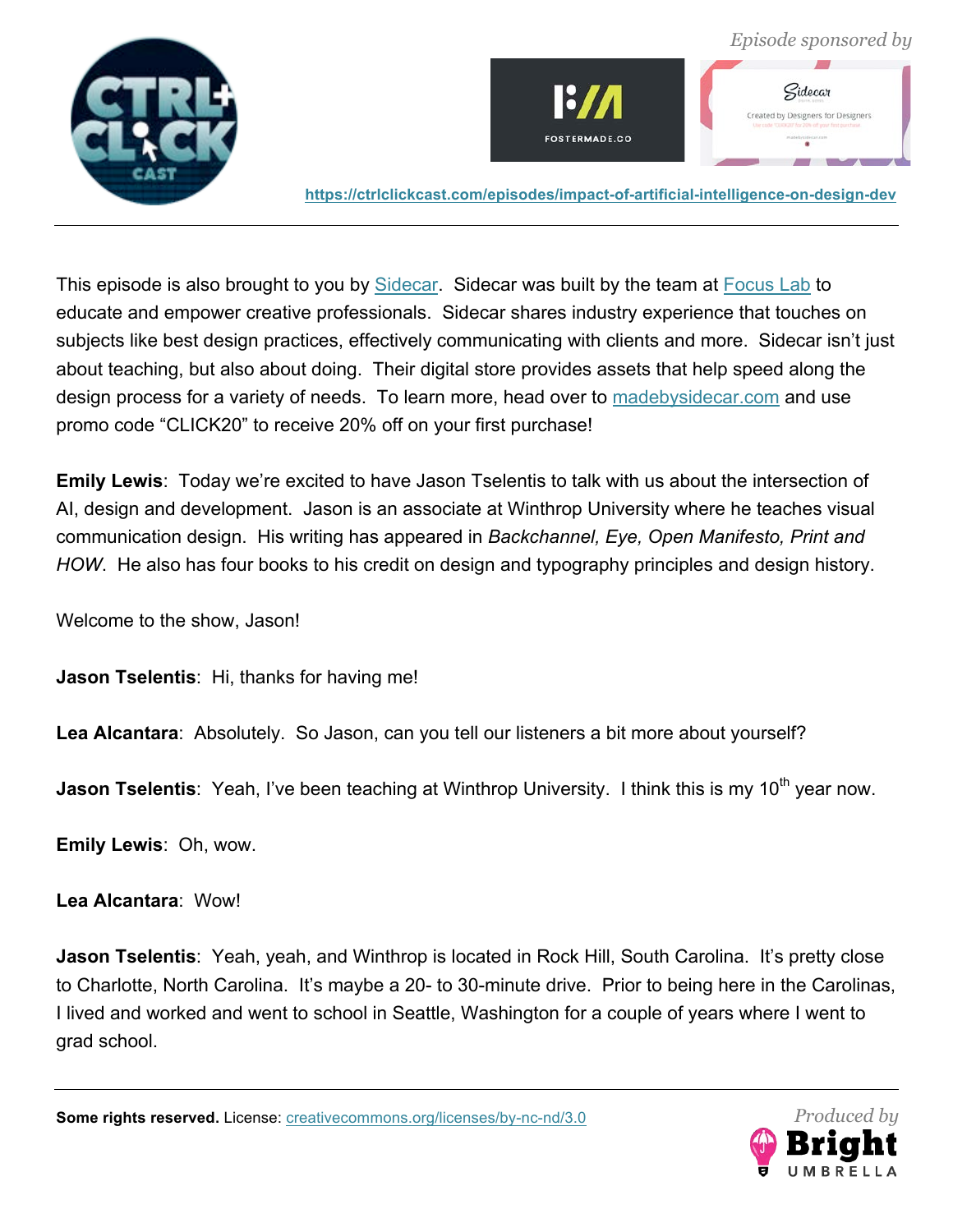



And since I've moved to the Carolinas, one of the really advantageous things, I guess, is just the sheer fact that I don't need a snow shovel anymore for the most part. [Laughs]

**Emily Lewis**: [Laughs]

**Lea Alcantara**: [Laughs]

**Jason Tselentis**: I don't have to shovel snow, and I don't have to worry about putting my wallet and my cellphone and everything in Ziploc bags as much as I did in Seattle.

**Emily Lewis**: [Laughs]

**Lea Alcantara**: Oh.

**Jason Tselentis**: The weather there, it does rain. [Laughs]

**Lea Alcantara**: Oh, yeah, that's true.

**Emily Lewis**: True.

**Jason Tselentis**: Yeah, you might be surprised to learn, but it does rain there. [Laughs]

**Emily Lewis**: [Laughs]

**Lea Alcantara**: [Laughs]

**Emily Lewis**: But I bet you're probably dealing with a ton of leaf-raking right now. [Laughs]

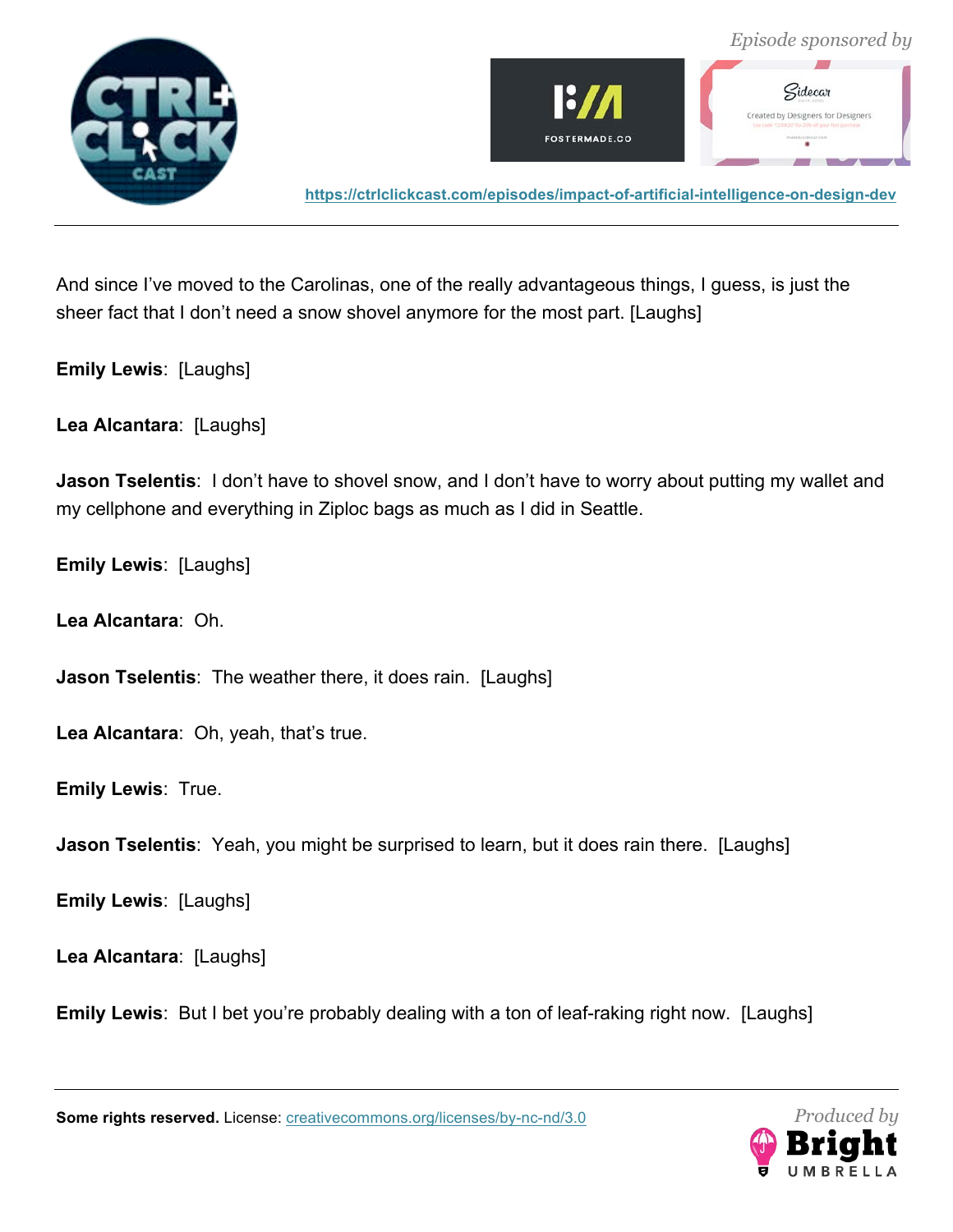



**Jason Tselentis**: Oh my goodness, yeah, and it's not just leaf-raking in my neighborhood, it's these gigantic leaf blowers, it's just…

**Emily Lewis**: Oh.

**Lea Alcantara**: Hmm.

**Jason Tselentis**: Yeah, the amount of noise is just mind numbing.

**Emily Lewis**: [Laughs]

**Lea Alcantara**: [Laughs]

**Jason Tselentis**: [Laughs]

**Emily Lewis**: Yeah, the East Coast this time of year, it's beautiful, but then the cleanup…

**Jason Tselentis**: Yeah, it's like daily cleanup, and I'm out there raking and bagging probably two to three times a day and my wife and kids are doing it.

**Lea Alcantara**: Oooh.

**Jason Tselentis**: The other morning I was up at about 5. I've a new puppy who likes to get up and do the business early.

**Lea Alcantara**: Oh.

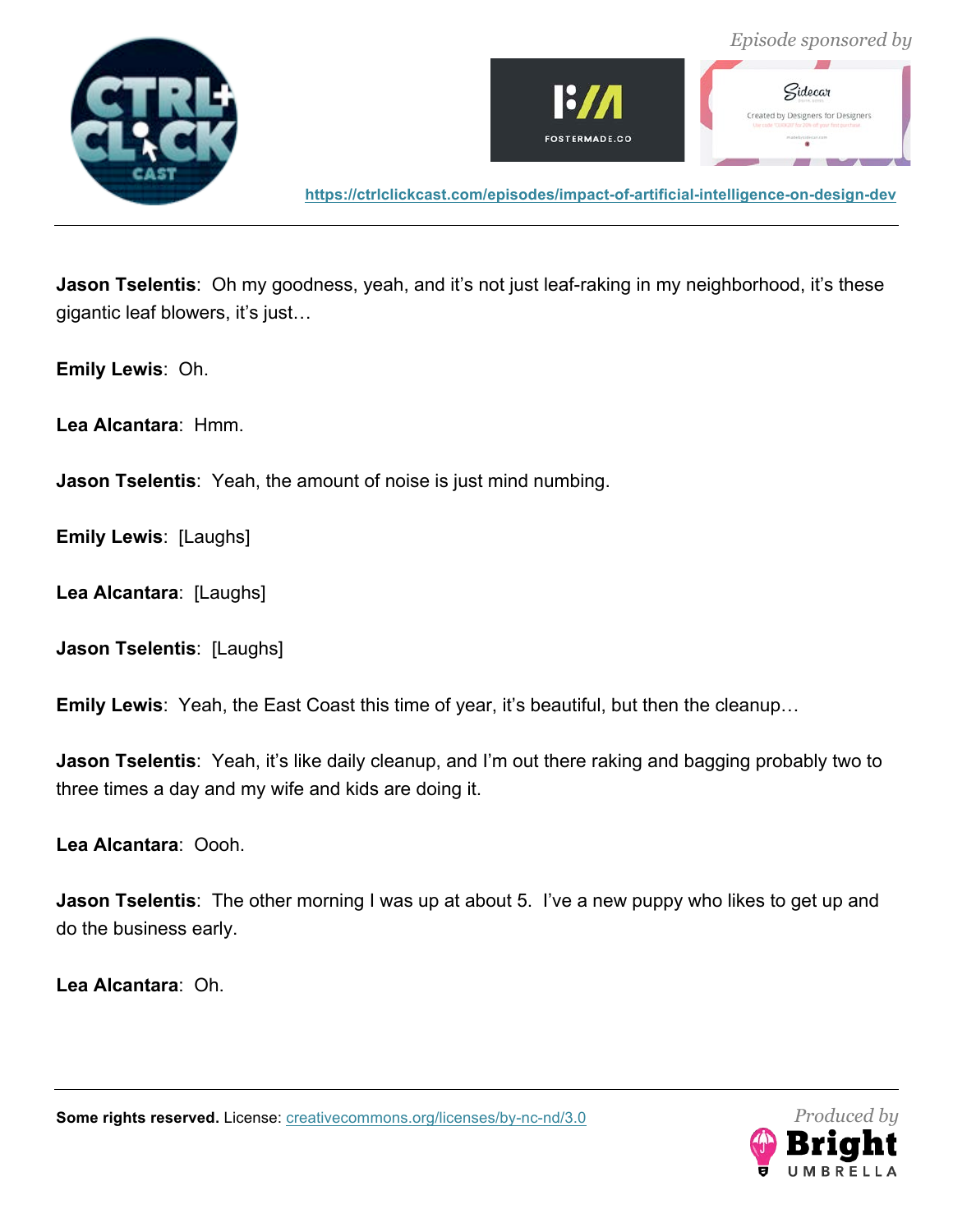



**Jason Tselentis**: And it might have been like 5 or 5:30 and I saw the leaves. I walked the dog, I came home, and I said, "Okay, let me just do some raking." I can do it quietly because I rake.

**Emily Lewis**: [Laughs]

**Jason Tselentis**: I don't use the leaf blower.

**Emily Lewis**: [Laughs]

**Lea Alcantara**: [Laughs]

**Jason Tselentis**: And I got maybe one or two bags in before the sun came up.

**Emily Lewis**: Nice. We've discovered we have two massive mulberry trees that have an insane amount of leaves, but my boyfriend, Jason, he decided that instead of raking, he would mow them and it actually works.

**Lea Alcantara**: Oh no.

**Emily Lewis**: It works.

**Lea Alcantara**: Oh, really?

**Jason Tselentis**: Yeah, yeah.

**Emily Lewis**: It works.

**Lea Alcantara**: Oh.

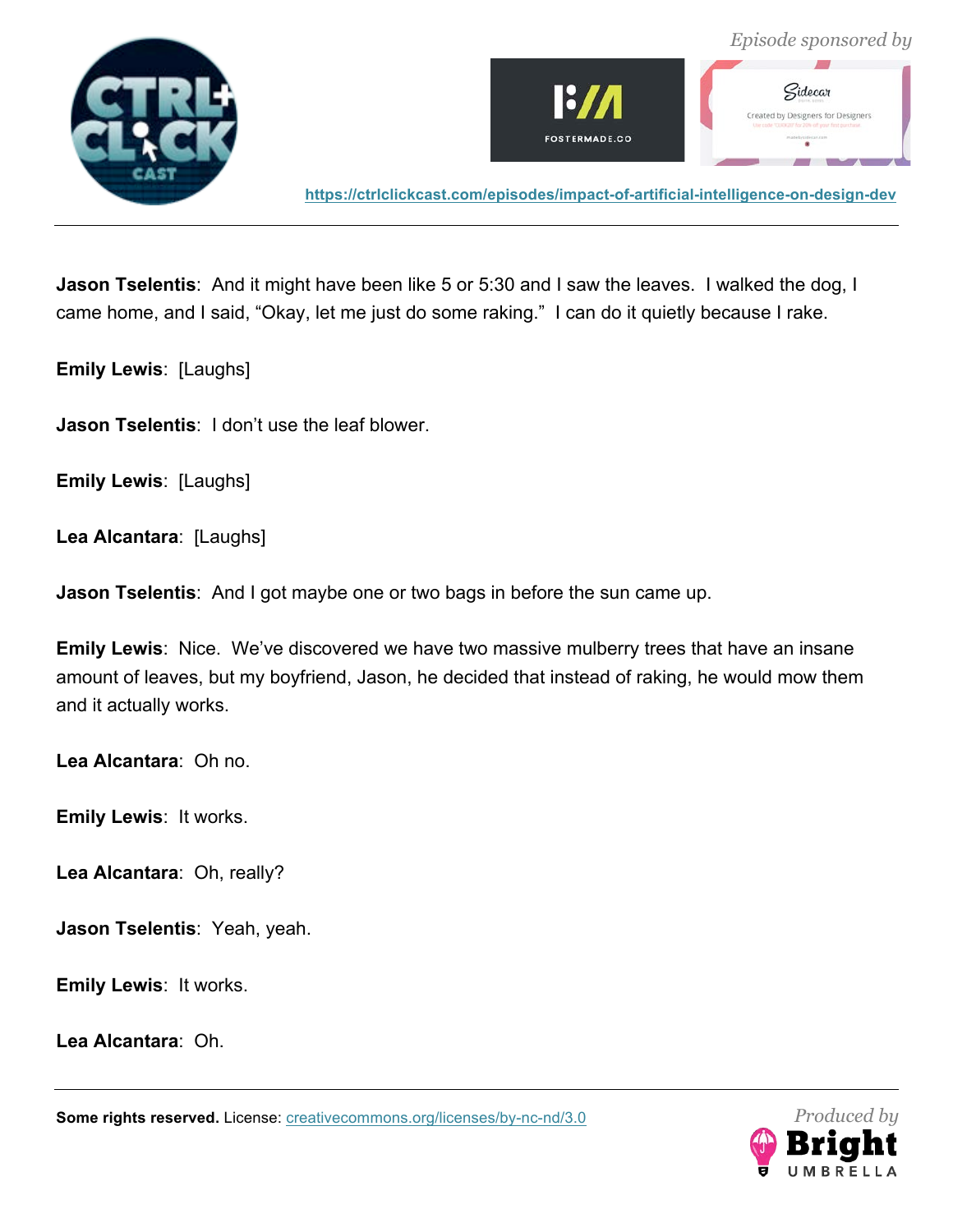



**Emily Lewis**: He just takes the lawnmower out and mows them.

**Jason Tselentis**: Yeah.

**Emily Lewis**: And then they're already sort of bagged. [Laughs]

**Lea Alcantara**: [Laughs]

**Jason Tselentis**: Yeah, yeah, we do the same thing.

**Lea Alcantara**: Nice.

**Jason Tselentis**: There are some days when I really don't even need to mow the lawn.

**Emily Lewis**: [Laughs]

**Jason Tselentis**: But my wife or my kid, my son, will get out there and do that, and then it is a whole lot easier.

**Emily Lewis**: Yeah.

**Lea Alcantara**: Nice.

**Emily Lewis**: All right, well, let's actually talk about today's episode. [Laughs]

**Lea Alcantara**: [Laughs]

**Jason Tselentis**: [Laughs]

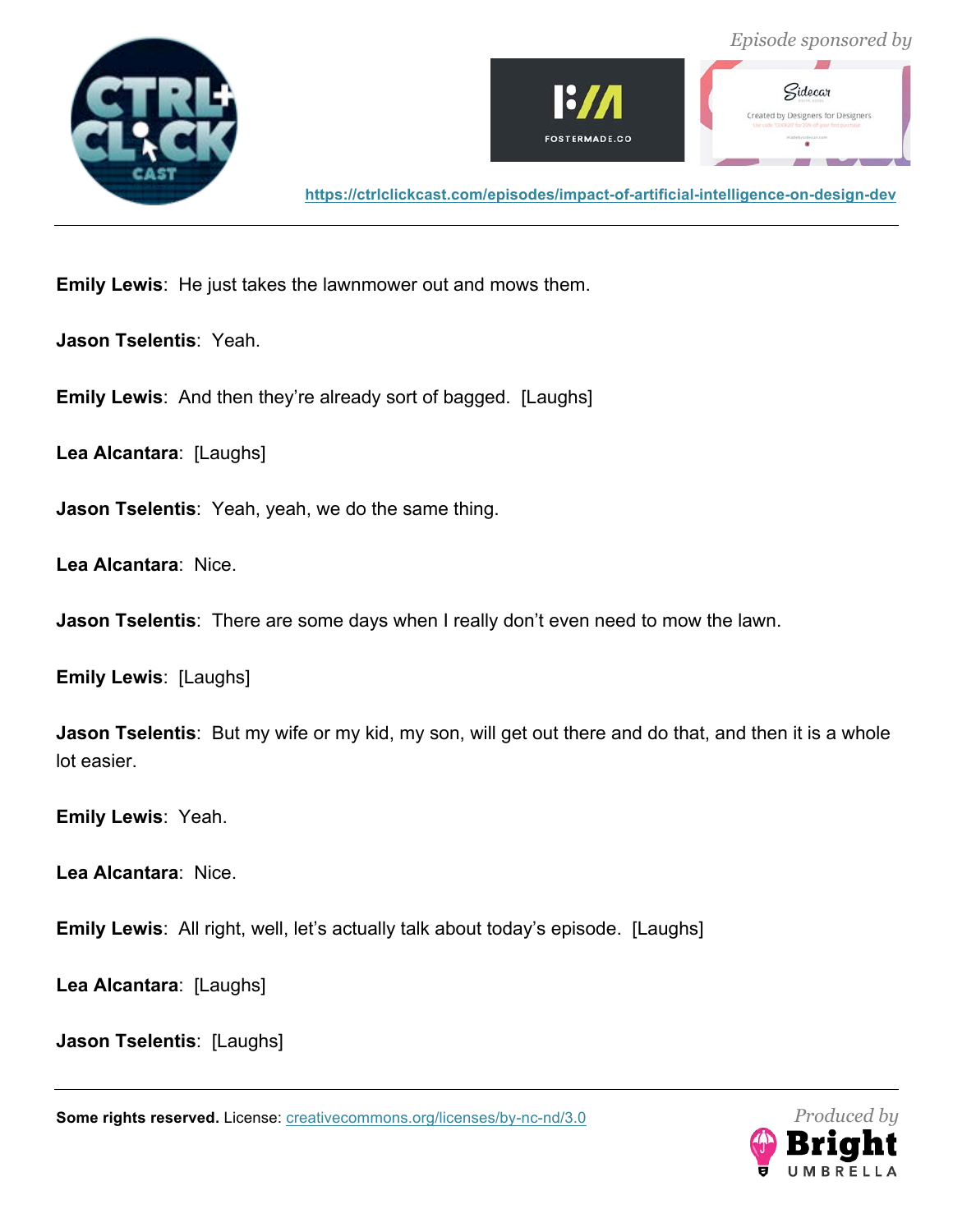



**Emily Lewis**: Before we get into the details of artificial intelligence, can you define it for us? Is it the same as machine learning?

**Jason Tselentis**: Yeah. The thing about all of these terms, whether it's artificial intelligence which gets shortened a lot to AI, machine learning which gets shortened a lot to ML, and then you've got words like automation and algorithm or automatons and bots…

#### **Emily Lewis**: Right.

**Jason Tselentis**: I think the thing that probably is striking most people about the time we're in right now is that these words are being used an awful lot and they tend to be used interchangeably, and that can be confusing for the general user or the designer who may be looking to use some of these tools. But in the most basic kind of sense of things, artificial intelligence is this area of computer science that deals with trying to simulate intelligent behavior in computers.

#### **Emily Lewis**: [Agrees]

**Jason Tselentis**: But the bottom line is that there are some things that we as humans do that computers cannot.

# **Emily Lewis**: [Agrees]

**Jason Tselentis**: So I don't think we're ever going to reach a point where we have computers that are purely intelligent beings like we are, but in a nutshell, that's what artificial intelligence is, and machine learning, it's one of the things that help teach a computer or a piece of software or a piece of hardware how to do these things or how to be intelligent, so you can use machine learning to develop artificial intelligence, and the two things, AI for artificial intelligence and machine learning or ML, they

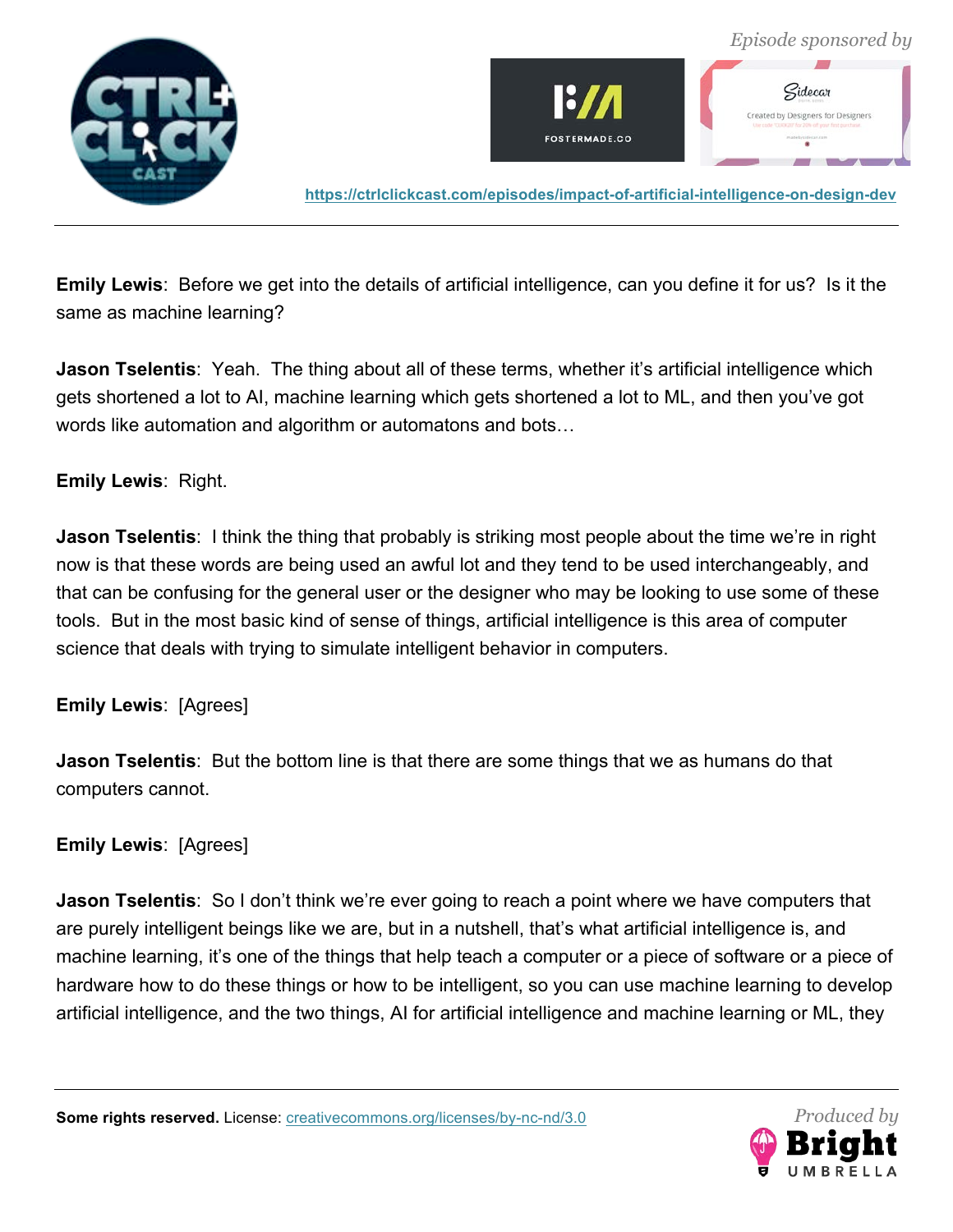



do get used quite interchangeably, and I think that at the end of the day, you've just got to come to terms with the fact that these are different things.

**Emily Lewis**: [Agrees]

**Lea Alcantara**: [Agrees]

**Jason Tselentis**: And they're being used to make some of our work easier.

**Lea Alcantara**: Right. Because I think one of the things that fascinate me about this topic is what you just mentioned is kind of that misconception or overlapping ideas of artificial intelligence and machine learning, and when people hear those terms, the first thing they think of is Skynet and science fiction.

**Jason Tselentis**: [Laughs]

**Emily Lewis**: [Laughs]

**Jason Tselentis**: Right.

**Lea Alcantara**: So I just wanted to get that out of the way because I know people are immediately already thinking about that, but it isn't, right? Like it's something that we've all kind of already have been using. I mean, that was the point of computers being invented to aid in tasks or repetitive tasks or things to make things easier for people to do their jobs as opposed to replacing human thought completely.

**Jason Tselentis**: Yeah, there are a couple of things that you brought up there that are all important, and it doesn't matter what you're doing if you're a designer or a programmer or an illustrator or a type

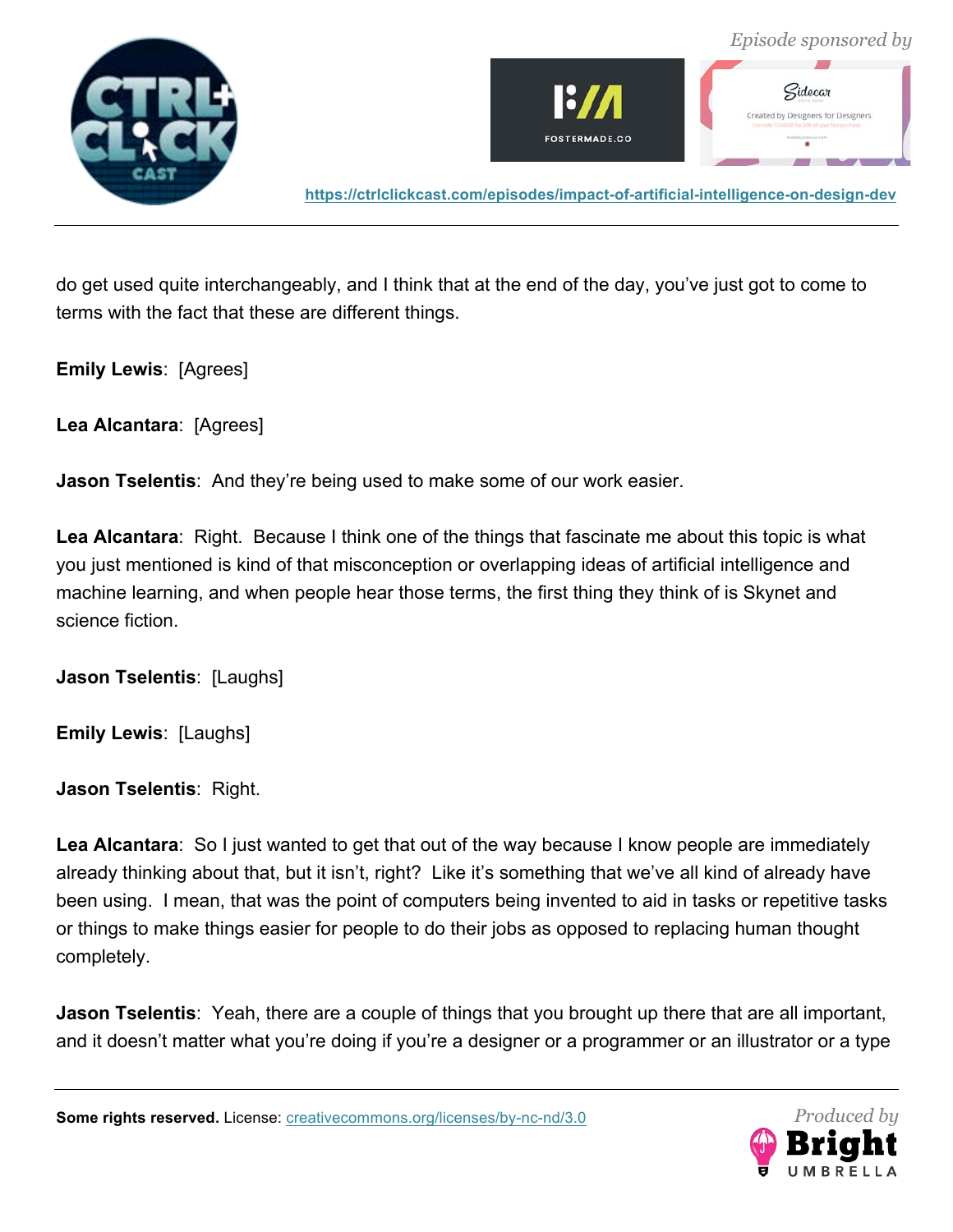



designer or a teacher or somebody who even works in a service industry, and that is that kind of paranoia you talked about where these things are eventually going to take over, and coincidentally or maybe not coincidentally, I was watching *Terminator Salvation* last night with my family. [Laughs]

**Emily Lewis**: [Laughs]

**Lea Alcantara**: [Laughs]

**Jason Tselentis**: And my boys and I had already seen it so for us, it was – I don't know – maybe the third or fourth or fifth time we've seen it.

**Emily Lewis**: [Laughs]

**Lea Alcantara**: [Laughs]

**Jason Tselentis**: My wife hadn't seen it so we were having to kind of explain to her because she wasn't as familiar with the movie and she came in the middle of it. But anyway, that is the kind of paranoia I think that we're gripped by is that this is the next step and whether it's ten, twenty or a hundred years from now, these things could take over, but it really is just paranoia.

**Emily Lewis**: [Agrees]

**Jason Tselentis**: That's the way I look at it, and truth be told, I love science fiction. I've read science fiction and watched shows, comic books I've read for years, and I don't know that we're ever going to get to that point, but I think that in the short term, what we do have to realize is that the things that we use, software, hardware, cars, these things are going to be utilizing advanced systems to either help us with work or to do the work.

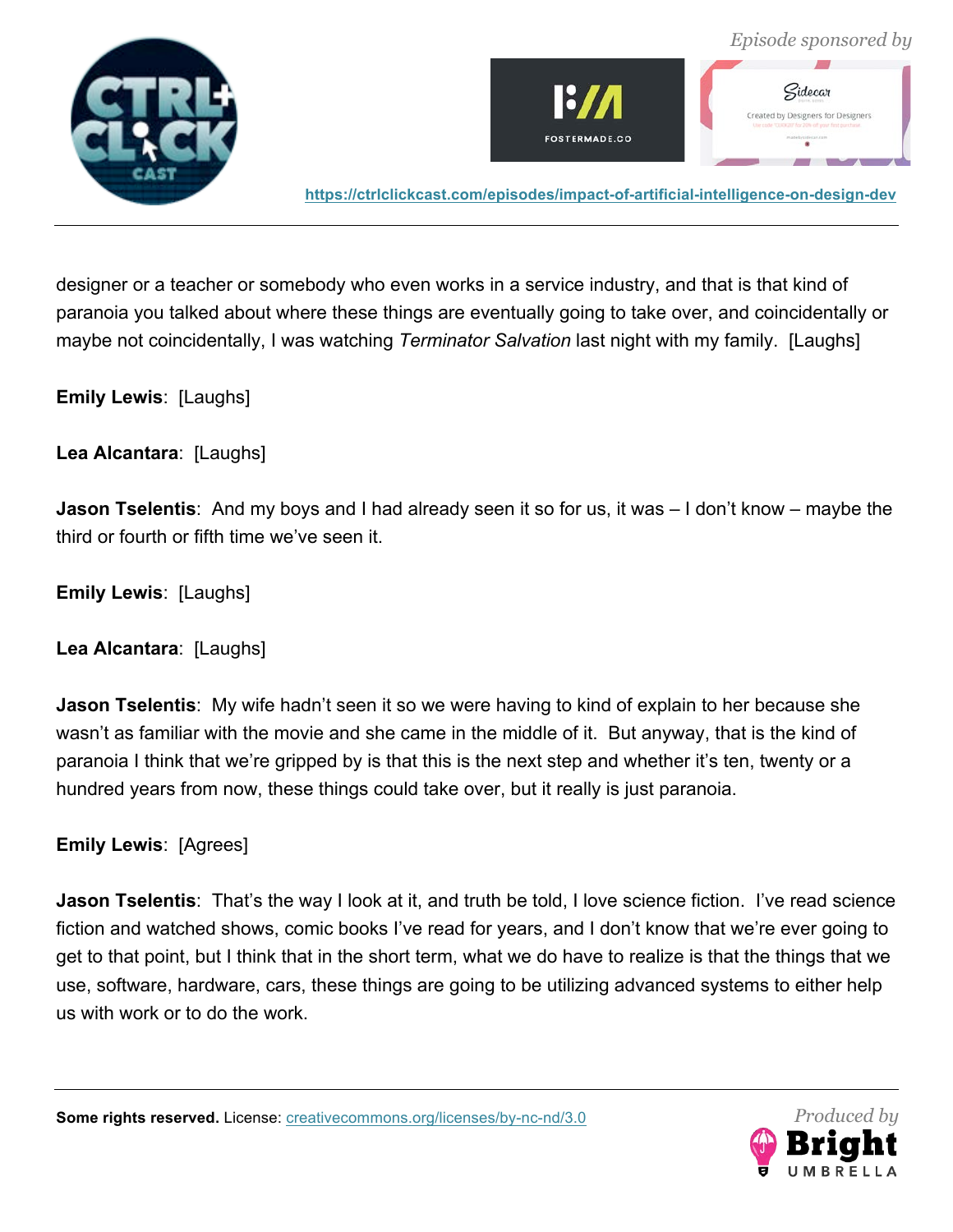



**Emily Lewis**: [Agrees]

**Lea Alcantara**: [Agrees]

**Jason Tselentis**: And some of the paranoia can even kind of shift into that function of our day-to-day jobs and we might think, "Oh, okay, you know, these things eventually are going to take over and lock me out of my files or you know."

**Emily Lewis**: [Laughs]

**Lea Alcantara**: Right.

**Jason Tselentis**: Yeah, that could happen now with our without artificial intelligence if you forget your password, for heaven's sakes.

**Lea Alcantara**: Right.

**Jason Tselentis**: But there are some of these tools that are already out there, and designers and illustrators are using them, and I think that if anybody is up to the task of learning how to work with machine learning at a computer science kind of hardnosed deep level, that they're going to be ready for the next wave of jobs and this next pivot that's going to happen.

**Emily Lewis**: Yeah, that's exactly what I was thinking. I was watching some… I'm addicted to *CBS Sunday Morning*, and they had a special about these automated trucks, the big rigs.

**Jason Tselentis**: Yeah, yeah.

**Lea Alcantara**: [Agrees]

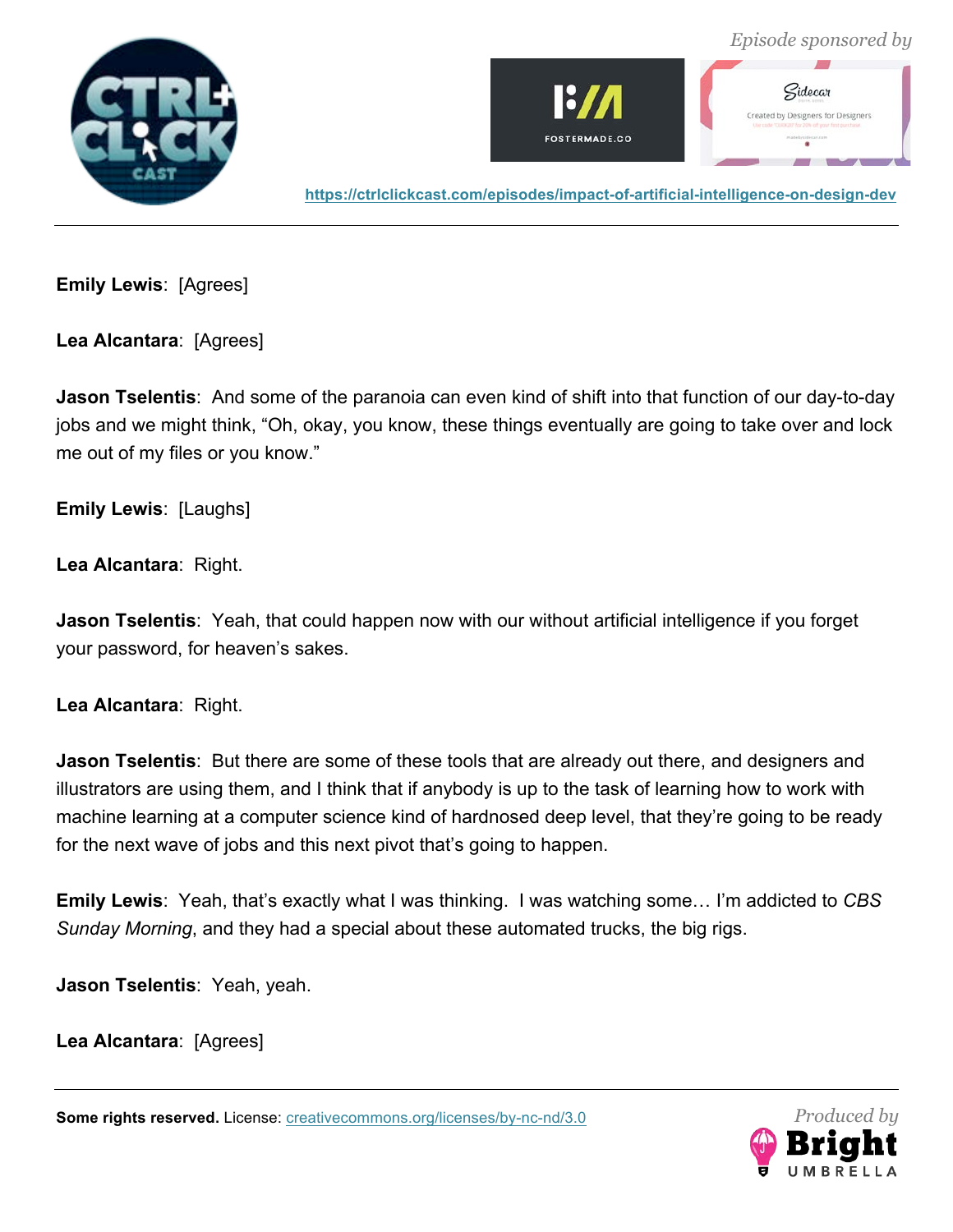



 $G$ idec $\omega$ r

**https://ctrlclickcast.com/episodes/impact-of-artificial-intelligence-on-design-dev**

#### *Timestamp: 00:09:46*

**Emily Lewis**: And they had one of the journalists, it might have been Mo Rocca, I can't remember, but there was a driver in the truck, the truck was doing all the driving, but there was still a driver, and he was sort of discussing about that his role, it's being replaced if you want to get into the semantics, but it's more like it's evolving. The truck can't have all of the things that humans have in terms of like response and processing in this situation of driving a truck, so he's there to assist and to understand how the truck is working and all that other stuff. So his job has just changed what he has done, and even more, he as a driver with 30-some odd years of experience on the road is helping inform how they build this machine that drives this truck, the artificial intelligence behind it, so he has a role, he has an important role in it. It's just him having to redefine how he views it.

**Jason Tselentis**: Yeah, I saw that episode. I too love *Sunday Morning*.

**Emily Lewis**: [Laughs]

**Lea Alcantara**: [Laughs]

**Jason Tselentis**: And I can sit there and watch it as it's playing, it's on my DVR automatically recording every Sunday.

**Emily Lewis**: Yeah.

**Jason Tselentis**: And the thing about truck driving is that I'm glad that CBS touched on that for that episode because there are so many things about that line of work that are really difficult, the long hours, even the ergonomics of it. One of my former members…

**Emily Lewis**: Isolation.

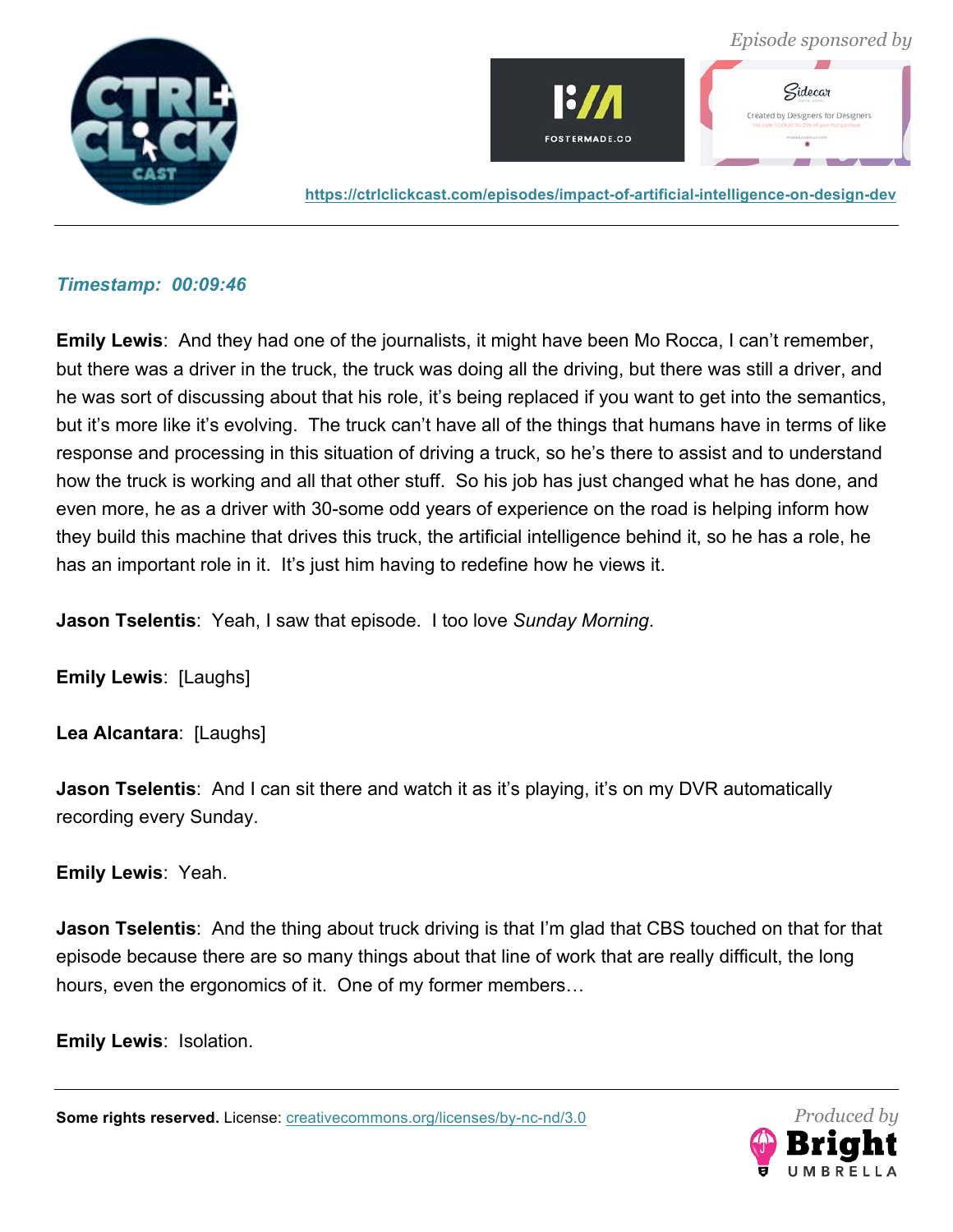



 $G$ idec $\omega$ r

**https://ctrlclickcast.com/episodes/impact-of-artificial-intelligence-on-design-dev**

**Jason Tselentis**: Isolation, yeah, the emotional and psychological components, and one of my neighbors used to be a truck driver, and he really wound up with some bad back problems, and I'm incredibly sympathetic when it came to him telling me about the kind of work he did and the long hours, and the thing about those tools helping or assisting the driver is that, that's a perfect example of making light of the work for that human being.

## **Emily Lewis**: [Agrees]

**Jason Tselentis**: And also maybe upping the quality assurance because that's important, too.

**Emily Lewis**: So I mean, that's an example in the real world of where this is already having an impact, but let's turn that idea to design. Where is machine learning or AI tools already in use in the design field?

**Jason Tselentis**: Yeah, there are some things that are out there in the way of tools and applications and it could be some things that people may just take for granted. I think one of the things, just in terms of scheduling, not many think about it, but if you've got your Google Calendar enabled to automatically add dates based on things it finds in your email, that's the kind of automation that is taking care of things for you.

# **Lea Alcantara**: [Agrees]

**Jason Tselentis**: And you could call it artificial intelligence, you can call it automation, but that's the kind of assistance that we're hoping that these advances are going to give us, and for actually an article I wrote for *HOW*, I had the pleasure of learning about x.ai, which is this calendar feature or this calendar tool. Basically, it's a bot that gets tied into your email, and it kind of steps in there and it will drew a series of conversations that, for example, you and I might have to set up even today's appointment for the doctor or whomever it is. What could happen is that you pull in this x.ai bot and it

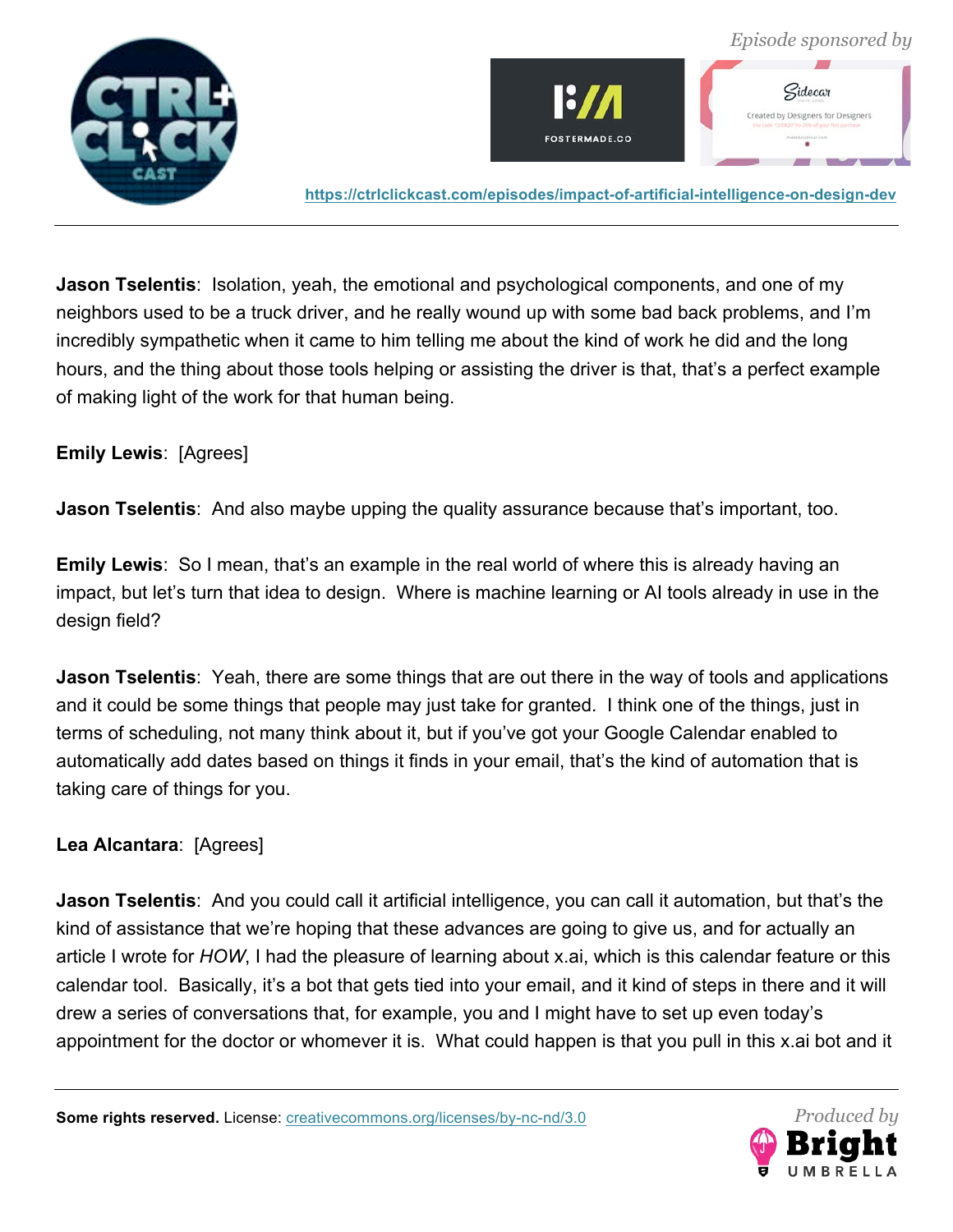



takes over the conversation and it will reply like, "Hey, I see that we're trying to get an appointment scheduled for you to do this, that or the other," and it will make it for you, and it does it all. So in terms of productivity, there are those kinds of tools. But on the design end of things, I think that's where a lot of graphic designers and illustrators are starting to maybe worry on one hand, or maybe just be curious.

# **Lea Alcantara**: [Agrees]

**Jason Tselentis**: There are some things that Adobe has been doing, and I recently got a glimpse of some of the stuff they released in I think it's Creative Cloud 2018 where Adobe is starting to use some of its own machine learning tools and plugging them into some of the Adobe Creative Cloud apps. But then online, online with web design for a few years now, there has been a tool out there called The Grid, which has promised to develop websites using artificial intelligence.

**Emily Lewis**: Ew.

**Jason Tselentis**: Yeah, yeah.

**Emily Lewis**: [Laughs]

**Jason Tselentis**: It's been out there for a while and I did some research on them and I learned about them for an article I wrote for *Backchannel*, and what I saw was that this tool and this app that is entirely online, it could help you get a website up a little bit quicker, especially if you're somebody who doesn't know HTML or CSS or JavaScript, so it could make the process of getting online go a little bit quicker.

**Emily Lewis**: Hmm.

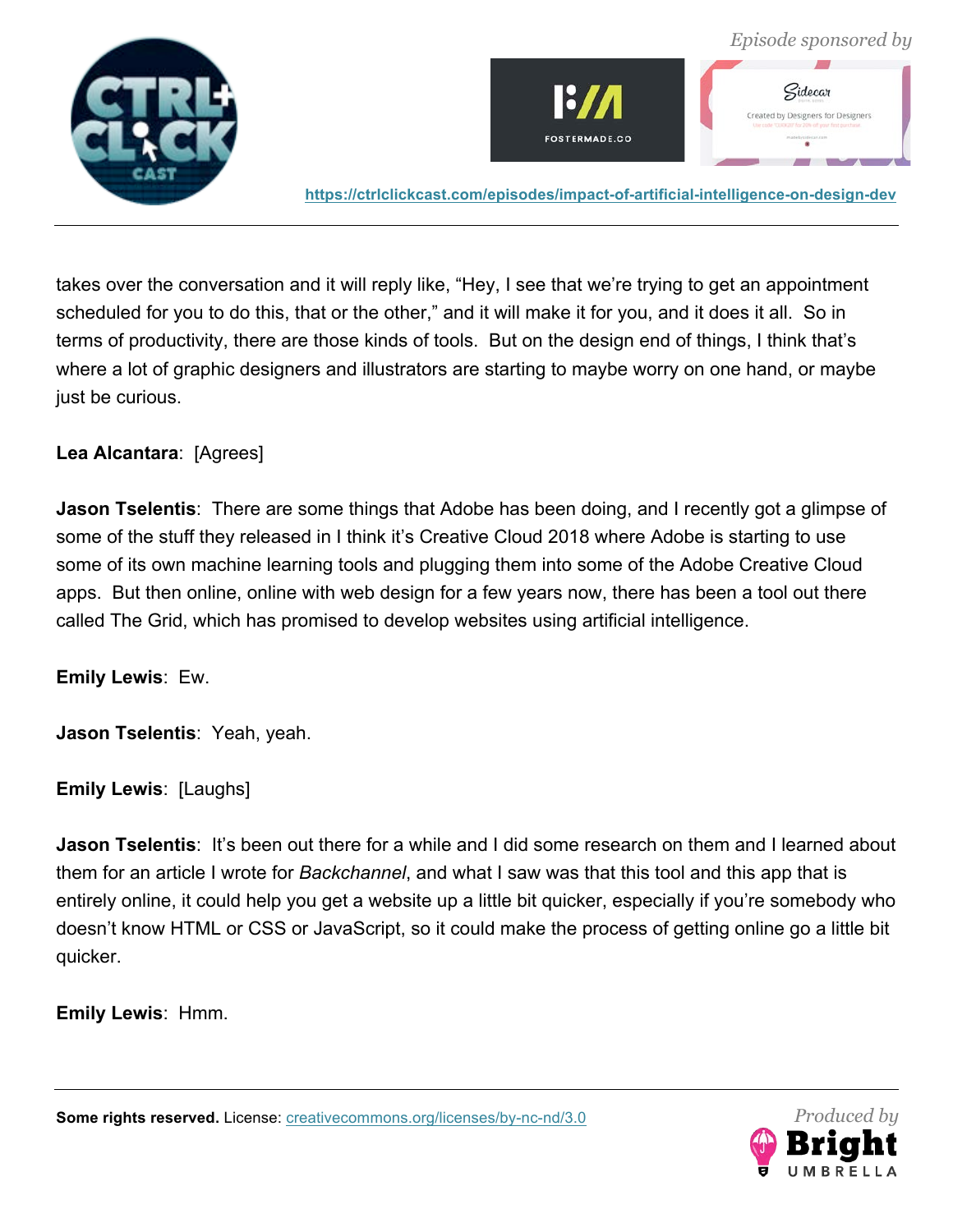



 $G$ idec $\omega$ r Created by Designers for Designer

**https://ctrlclickcast.com/episodes/impact-of-artificial-intelligence-on-design-dev**

**Jason Tselentis**: And it could also make some decisions for you in so much as what kind of template or theme or color scheme would you want to use. There's another service out there too that's very similar called Firedrop, I think that's the name of it, but those kinds of services may be targeted towards small businesses and startups who may not know where to go to get a website or may not even know what a graphic designer is, and they come across these services and they use them and it gets them up and running pretty quickly. But how does that impact designers? How does that impact the professionals?

**Emily Lewis**: [Agrees]

**Jason Tselentis**: That's the big question.

**Emily Lewis**: Having not seen these before, but just I'm looking at their websites right now, I wonder if this is essentially like a little – I don't even know the terms for this stuff, but what you were saying, it's something that almost having a conversation with you to help you make the decisions about like what kind of template you want, so speaking in a language that someone who's not technically savvy can understand. Maybe the bot is asking them questions of like, "Well, what do you want on this page? Do you want some images or do you want something else?" And so then it makes decisions for you without you having to be intimidated by terms like templates or themes or alignment, you know?

**Jason Tselentis**: Yeah, absolutely.

**Emily Lewis**: It's kind of no different than... it's not that it's no different, it's just another version of like a Squarespace or a Wix where someone who doesn't really have the time or the money or not even sure if they need a website right now, but they kind of test the waters and get into it, it's the templated system that lets get them up and running quickly, this just sounds to me like that just

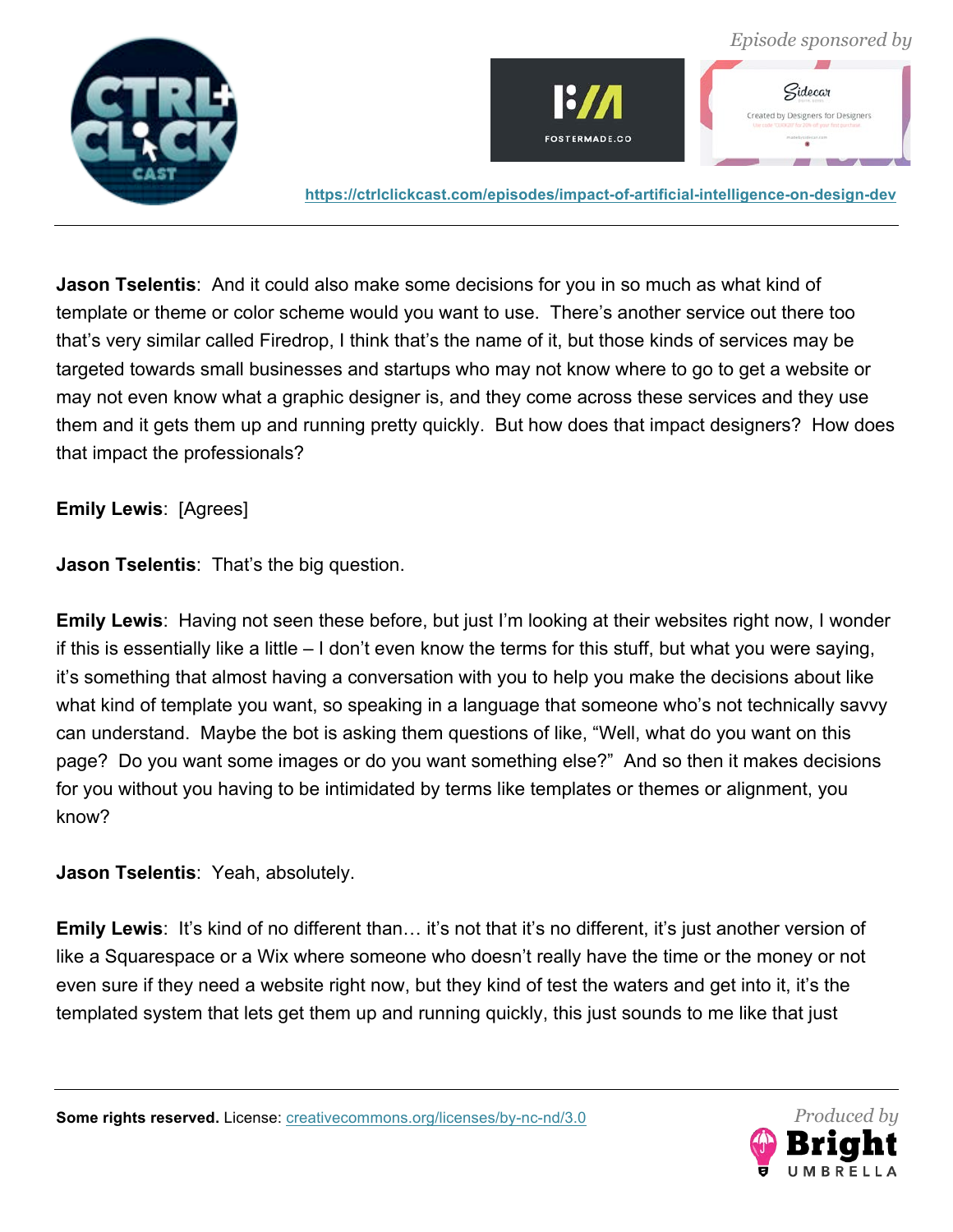



makes that stuff a little bit easier for people who may be even less technical savvy then getting into Squarespace and setting it up themselves.

**Jason Tselentis**: Absolutely, yeah. It's kind of a supercharged version of those content management systems.

**Emily Lewis**: Interesting.

**Jason Tselentis**: And I think Wix even has their own. I think it's called Wix ADI, and it is a lot like what you explained. It's there to move with you through the process.

**Lea Alcantara**: Right.

**Emily Lewis**: Every time I think of the little machine that's talking to you, I think of the paper clip in old Microsoft Word. [Laughs]

**Lea Alcantara**: [Laughs]

**Jason Tselentis**: Yeah, Clippy, yeah. [Laughs]

**Lea Alcantara**: Right, Clippy. [Laughs]

**Emily Lewis:** It's like, "Oh, it looks like you're writing a letter. Would you like some help writing a letter?" Is it kind of like that? [Laughs]

**Jason Tselentis**: Yeah. It's funny you bring that up because all along when this discussion really started to ramp up, maybe even as far back as like 2013 to 2015 about artificial intelligence and how it's going to impact designers, I've had Clippy in the back of my mind.

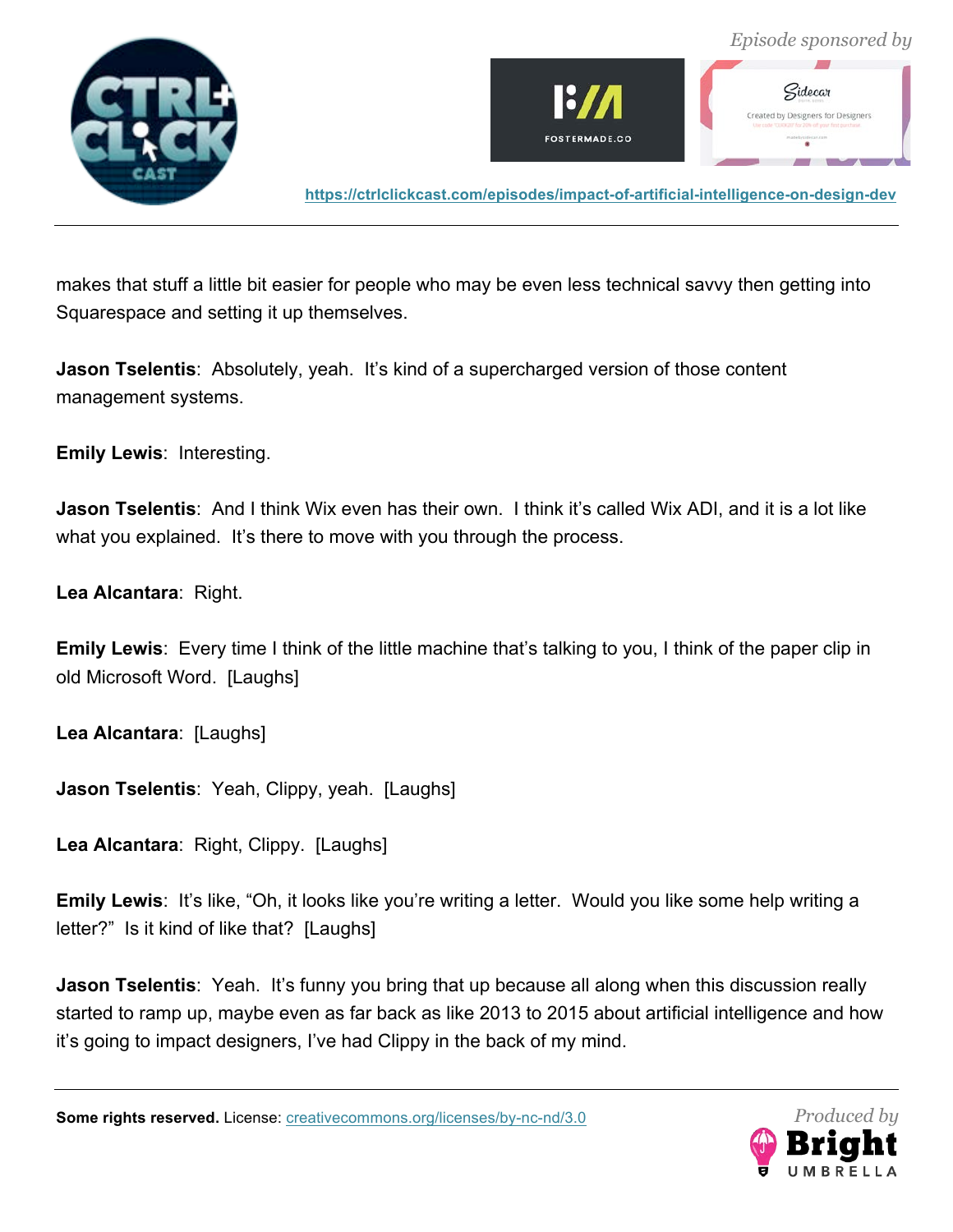



 $G$ idec $\omega$ r Created by Designers for Designer

**https://ctrlclickcast.com/episodes/impact-of-artificial-intelligence-on-design-dev**

**Emily Lewis**: [Laughs]

**Lea Alcantara**: [Laughs]

**Jason Tselentis**: And I do tend to even like tweet out some of the animated GIFs of Clippy anytime I'm having these conversations with designers because it is a lot like that kind of assistant that Microsoft had in mind when they injected Clippy into Word.

**Lea Alcantara**: Well, what I find interesting about all of this because we kind of led with a little bit of paranoia and the worry and how do AI and these particular types of services fit in with professional graphic designers? How will that affect the industry? I feel like it's always been the case even when people talk about like print versus digital. It depends on the point of the project and the point the client is trying to make, like there's going to be people that will never need, never want or can never really benefit from a fully custom design. It's just doesn't fit in their business model or whatever purpose their project is going to be. It's the same thing with why would somebody hire Pentagram and spend millions of dollars on a logo and a brand system when they could go to 99 Designs and get like a \$100 logo.

**Emily Lewis**: [Laughs]

**Lea Alcantara**: But they're clearly two different markets with two different purposes and points of view, and I think it's valid. I think a flipside that one can take with some of these things is it actually helps increase people's appreciation of better design, because…

**Emily Lewis**: More like human thoughtful creative design as opposed to just like cranked out design.

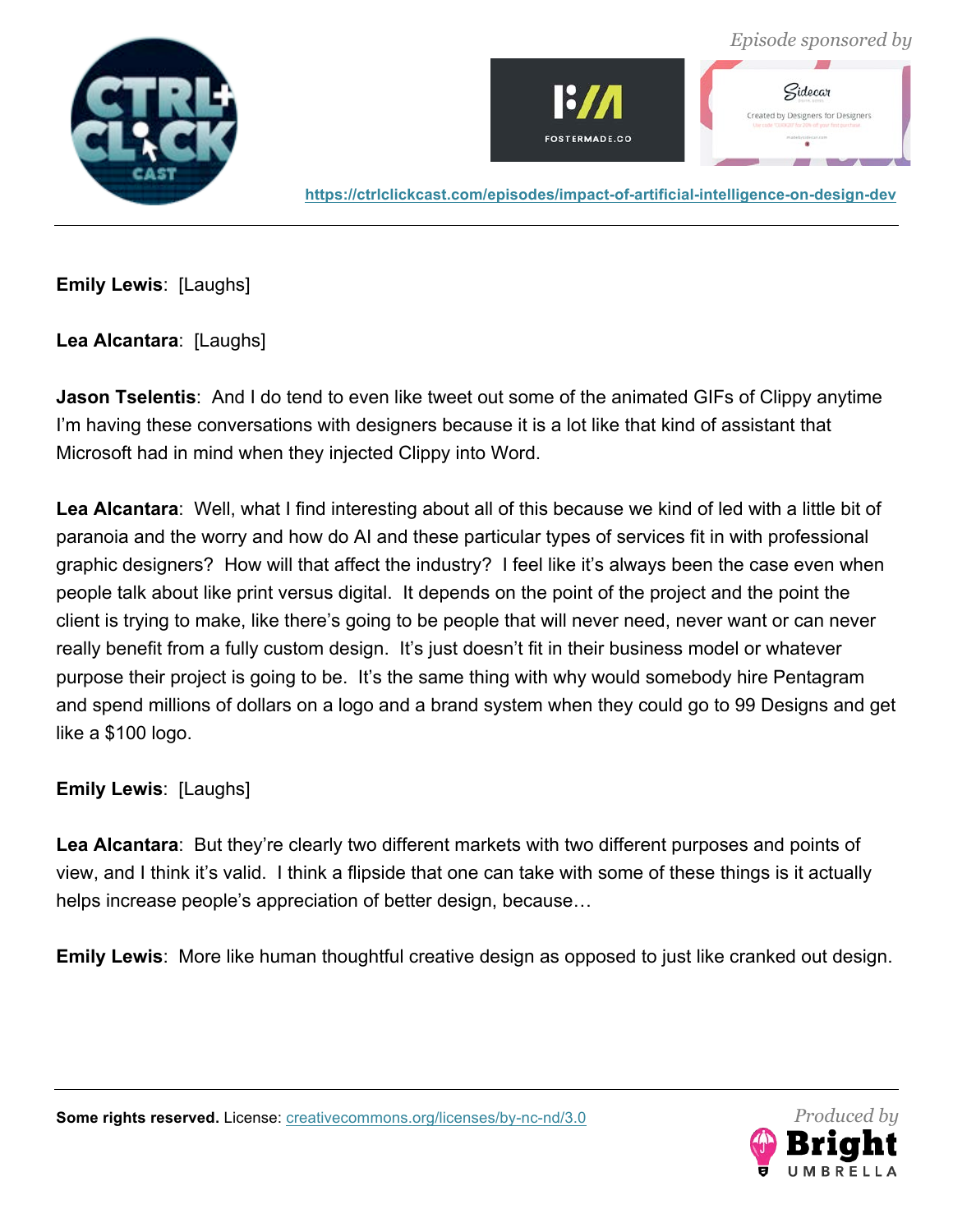



**Lea Alcantara**: Right. Right, and also because these particular systems like The Grid or Firedrop, here's the funny part, humans were the ones who created the solutions that the AI is going to give to them, right? [Laughs]

**Jason Tselentis**: Yeah, yeah. Somebody had to make those templates.

**Lea Alcantara**: Somebody had to make those decisions.

**Jason Tselentis**: Yeah. Somebody had to make those decisions and create that series of "If thens" and that services of choices.

**Emily Lewis**: [Agrees]

**Lea Alcantara**: Right.

**Jason Tselentis**: But at the end of the day, I think one of the other layers of paranoia that kind of creep in here and might make some people second guess this all is, "Well, what happens when the machine learning can teach these tools how to do the design on its own?" And I don't know if we are five, ten or twenty years away from that or two years away from that, but that is one of the things that keeps some designers up at night and it just makes them think, "Hmm, how much longer am I going to be able to do what I'm doing?"

But you bring up a good point about the difference between what one market might need and what another market might need or what one client will need or another, and I'm optimistic that at the end of the day, humans in some way, shape or form, and especially human designers in the context we're talking about, the human designer is always going to need to be there to do something and to do the work. We're not going to be replaced, at least I hope not. [Laughs]

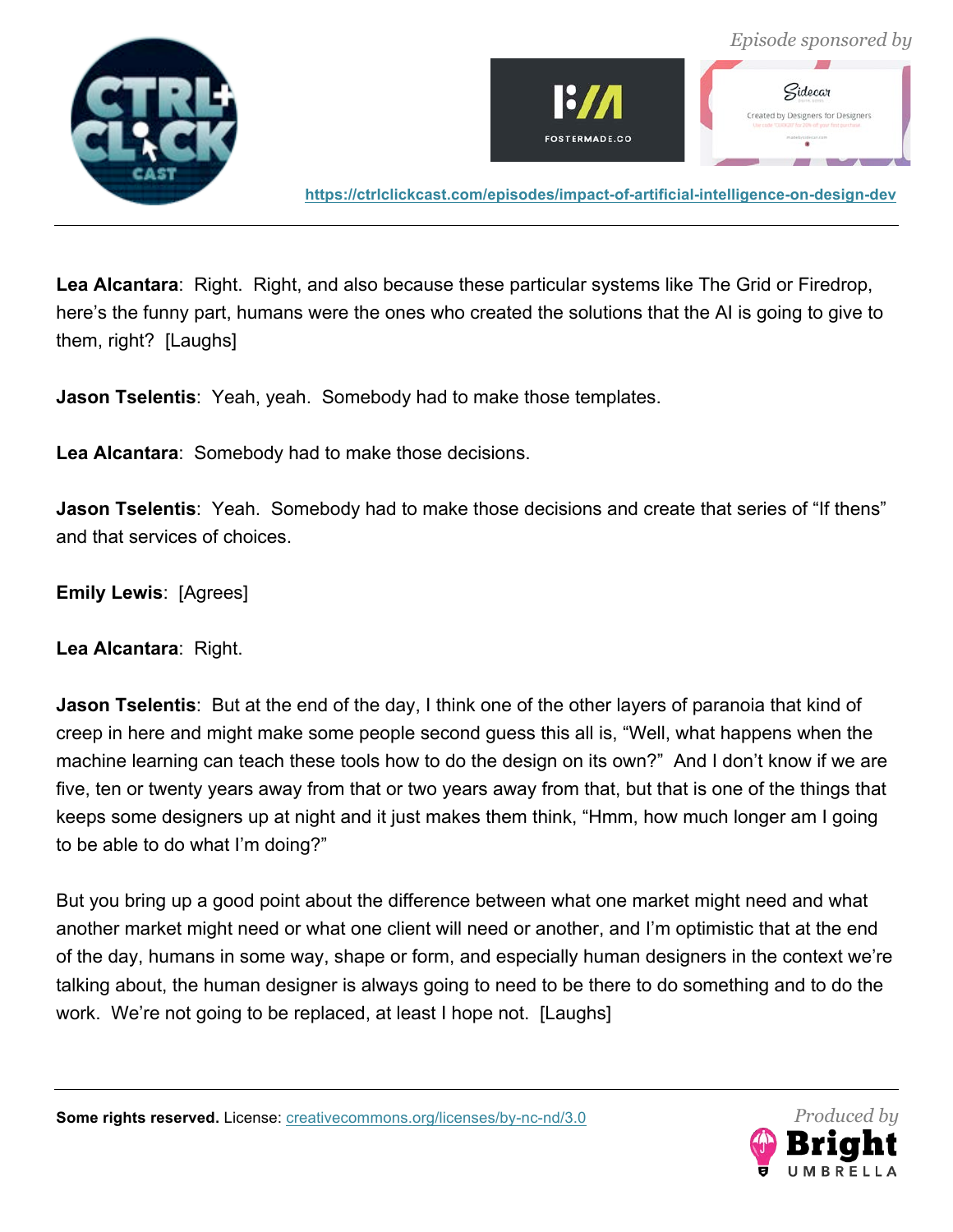



 $G$ idec $\omega$ r Created by Designers for Designers

**https://ctrlclickcast.com/episodes/impact-of-artificial-intelligence-on-design-dev**

## *Timestamp: 00:20:12*

**Emily Lewis**: I also wonder, I'm not well versed in what artificial intelligence is capable of at this point in time, but I wonder if it's even possible, especially as in the web industry, Jason, we're talking a lot about web design and having it an emotional intelligence to it, having empathy for your client or your user, and how those really inform the design solutions that a designer creates, and I just wonder those are human emotions, if a machine could actually understand what empathy is or understand the nuances of what a client needs based on their budget and all that other stuff and how they might be gun shy because of a previous relationship with a designer and all the things that are sort of the human aspect of engaging in a design process with a client or on a project for an employer or whatever.

**Jason Tselentis**: Yeah, and that's why I tend to think that the human is always going to need to be there, but let me run you through a scenario that I was recently in and this was a few months ago. I had an issue with a piece of technology of mine, and I had a couple of choices about how to troubleshoot this. I troubleshot this and tried to fix it myself which I did, and I just wasn't able to. At that point, I said to myself, "Well, I've got to take this into a store or like a service area or something and have this thing fixed, but I instead opted to go to Twitter, and I found a service area that I could contact through Twitter, and I begin a DM, a direct message, with this service area, and what happened was there was a series of conversations through Twitter and they were making recommendations and I was responding and saying, "I'll try this, and I'll try that," and after a day, I did some of those steps and it turned out that things were starting to work better and things were fixed, and the next day I replied and I said how thankful I was and it was the first time I had used a direct message on Twitter to do this kind of thing, and they replied back and it was, you know. So throughout the entire process, I had presumed that I was working with a human.

**Emily Lewis**: Oh.

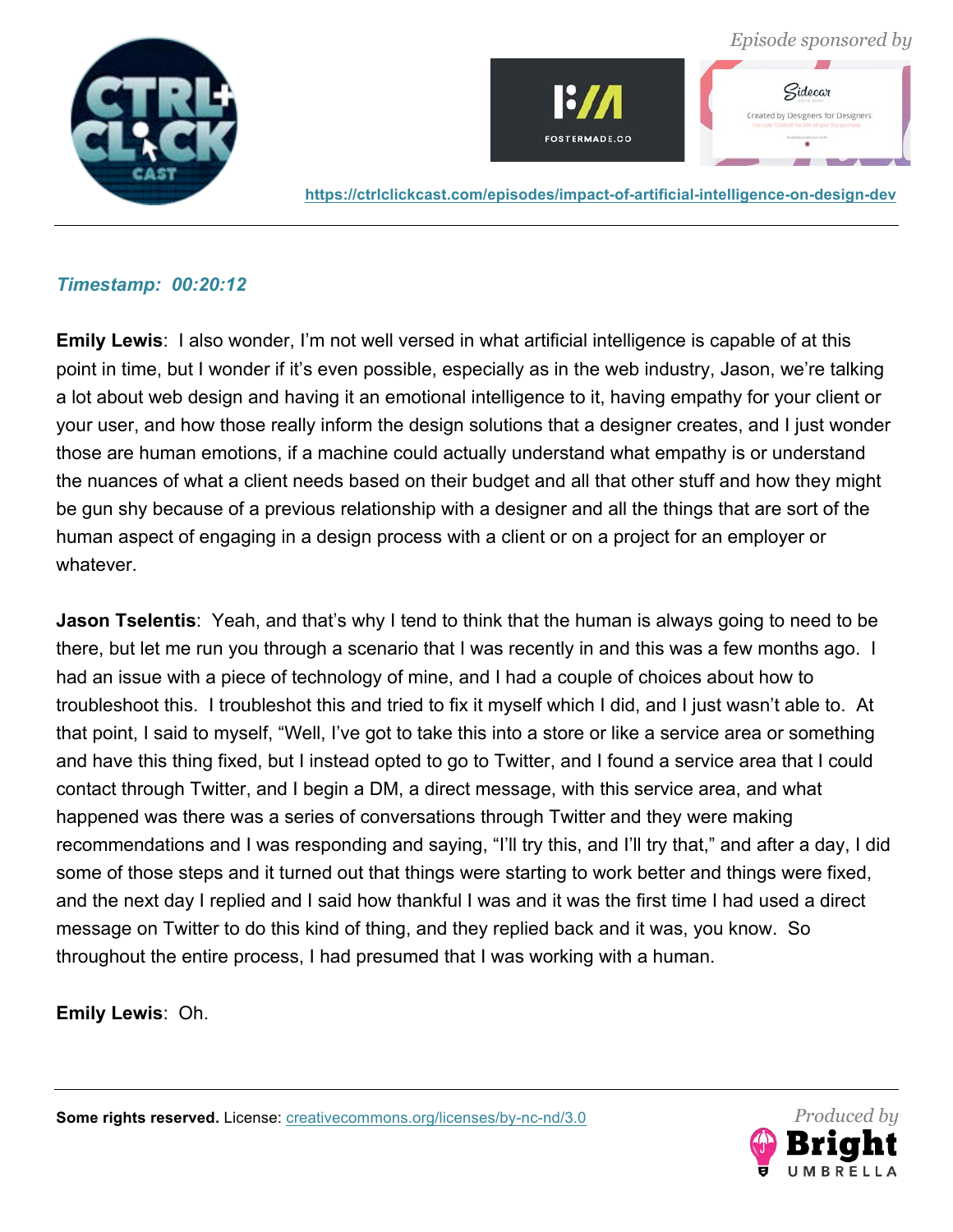





**Lea Alcantara**: Oh.

**Jason Tselentis**: But what if I wasn't? What if this was a bot?

**Emily Lewis**: Hmm, do you know?

**Jason Tselentis**: I don't know, and there… [Laughs]

**Emily Lewis**: Oh. [Laughs]

**Lea Alcantara**: Nice thought experiment, huh? [Laughs

**Jason Tselentis**: Yeah, well, I've saved this much of the dialogue as possible and I haven't gone back to it since this happened a few months ago, but I have been reading an awful lot about how companies are using bots because it can help them work with many customers at once and cut down on call volume and things like that, and after that, almost immediately, within two days, I said to myself, "Boy, I wonder if that was a person."

**Emily Lewis**: [Laughs]

**Jason Tselentis**: And I did not go out and go back to the Twitter DM and ask them, but it did strike me as kind of curious that at no point did they introduce themselves by name to say, "Oh hi, you know, this is so and so."

**Emily Lewis**: Hmm.

**Jason Tselentis**: And so that kind of struck me as machine line in some ways. [Laughs]

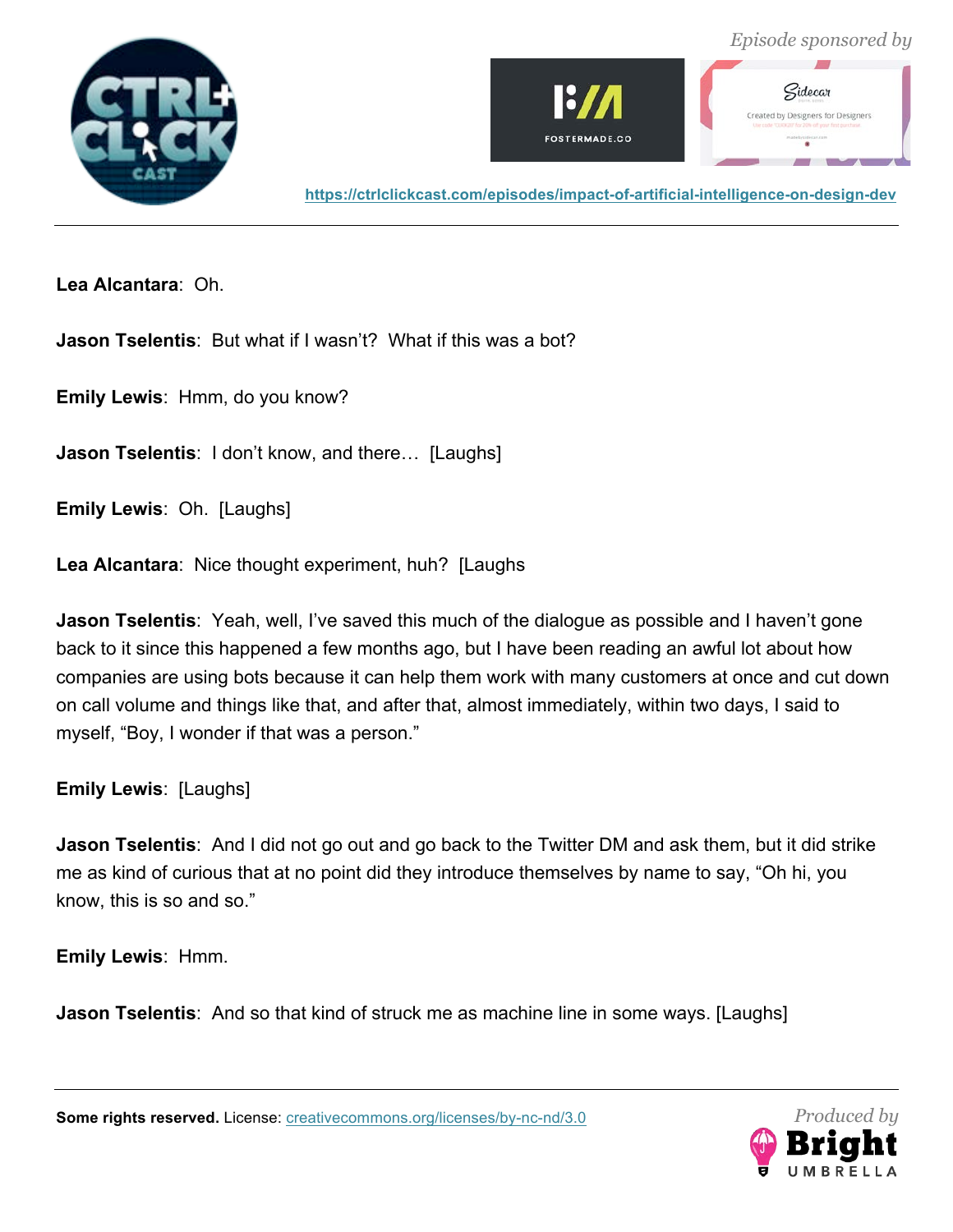





**Emily Lewis**: [Agrees]

**Lea Alcantara**: Right.

**Jason Tselentis**: And some of the responses tended to populate in the Twitter DMs back and forth pretty quickly.

**Emily Lewis**: Hmm.

**Jason Tselentis**: I'm kind of a fast typer and I'll use Siri here and there or I'll use other kind of a voice recognition or dictation software here and there, but yeah, so there could be context where because of this division, so to speak, where we're communicating via a screen with somebody or something, there could be these divisions where we don't even think about things like emotions or body language or emphasis or anything like that.

**Emily Lewis**: Yeah, I mean, and that just sort of underscores some of the things that are rippling through US and even global politics about the "fake news," the bots generating information, bots even generating Facebook groups to support causes that other causes that are legit are like, "Oh, let's join forces," and they're not even real. It does point out that unless you take a moment to think about it and question what the thread of conversation or whatever the word would be that got you engaging with this screen persona that you might question, "Maybe that isn't a person." It's a little scary when you think of it that way. [Laughs]

**Jason Tselentis**: Yeah, it does force you to kind of be constantly skeptical or constantly on guard, but it doesn't have to be that way, and I think in time, some of the curtains will be opened up and some light will be shed on what is a machine and what isn't and are you working with a bot or are you working with a human, and I think that we might need to have a little bit more transparency when it revolves around some of those things.

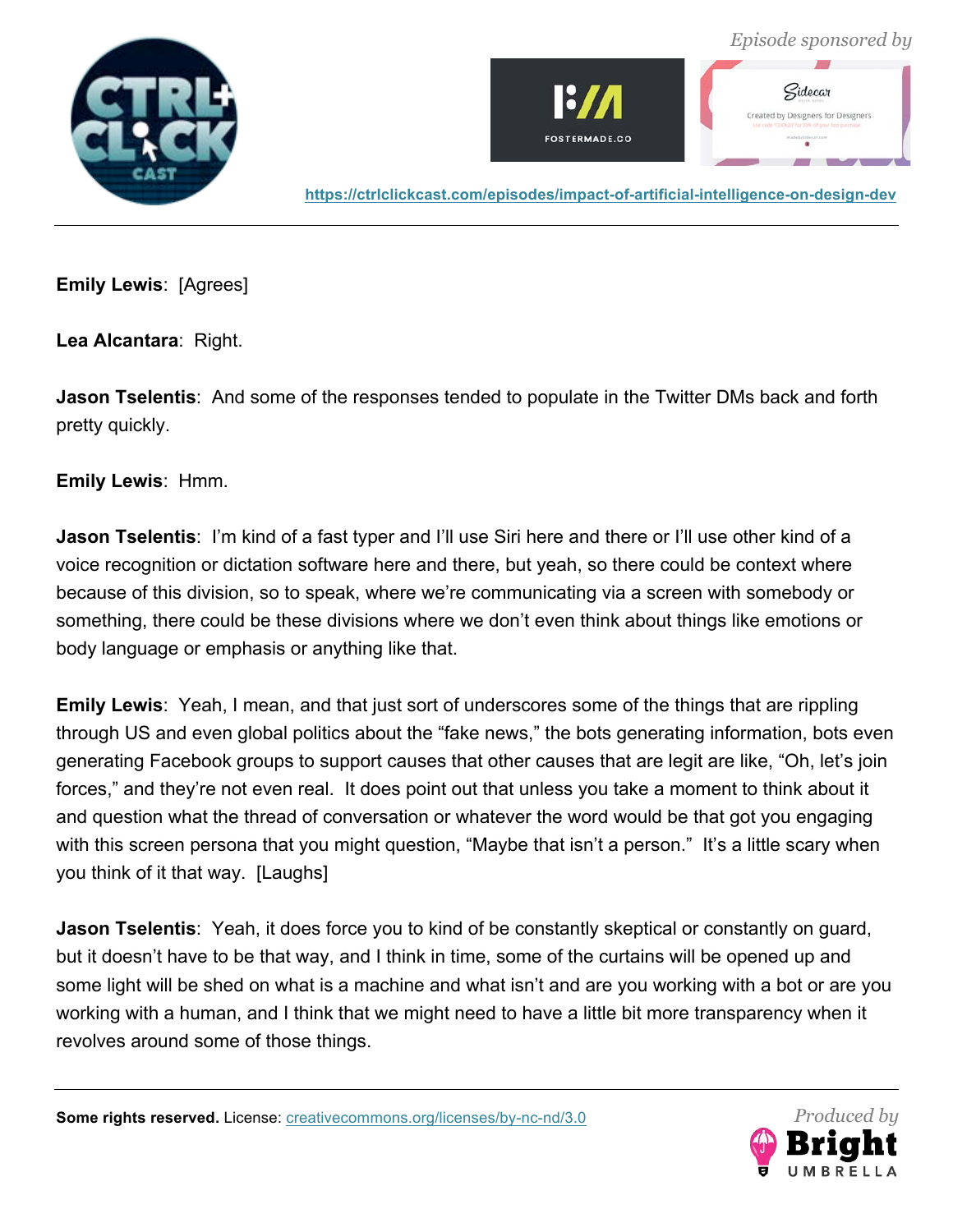





**Emily Lewis**: Absolutely.

**Lea Alcantara**: Right.

**Emily Lewis**: Yeah, as you were talking on that, what's occurring to me that if you are transparent, then you know what you're dealing with.

**Lea Alcantara**: And the other thing to note too is that it's humans that are creating these conversation and decision trees as well, so somebody has to make a decision over how this bot will respond or speak to you and that needs a human component. What I'm fascinated with is that right now we're talking about convenience and the way that we can make things easier for people's lives or their work and everything, but there's still a major cultural component when you're dealing with AI and I could think about one of the biggest setbacks in regards to that is even when you put a ton of context into a very intelligent machine learning software, that it can make a ton of errors that humans already automatically, due to our nature, [laughs] understand is incorrect, and the first thing that comes to mind is Google's image search and there was this controversy where somebody looked up gorillas.

**Emily Lewis**: Oh yeah.

**Lea Alcantara**: And you know where I'm going to go with this.

**Emily Lewis**: Yes.

**Lea Alcantara**: And there was a racially-charged response instead, and this could be gamed easily by people who incorrectly tag certain images, right? Another thing, too, somebody searched like a group of people or something like that, like basically a group of people, and based on image search algorithm, a lot of it is just looking for specific shapes, so shapes that are common. So if it looks like

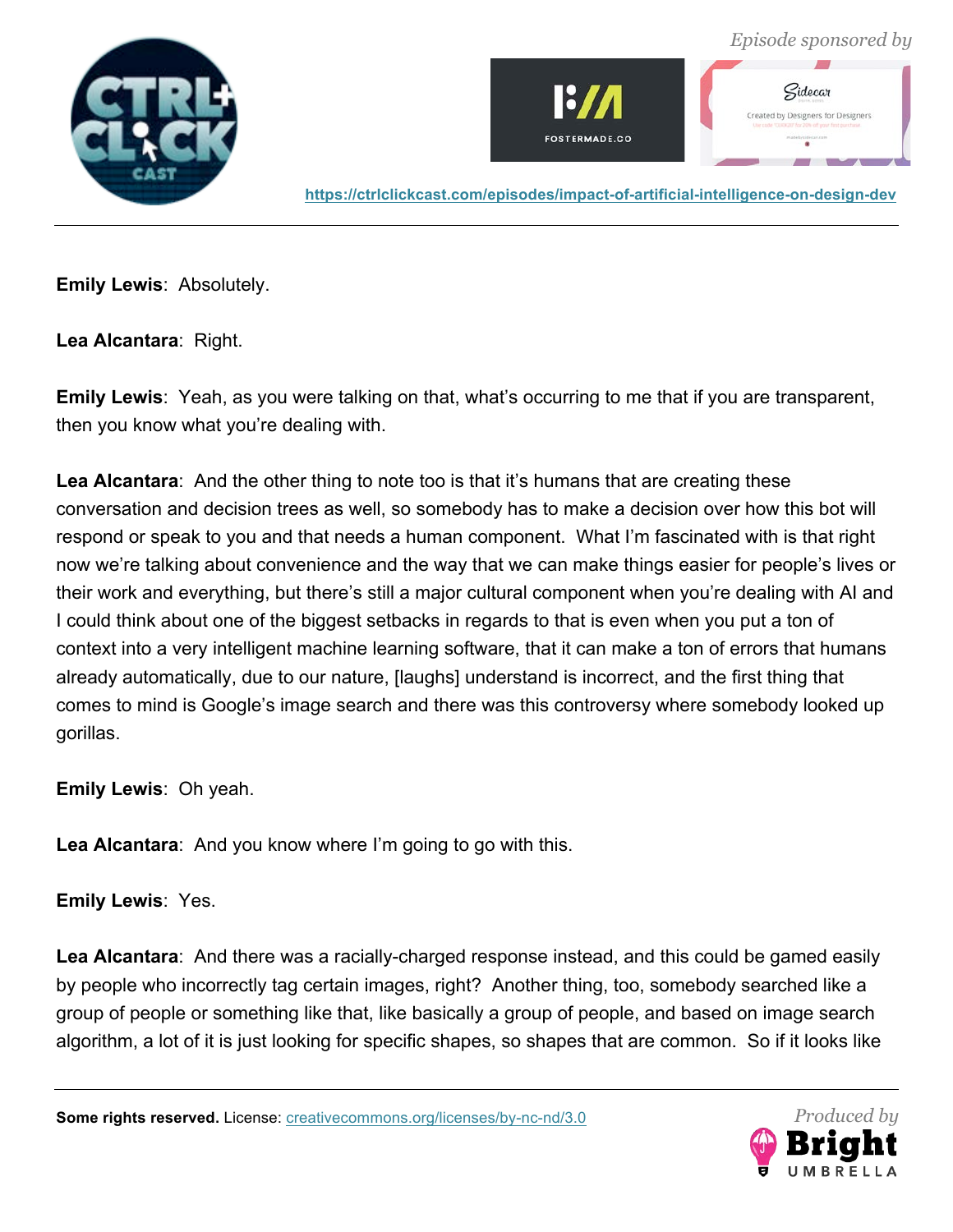



there's a group of humans huddling, that's got to be just a group photo, but then if it's not correctly associated by a human, it could be misconstrued that certain groups. Group photos are not the same as other group photos. So if someone is looking for like a party photo and then they actually found a photo of war, groups of people, like the controversy that I'm thinking of is not – like I don't have the article in front of me, but basically like there was a Holocaust photo that showed up when it was supposed to be an innocent group party photo, like it was like a happy search and instead that was what was associated with it.

**Emily Lewis**: [Agrees]

**Lea Alcantara**: And I think that really underscores the limits of AI where you can put in as many inputs as you want, but the emotional and cultural context and sensitivity, that's all human.

**Jason Tselentis**: Yeah, that is going to be as good as what we provide.

**Emily Lewis**: Yes.

**Lea Alcantara**: [Agrees]

**Jason Tselentis**: And you're talking about things like bias.

**Lea Alcantara**: Yes.

**Jason Tselentis**: And you're talking about things like context, and that really will come about when we get to the more advanced stages of recognizing that that needs to be part of this discussion.

**Emily Lewis**: [Agrees]

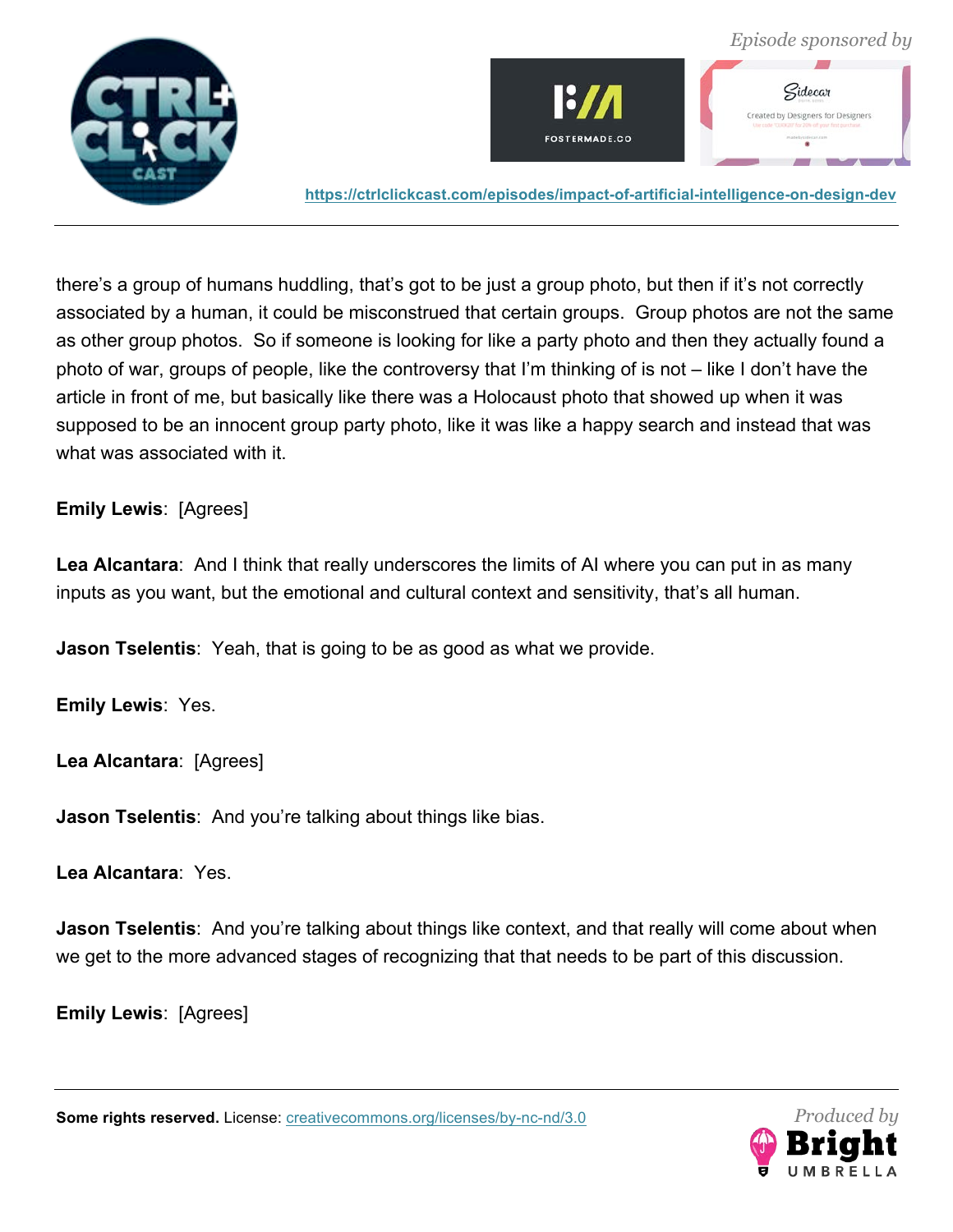



**Lea Alcantara**: Right.

**Jason Tselentis**: It needs to be part of the computer science equation that constructs all of this, and it also just needs to be a part of what we, as humans, are aware of when we're working with these things.

**Lea Alcantara**: Right.

**Jason Tselentis**: And it could be pretty easy to just focus on the tools themselves and making the tools work, which a lot of tech companies have been in the business of whether it's Google or Apple or whomever it is or Adobe, they're really not only in the business I think of just getting these things to work, but I wholeheartedly believe that they do have our best interest in mind, and they're going to correct an issue or any problem that come up, and it's going to be a long road.

#### **Emily Lewis**: [Agrees]

**Jason Tselentis**: It is going to be a long road. It's not going to be anything that's immediate to even get these things to work in some capacity, but it's also going to be a long road to get these things to work the way we want them, hence, to work ethically.

**Emily Lewis**: And I feel like that introduces the reality that there's opportunity here, that it's not always about replacement, but that there's a way for all of us to evolve our professions, like I hope I'm making websites until I'm not working anymore, but I don't know if there will be websites then. [Laughs] I'm not really sure what it will be so you have to evolve, and if AI is going to be a bigger part of things and tech companies are making these investments, if they're not doing it now, they will eventually through necessity have to start hiring humans to filter in the quality data to filter in those cultural cues to factor in empathy and things like that.

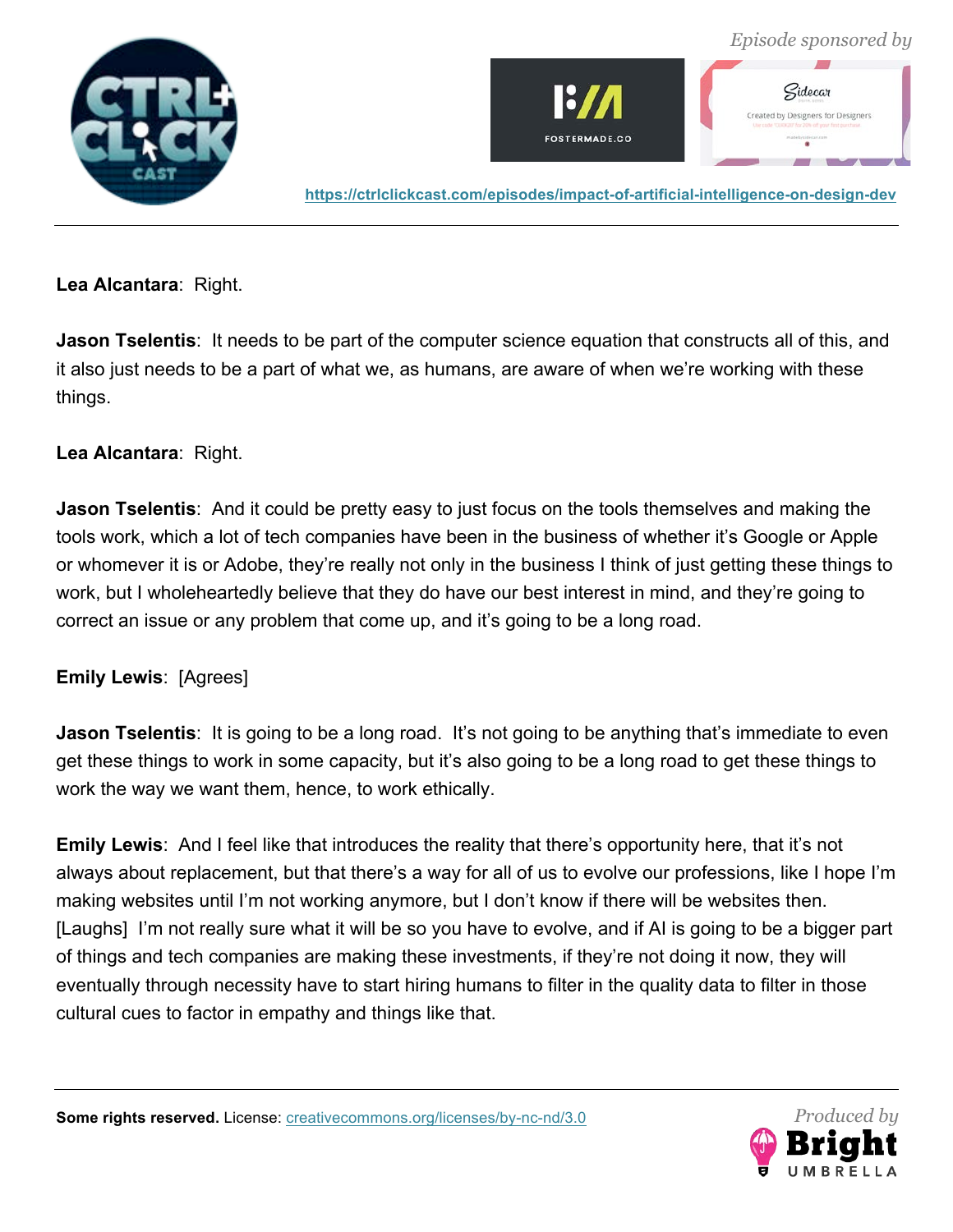



## *Timestamp: 00:29:53*

**Jason Tselentis**: Yeah, and to go back to the *CBS Sunday Morning* episode you were talking about with the truck driver and the automated truck, graphic designers can be there along the way, too, when it comes to software or hardware, but I don't know that many of us realize that there are these doors that are available for us to walk through and help out.

**Emily Lewis**: [Agrees]

**Lea Alcantara**: [Agrees]

**Jason Tselentis**: And there are some tools out there where you can learn these machine learning systems and there are companies out there that do want to have dialogue with the users, and my advice to any designer or illustrator or web developer is get at that table and be part of that dialogue.

**Emily Lewis**: Yeah.

**Lea Alcantara**: So in regards to that, like if someone wants to be a part of that dialogue, I mean, they need to learn as much as possible about what AI can offer in the first place. So what should designers be learning?

**Jason Tselentis**: Yeah. That is the \$6 million question.

**Emily Lewis**: [Laughs]

**Lea Alcantara**: [Laughs]

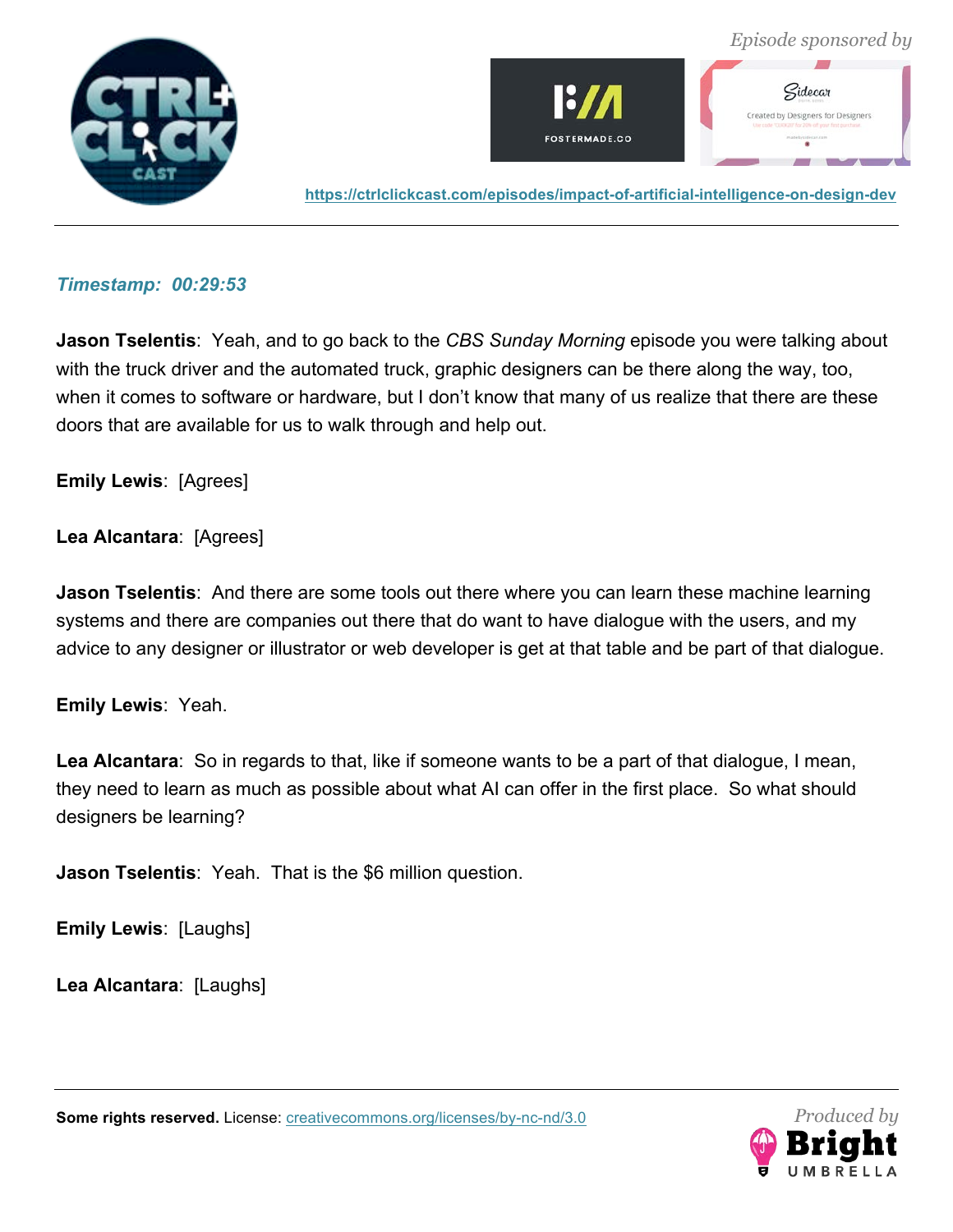



**Jason Tselentis**: But yeah, having been involved with all of this stuff myself for years, even if I go back to the 1980's when I was just a little boy and I had a couple of computers in my house, including a Macintosh Plus, what I've observed is that at every transition point, you've got to learn something new.

## **Emily Lewis**: [Agrees]

**Jason Tselentis**: So a lot of people talk about the Macintosh Plus as the pivot point and desktop publishing as the pivot point from analog and hands-on and light tables and RubyLit and Letraset.

## **Lea Alcantara**: [Laughs]

**Jason Tselentis**: So you had learning the computer and you had learning that software, and then fast forward to the 90's and the web, you had HTML and you had learning other tools and other systems to get online on the web. I think that what we're observing now is this need to have a basic understanding of some computer science and some machine learning principles.

#### **Emily Lewis**: [Agrees]

**Jason Tselentis**: And if I was to go back to school, that is one of the things that I'd look at really seriously, would be computer science. A few years ago, people went back to school to learn the web and HTML and programming, but I think today all those things matter just as much, if not more, and machine learning and artificial intelligence should also be part of the curriculum.

**Emily Lewis**: Is that like logic, like understanding how logic works in software? Is that kind of what you mean about getting familiar with the computer science aspect?

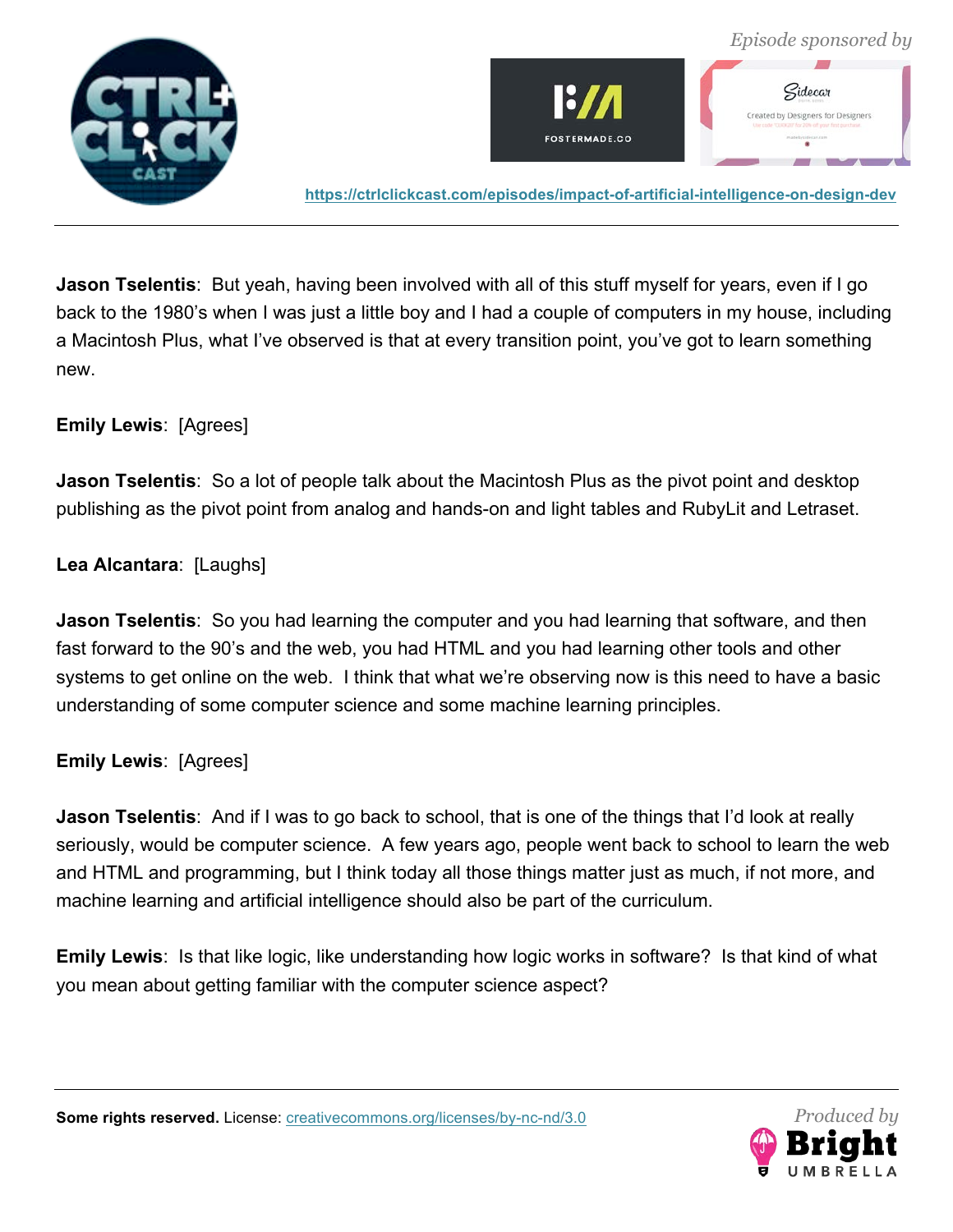



**Jason Tselentis**: It could be logic, it could be calculus, and there are so many people who are much, much smarter than me [laughs] when it comes to any and all of this stuff. One of the people that I've really looked at and admired is Pedro Domingos who is out of the University of Washington. He's at their Department of Computer Science and Engineering, and he wrote a book called *The Master Algorithm,* and it covers everything from the simplest notion of what artificial intelligence is all the way up to this notion of a master algorithm, and I'm not even going to try to explain it.

**Emily Lewis**: [Laughs]

**Lea Alcantara**: [Laughs]

**Jason Tselentis**: But yes, I mean, logic, calculus, computer science, machine learning. Yeah, I think any and all of that is going to be valuable, and even just systems thinking, which many graphic designers are capable of and we do that on a daily basis, whether it's a visual system we're looking at or even kind of the functionality of how things work from the perspective of user interface and user experience, but yeah, I think that I would recommend just going knee deep in computer science and engineering.

**Emily Lewis**: Are you seeing any of your students right now recently kind of grappling with this idea or really not wanting to go in that direction because it feels so different from the creative process, or is that not something that up and coming graphic designers are thinking about just yet?

**Jason Tselentis**: So I'm glad you brought that up [laughs].

**Emily Lewis**: [Laughs]

**Jason Tselentis**: Because having taught for a couple of years now, well, over ten years in the university system, I've observed a couple of things happen from the students' arc of coming in as

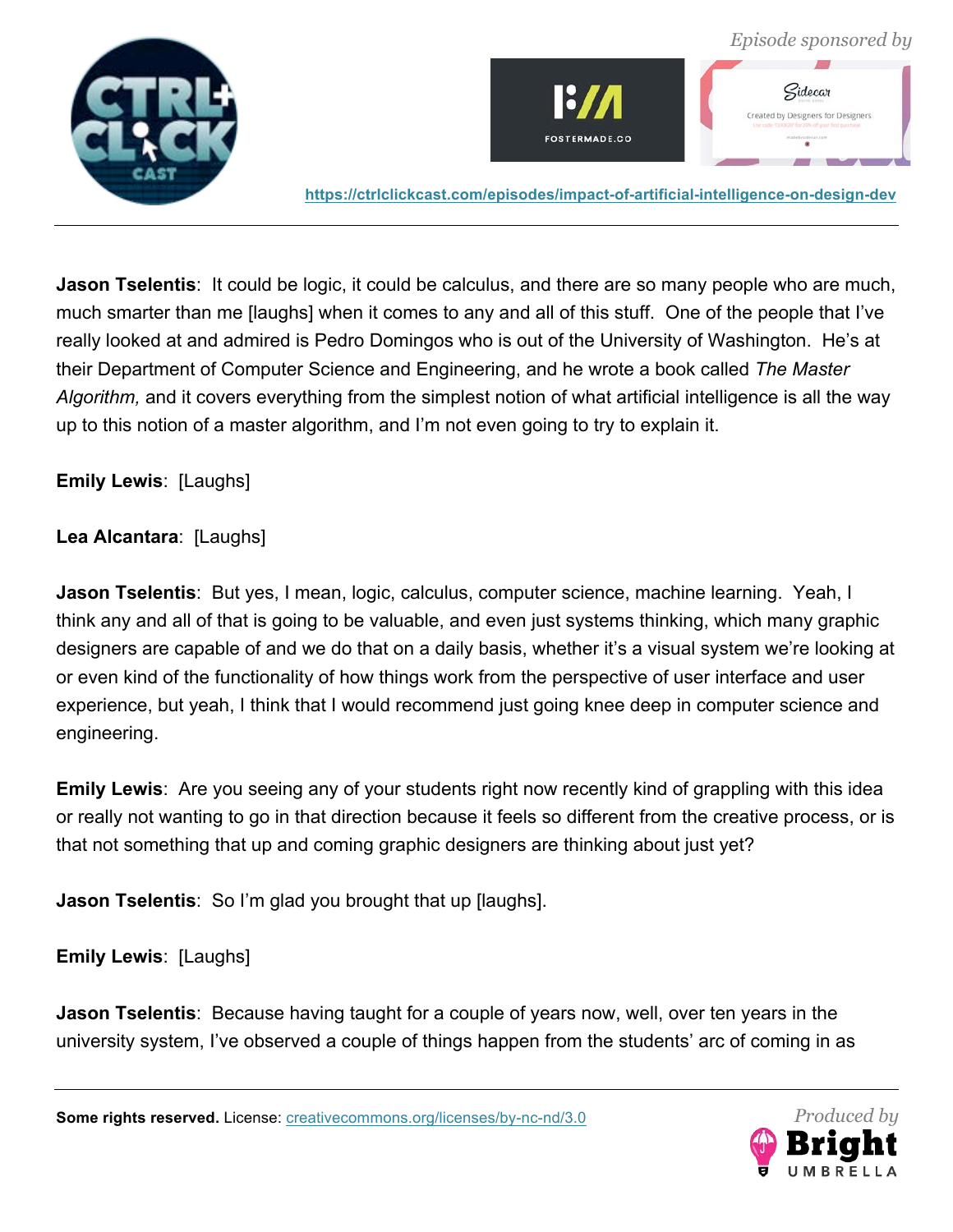



freshmen and then leaving as seniors, so they come in as freshmen and the arc begins there and they want to get their hands on technology and computers and Adobe, everything, and their MacBook and their iPad, but here at the program where I teach at Winthrop University, our foundation-level courses in design, they're all hands-on without the computers.

# **Lea Alcantara**: [Agrees]

**Jason Tselentis**: So they're cutting with paper with X-Acto knives. They're using rubber cement. They're using markers and inks. So we get them with the hands-on tools first to just get a foundation in making and eventually we get them into the computer and they do a lot of digital work. Many of my students, by the time they're seniors, they're very interested in doing some hands-on work with print making, screen printing, it be block printing, it could be hand lettering, so it's almost as if there's this kind of arts and crafts regression of sorts.

#### **Emily Lewis**: [Agrees]

**Jason Tselentis**: And regression isn't a good word because regression sounds negative. It's not a regression. It's more of an appreciation. It's more of an appreciation for getting in there, getting your hands dirty and using the tools physically and separating themselves from the screen. So for the past couple of years, I've observed that as more of a trend than, "Hey, let me get in there and mess around with TensorFlow, which is I think one of Google's machine learning tools or apps or languages or let me get in there and mess around with developing algorithms. So maybe that will change in the next couple of years. I don't know, maybe we'll just continue to have this interest that designers and illustrators and everybody else has of the more traditional or the more hands-on craft.

**Emily Lewis**: You know what, it's interesting that you bring that up because it was a Twitter thread, and there's no way I'm going to be able to pull it up right now because it was like a week ago, where some people were commenting that some more science-y, tech-y people were poo-pooing crafting.

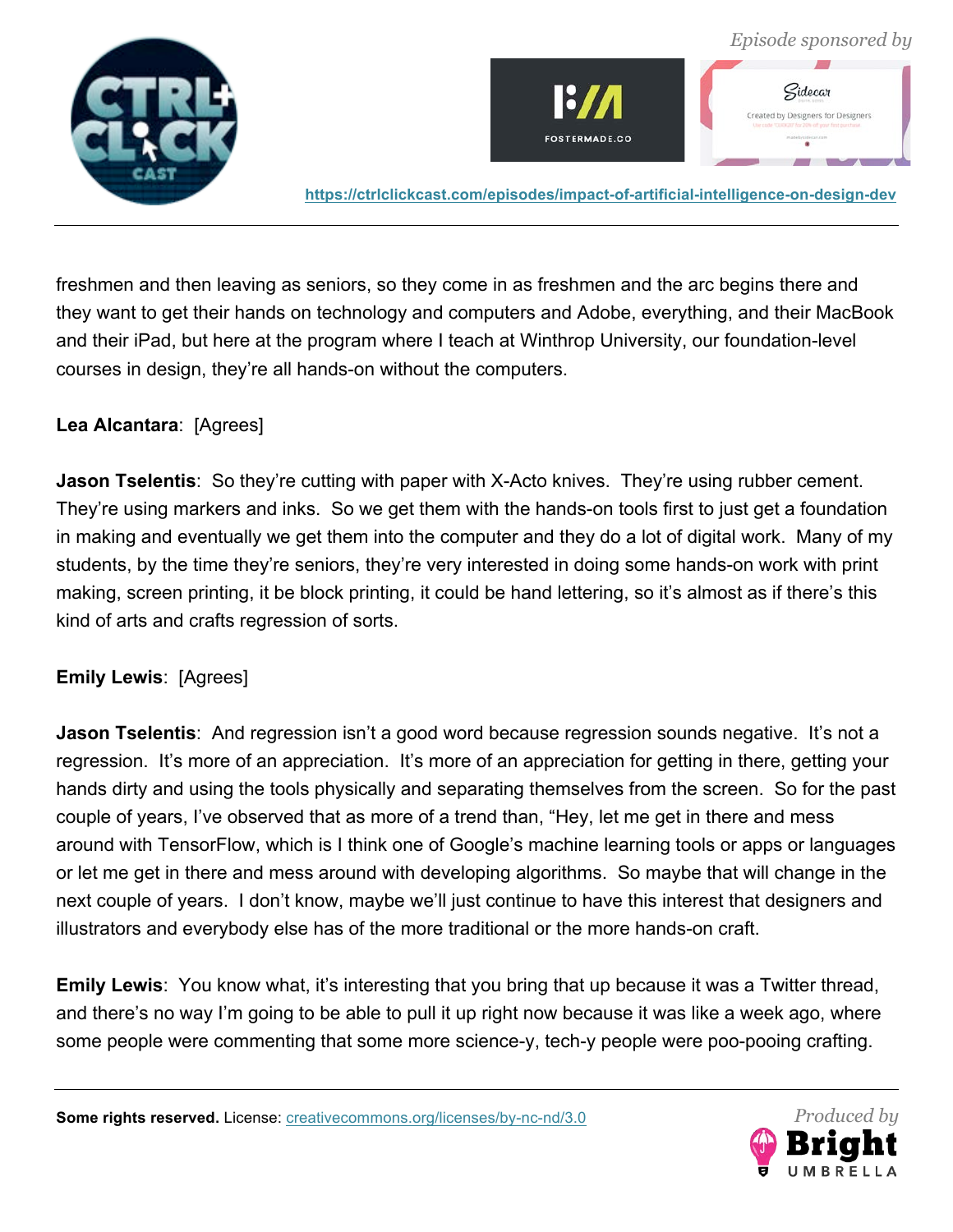



**Lea Alcantara**: [Agrees]

**Jason Tselentis**: Yeah.

**Emily Lewis**: And a lot of people were chiming in saying, "Well, actually, my work crafting, for example, building a pattern for a dress, is engineering. It is engineering. Crafting is the same."

# **Jason Tselentis**: [Agrees]

**Emily Lewis**: It's just like you said, it's more hands-on versus maybe it's in a computer, but the processes behind putting together or building a chair or building a dress or something that's crafting has that same level of mental processing to find a way for all the pieces to work together on how to construct it, and it is engineering, and so to hear that students are drawn to that, to me, I hear that as they're just one step away from seeing the connection between something else if when they want to start exploring more computer science or more digital or more engineer-y, science-y kind of approaches to it.

**Jason Tselentis**: Yeah, and the department where I teach in here at Winthrop University, the students that I have are predominantly graphic designers who they do digital design and they also do print design and we have illustration students here that do a lot of traditional painting and art work and they also do digital design, and we also from the standpoint of web design, we do get a lot of students who are interested in doing that work, the engineering work or the back-end work, however you want to put it, but I haven't encountered a whole lot of undergrad students that are looking to get into the computer science aspect and the machine learning aspect and working with algorithms, but maybe that will change, and maybe that will change with this next generation who have been mod-ing Minecraft to build their own skins and who are looking to use virtual reality and augmented reality. Maybe that will be the next pivot, and maybe I'm wrong. Maybe artificial intelligence and machine

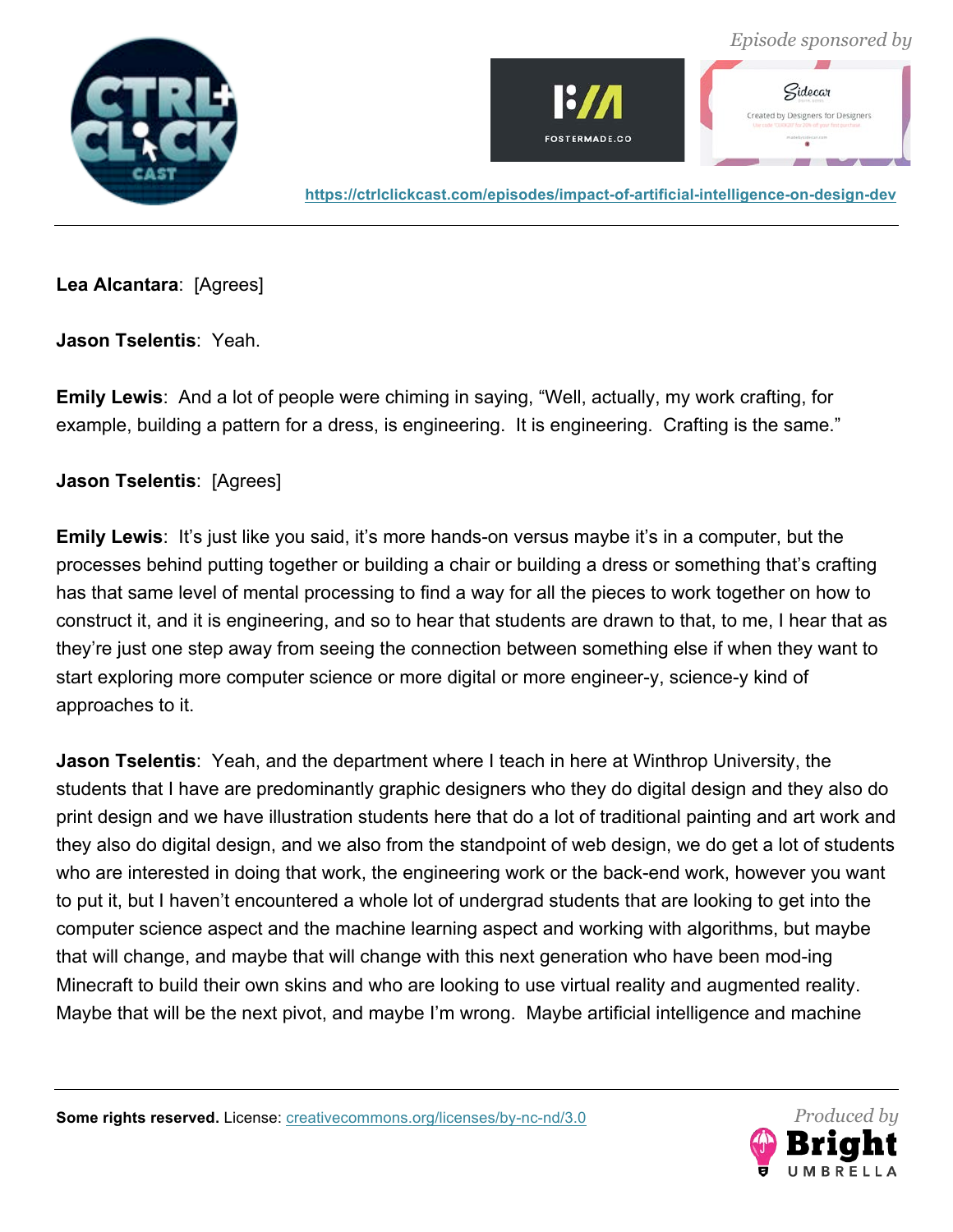



learning isn't going to be what's as valuable to pick up. Maybe it will be learning VR modeling and AR modeling instead. [Laughs]

**Lea Alcantara**: So what's interesting me about this entire discussion is that context is important and I feel like that might be where the shift is, like I'm just positing and spit-balling here.

# **Jason Tselentis**: [Agrees]

**Lea Alcantara**: But when you create something with your hands, usually there's a point to it, so like Emily mentioned like, "Okay, if I'm crafting and making a dress, there's going to be someone wearing this dress at the end of the day." And I think back then, like back in the 80's and early 90's when people were talking about CompSci, it was just about the joy of programming in and of itself, and I feel like the difference with when you're starting to think about AI, you're trying to really think about the context of like, "How can this machine help an actual task to be completed?" Like there's a purpose or point to it as in calculus for not just for calculus' sake, it's there because at the end of the day something is going to happen. This reminds of a conversation I had with a colleague of mine who she has a CompSci degree, then she thought, "You know, I'm going to leave this industry for several complicated reasons," and she got herself a law degree, an international law degree and everything like that.

#### **Jason Tselentis**: Oh wow.

**Lea Alcantara**: And then now she works for a tech NGO, and so back again, and I kind of mentioned this in one of our previous episodes. This is the same friend of mine that I am mentioning, and I remember asking her like, "Okay, so did you expect to get back into tech, like what pulled you back essentially?" And she said, "Because now there's a point. Now, there's a point to what I'm doing as opposed to if you code just for fun for the fun of just creating texts on the screen and things work in widths, that's perfectly legitimate." But for a lot of people, that in and of itself is not going to be what

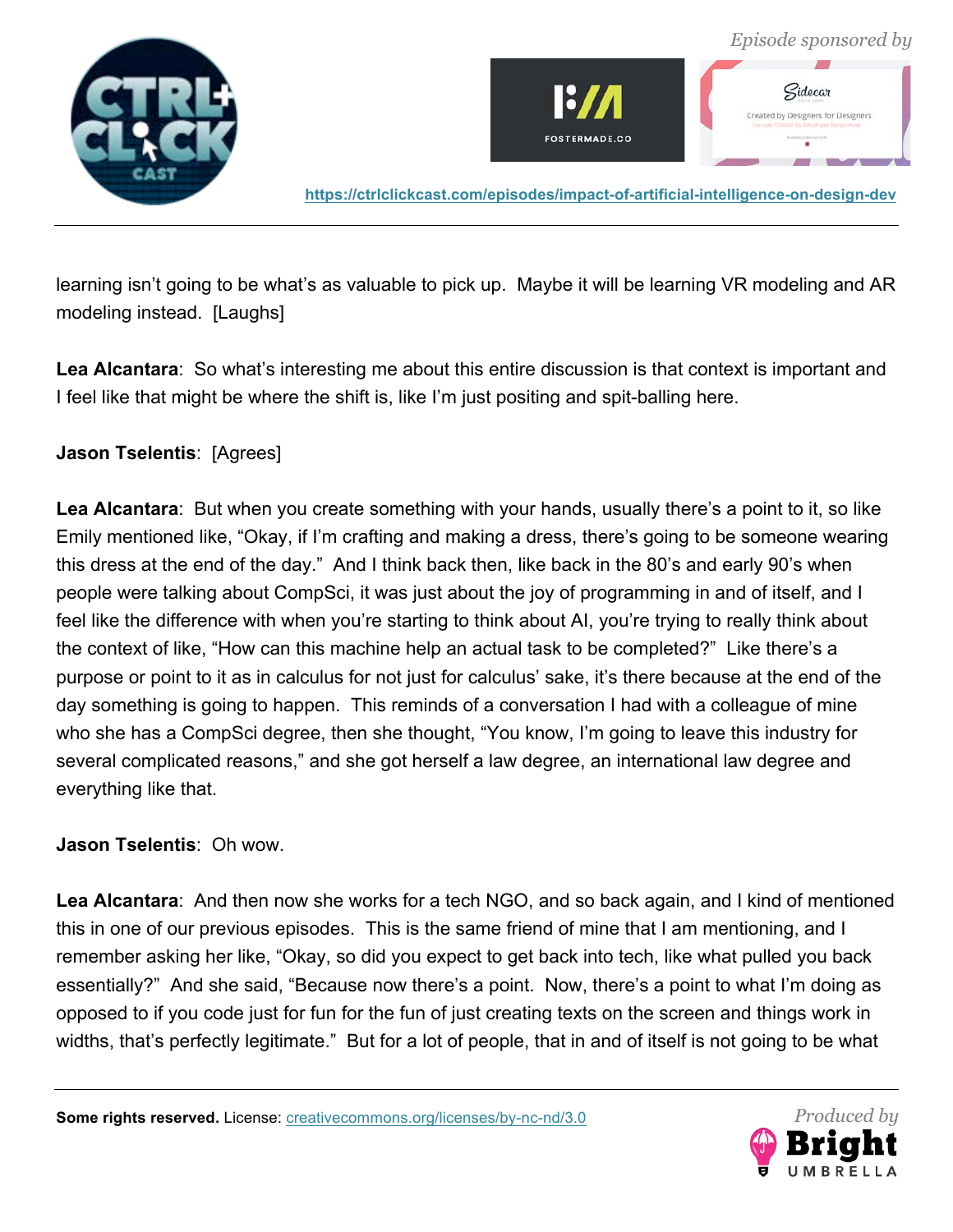



wakes them up at night and excited to start their day, it's the context as in like the context and purpose of what they're creating is going to do something, and I feel like the more people try to think about technology in the context of actually helping people's lives, and right now, like you mentioned, kind of like in the infant stage, so right now it's just more like task based or system based, "how can we do Point A to Point B" kind of situation, but like diving deeper into it, how can this actually improve people's lives, I think that will be the real turning point in AI and machine learning.

## *Timestamp: 00:40:42*

**Jason Tselentis**: Yeah, and to think about improving people's lives, we all got to define that on our own terms.

**Emily Lewis**: Right.

**Lea Alcantara**: [Agrees]

**Jason Tselentis**: And when you were talking about just kind of getting in there and coding for fun and all that, I was sitting here smiling to myself because I kind of miss that joy in some ways. [Laughs]

**Emily Lewis**: [Agrees] [Laughs]

**Lea Alcantara**: [Agrees] Totally. [Laughs]

**Jason Tselentis**: I have to admit that and also feeling incredibly guilty because there were a lot of times that I spent my weekends and my long hours at night and then into the morning where I was just trying to learn how to use these tools and just making stuff and just making stuff and just making stuff. Even as far as back as the 80's when I was using like Mac Paint and Adobe Illustrator 88 where

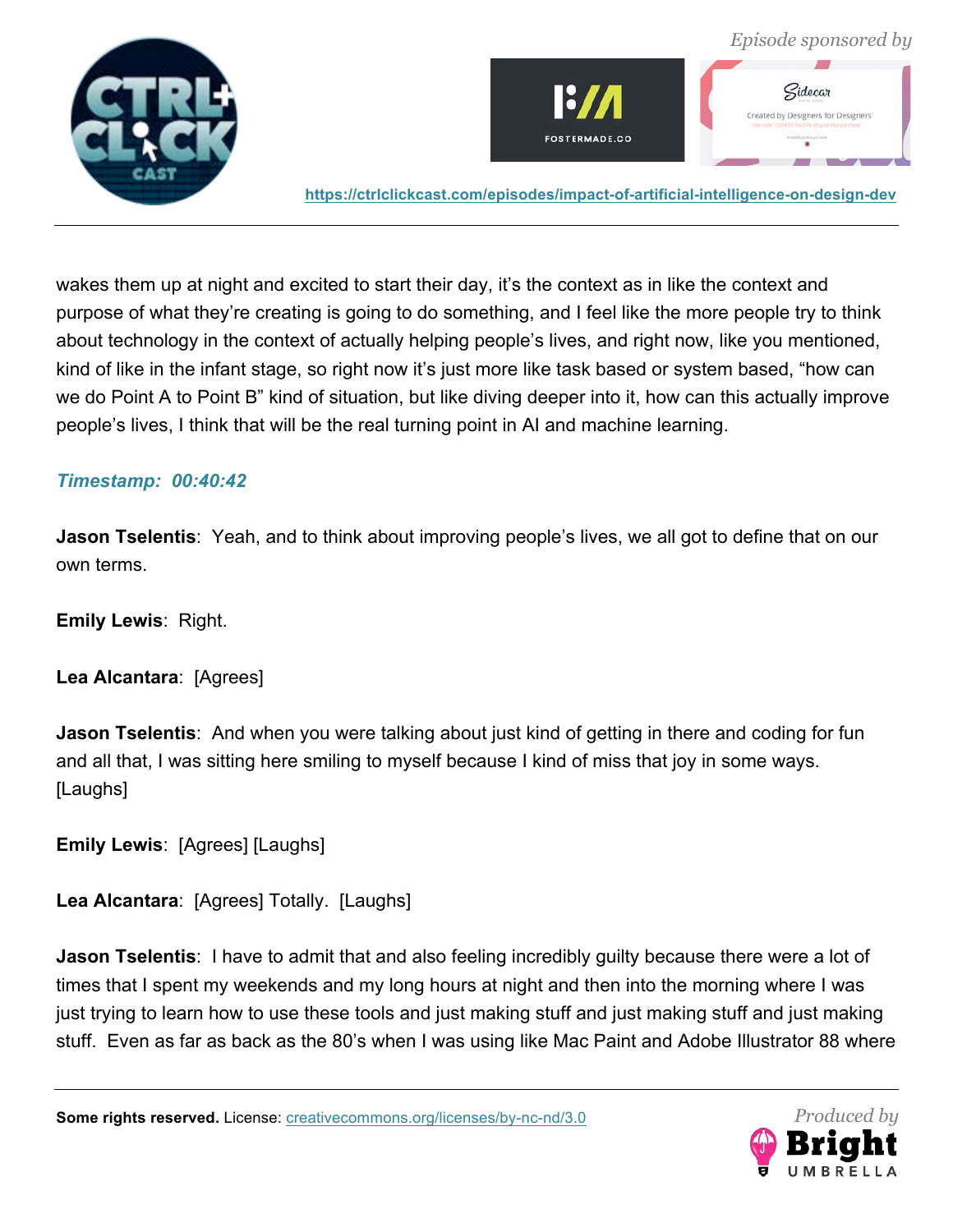



I'm like, "How can I use this? What can I use it for?" And I'd make up these crazy projects for myself and that in and of itself was the joy, and it was kind of self-serving, but it was also building up my own craft.

# **Emily Lewis**: [Agrees]

**Jason Tselentis**: And it was helping me to identify what's working and what's not working, but even just the context of some of these things, whether it's machine learning or artificial intelligence or algorithms, the context for all this stuff, and I think it's one that graphic designers and web designers and anybody else in a creative profession, they tend to look at the things they do and the things they make and the people they work with and they think, "How does all this going to impact that?" But what very few of us might think about are some of the routine things that we do, and I know at the start of some of the conversations I was talking, calendars and things like that, but just take, for example, like spreadsheets, Microsoft Excel, how many of you used that to work out your budget and manage your projects and budget some things here and there.

# **Lea Alcantara**: [Agrees]

**Jason Tselentis**: But what if a tool like Excel was there to help you determine if you should take on a new client, if you should take on one particular client versus another?

**Emily Lewis**: [Agrees]

**Lea Alcantara**: Right.

**Jason Tselentis**: And that's that kind of assistant thing, which I was glad you brought up the Clippy thing earlier.

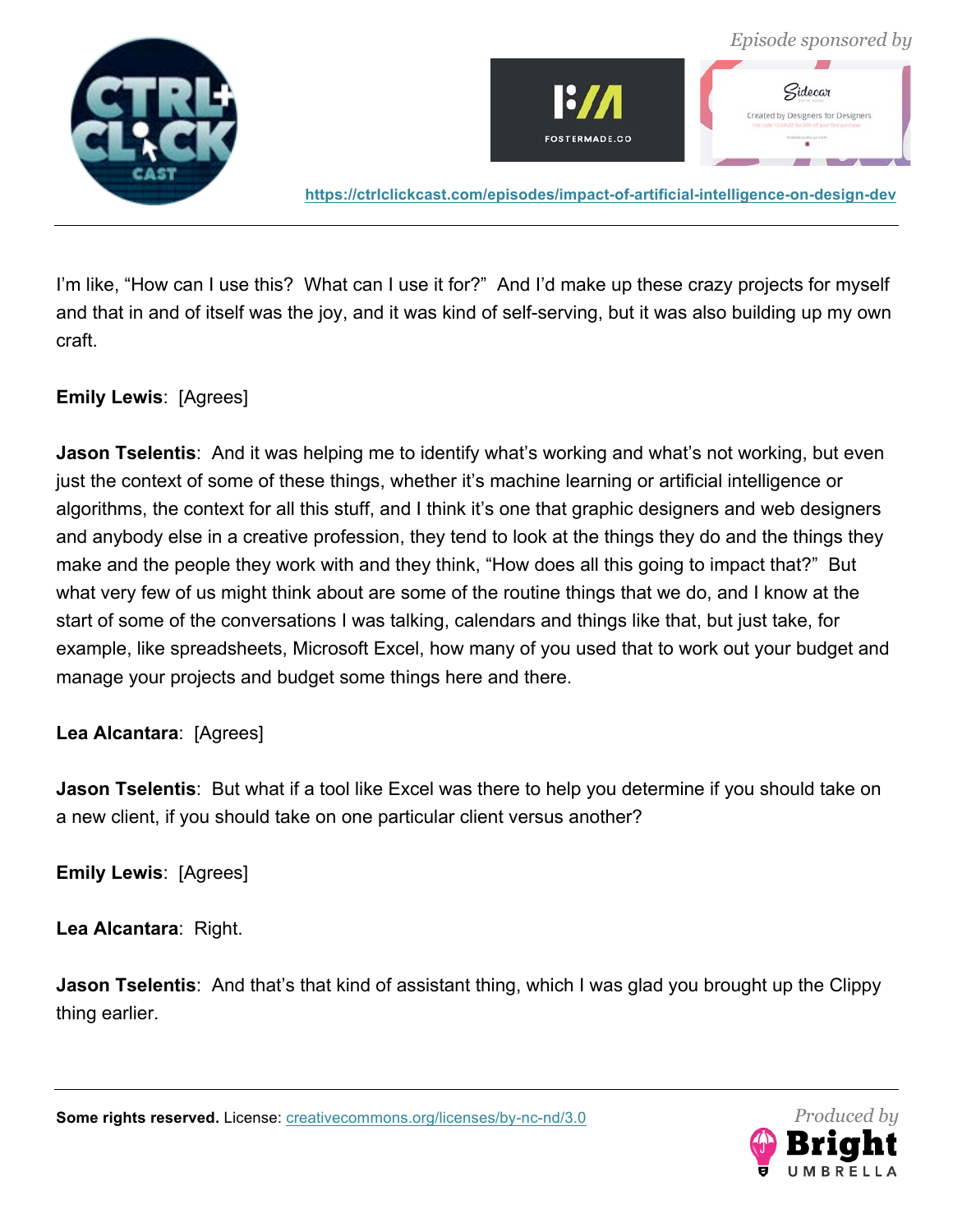



**Lea Alcantara**: [Laughs]

**Jason Tselentis**: But will we get to a point soon where we can get all this input about a prospective client and the assistant will tell us based on populations…

**Lea Alcantara**: Sold, I'm already buying this product. [Laughs]

**Jason Tselentis**: Right, right. [Laughs]

**Emily Lewis**: [Laughs]

**Jason Tselentis**: So right there, I think that that's an improvement that some people might look at say, "Wow, that could really improve my day-to-day hours on email that I'm spending with a client or the number of meetings that I spend with a client or the interactions that I have with a client." So okay, fine, you could maybe have this tool in the near future, and who knows if it's going to be invented, but if you do have that tool and if it does help streamline things for you, you will lose the human interaction that you have with these people to help you determine, "Should I work with them? Should I take on this project? Should I big at this? Should I bid at that?"

**Emily Lewis**: [Agrees]

**Jason Tselentis**: And I know that for many graphic designers, many designers can design anything. That is one of their most favorite parts of the job is getting to work with this person or that person and getting to learn about everything from soda to frozen chicken to lawn company services to somebody who wants to start a hair salon and getting with these people.

**Lea Alcantara**: [Agrees]

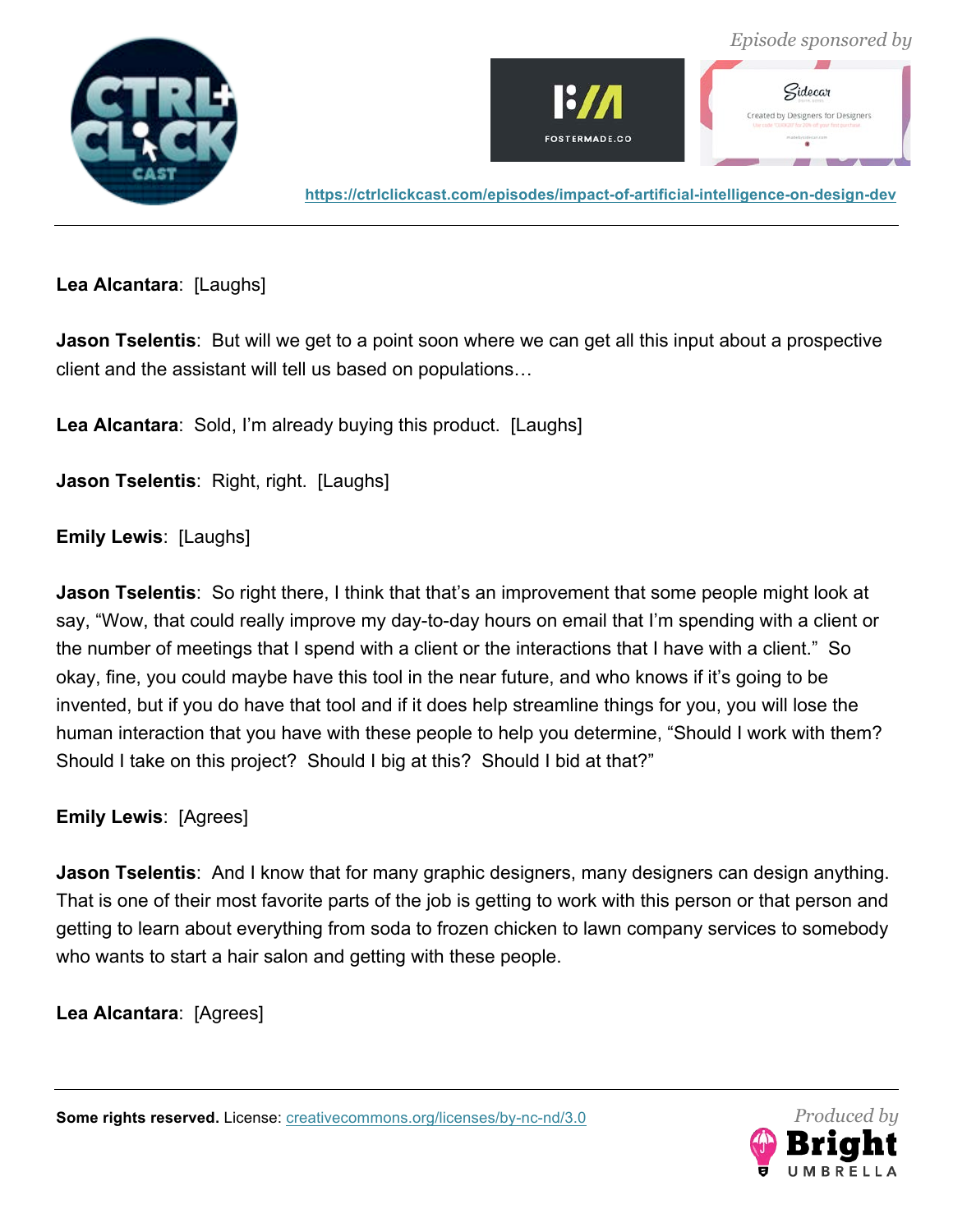



**Jason Tselentis**: So if we do get to a point where these productivity tools are creeping in and taking care of some of the more rote tasks or some of the more complicated tasks, it might improve things on one hand, but we might also lose things on the other hand.

**Emily Lewis**: Yeah, I couldn't agree more. When Lea was describing like the joy of building, when I'm writing front-end code, I love it.

**Lea Alcantara**: [Agrees]

**Emily Lewis**: Like it's creepy how much I like doing it.

**Lea Alcantara**: [Laughs]

**Emily Lewis**: But we just finished a major project that the client heavily invested in web accessibility, which is something that I always like to do, but we rarely have the budget to make the full investment.

**Jason Tselentis**: [Agrees]

**Emily Lewis**: And this was like the perfect convergence of me geek-ing out because of the pure pleasure of doing something new, implementing something that we haven't had a chance to do before, and then in my head, knowing that this was going to make someone's experience better.

**Jason Tselentis**: Right.

**Emily Lewis**: It was like the best [laughs].

**Lea Alcantara**: [Laughs]

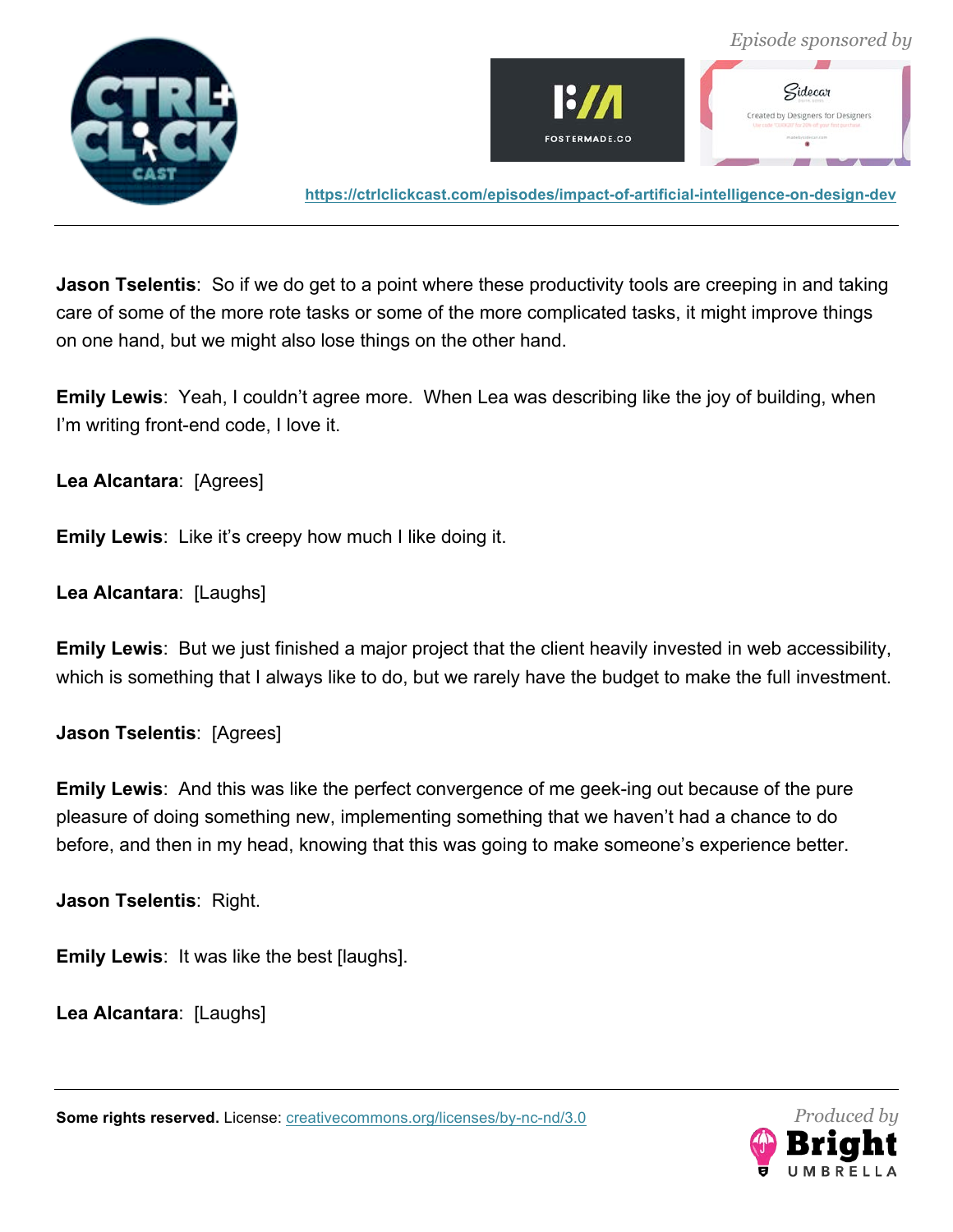



**Emily Lewis**: So it fits the way you can reach that point, but then there's automation as part of that, you know?

**Lea Alcantara**: Absolutely.

**Emily Lewis**: There are tools that I can use to automate to make sure I'm asking, "Did I ask all the right questions about what needs to be here for this page? Have I met all of the requirements to ensure that it's accessible?" But you can only use that so much so you use it a little bit, but then you use your own human brain a little bit, and so I feel like there's a way to find to balance. When we get there and we find these tools, maybe we have this great tool that helps us weed out crappy clients, but we're still going to have to have those conversations.

**Lea Alcantara**: Right.

**Emily Lewis**: Because Lea and I both know a bad phone call, we know we don't want to talk to them. Even if some program told us they would be the perfect client, once you start talking to someone and…

**Lea Alcantara**: Yeah, tone of voice.

**Emily Lewis**: Yeah, there are some gut things that you can't ignore, and I think that's the kind of thing that that might make a developer or a designer stand out as this thing, as this evolution of machine learning and AI perceives as the designers and developers who understand that there are tools to be used, but they're to be used with some discretion and not to replace what you as a human bring to the table that makes your work special.

**Jason Tselentis**: Yeah, I couldn't agree with you more. We've got to continue to just define whatever our X factor is, you know?

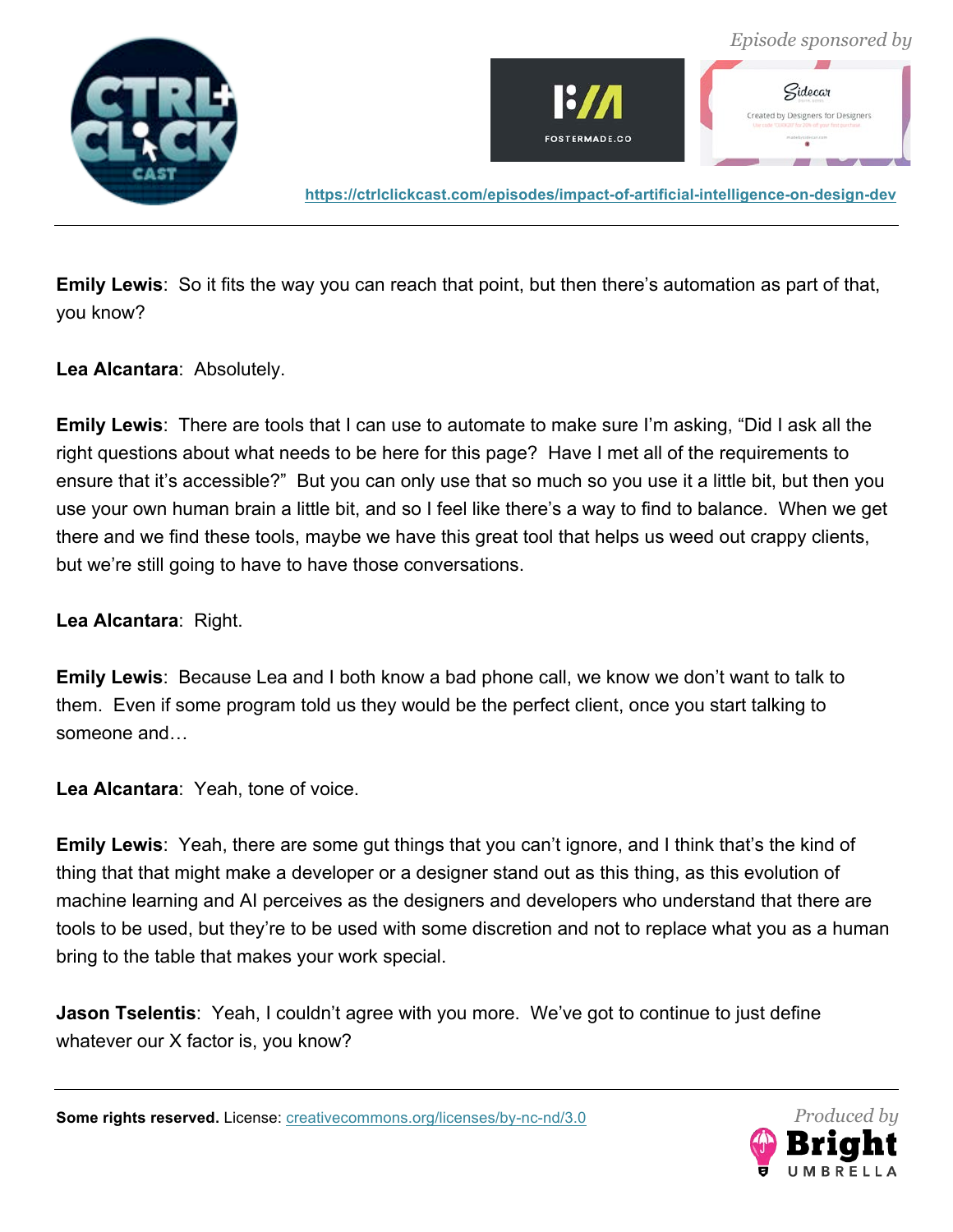



**Emily Lewis**: [Agrees]

**Jason Tselentis**: What is it that makes us valuable to that client or valuable to design as a discipline and that's something that we're a part of at whatever level or with whatever media we're working with, and to your point about the client and maybe something has come up and they may be upset or you may have failed in some way, I think that it would be a mistake for somebody to switch over to the bot channel and have that client talk to the bot. I think that… [Laughs]

**Emily Lewis**: [Laughs]

**Lea Alcantara**: [Agrees]

**Jason Tselentis**: It would be a sincere mistake in any way, shape or form to do that and just say, "Oh, let the bot take it. You know, I'm not going to deal with this."

**Emily Lewis**: [Laughs]

**Lea Alcantara**: [Laughs]

**Emily Lewis:** It's nice to think about sometimes. [Laughs]

**Jason Tselentis**: Well, why not? [Laughs]

**Emily Lewis**: But you can't do that. [Laughs]

**Jason Tselentis**: Well, because think about it from your own perspective, would you want to just be talking to the bots? I don't know if we would, and I go back again to that experience I had when I was troubleshooting that piece of tech, and I mean, I still don't know. I still don't know if I was

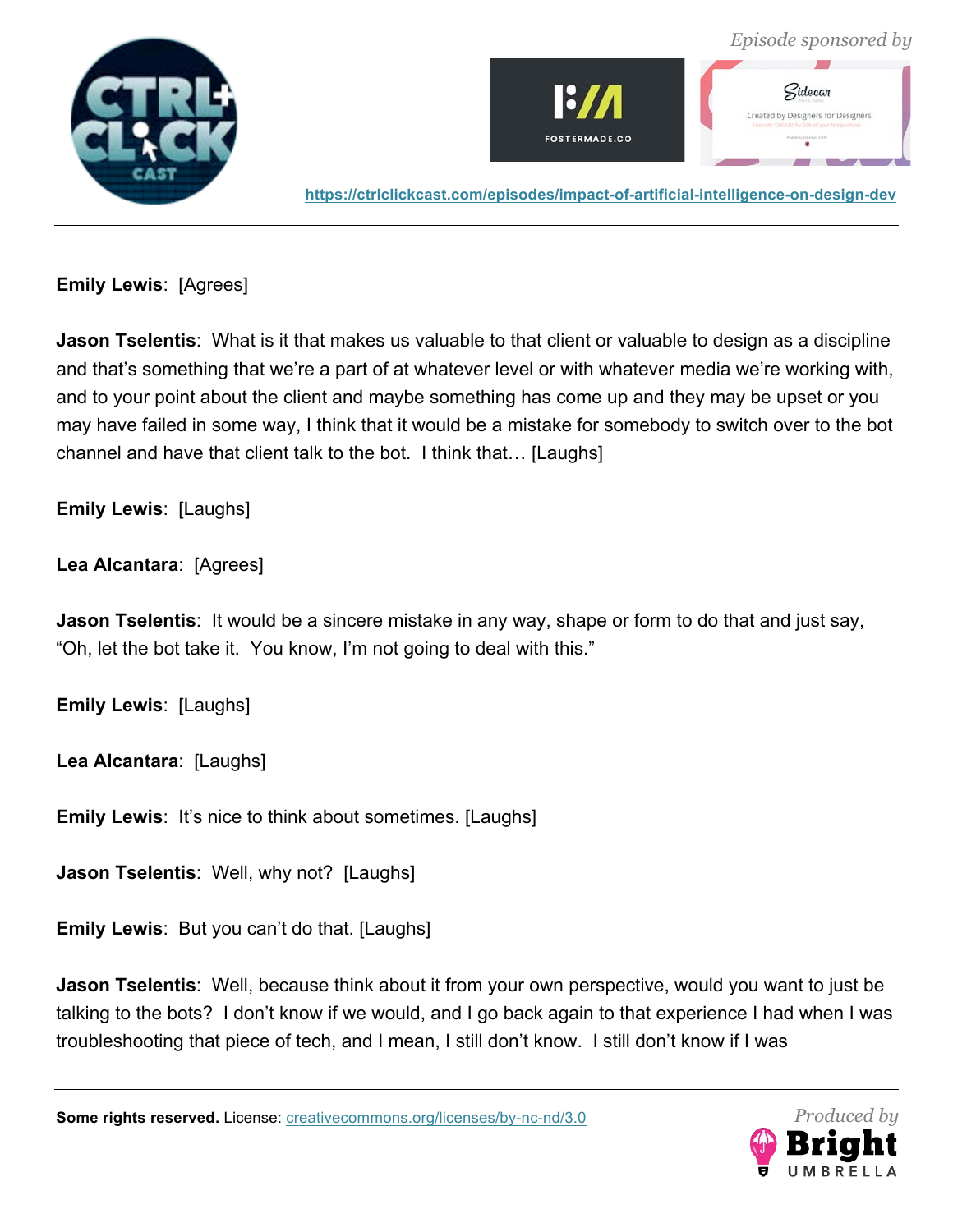



communicating with a bot, and at the end of the day, even now, long after it's happened, if I was, I'm fine with that.

**Emily Lewis**: [Agrees]

**Jason Tselentis**: If I was communicating with the person, I'm fine with that too.

**Emily Lewis**: [Agrees]

**Jason Tselentis**: But I think that the value add that we as designers deliver is one that we're there because of empathy.

**Emily Lewis**: Right.

**Jason Tselentis**: We're there because we empathize with the client. We empathize with the needs that they have, and we empathize with their consumers, their users, whomever it is that they're producing and pushing out, their goods, their services, or products to and for.

**Emily Lewis**: So we've talked a little bit about lots of different things, but one thing we haven't really touched on, and I think it is important to have in this discussion is sort of the ethical implications. You sort of touched on it just then. Would it be appropriate to hand over a "problem client" to your bot to deal with? [Laughs]

**Lea Alcantara**: [Laughs]

**Jason Tselentis**: [Laughs]

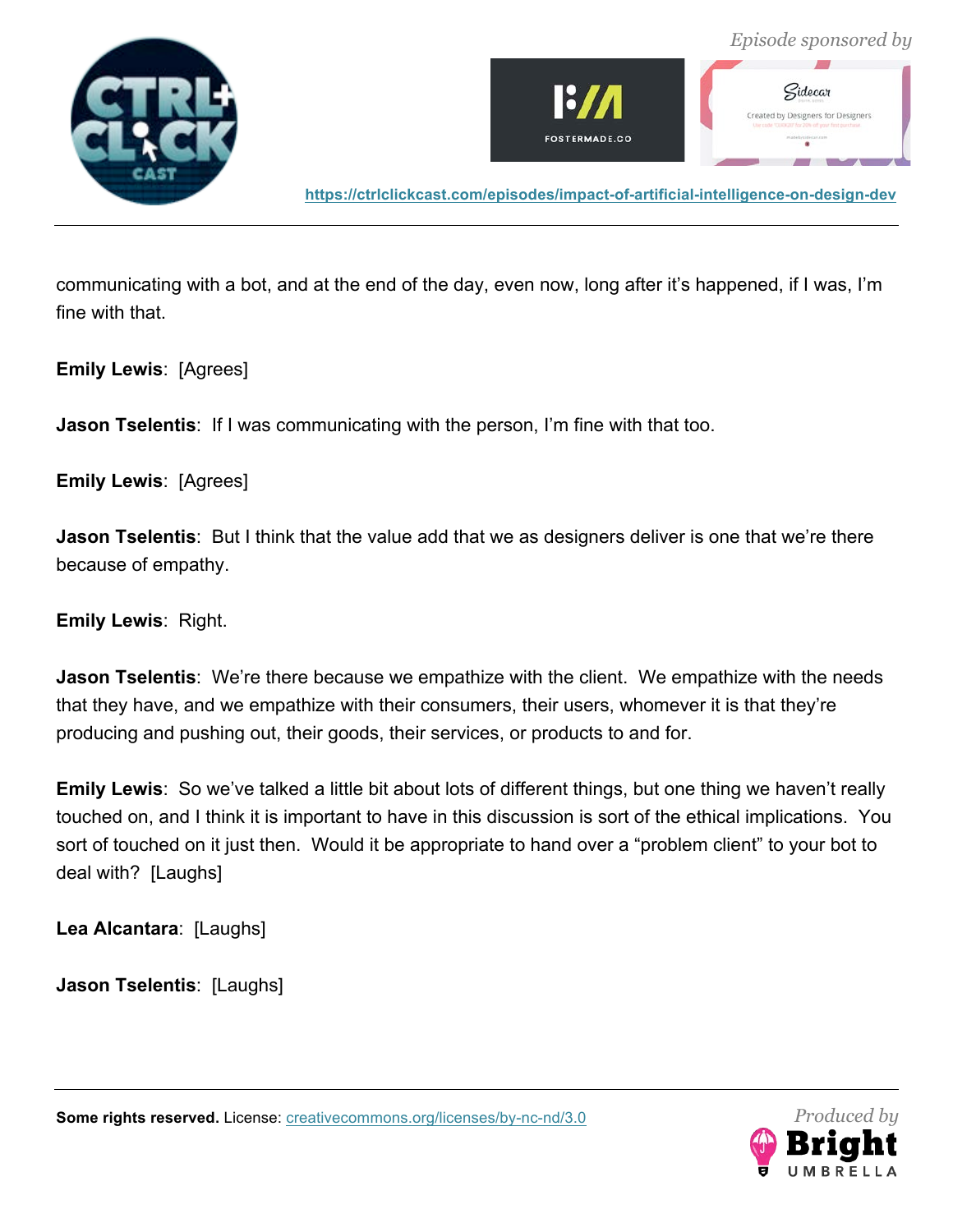



**Emily Lewis**: You know, it's probably not, and that's kind of if you have your own freelance business or you work for someone, then I think that would be an ethical question, whether that's an appropriate course to managing clients.

**Jason Tselentis**: Yeah. That would be up to each individual. It could also be up to the contract that you may have with the client. It may stipulate something to that effect. I've seen contracts that sometimes do determine what kind of media channels are used, whether it's email and phone or inperson or because of distance, sometimes you'll have something in there, a rider about just strictly email, and I don't know, we may see riders in some contracts in the near future that do stipulate something like that under way, shape, form or reason will designer utilize any bots or automated programs to communicate with the client. We might see that. But what if we don't? What if we don't see that and what if it is just up to the designer?

# **Emily Lewis**: [Agrees]

**Jason Tselentis**: I think that it would be severe kind of breach of trust if you were to just switch things over to the bot, and also a bit irresponsible in some ways.

**Emily Lewis**: Right.

**Lea Alcantara**: Well, what I find interesting about this, we had a discussion about just basically ethics in design.

**Emily Lewis**: Ethics & Technology, yeah.

**Lea Alcantara**: Yeah, yeah, and one of the main things you mentioned when you were talking about like AI and stuff like that and that people should take a look at calculus, take a look at machine

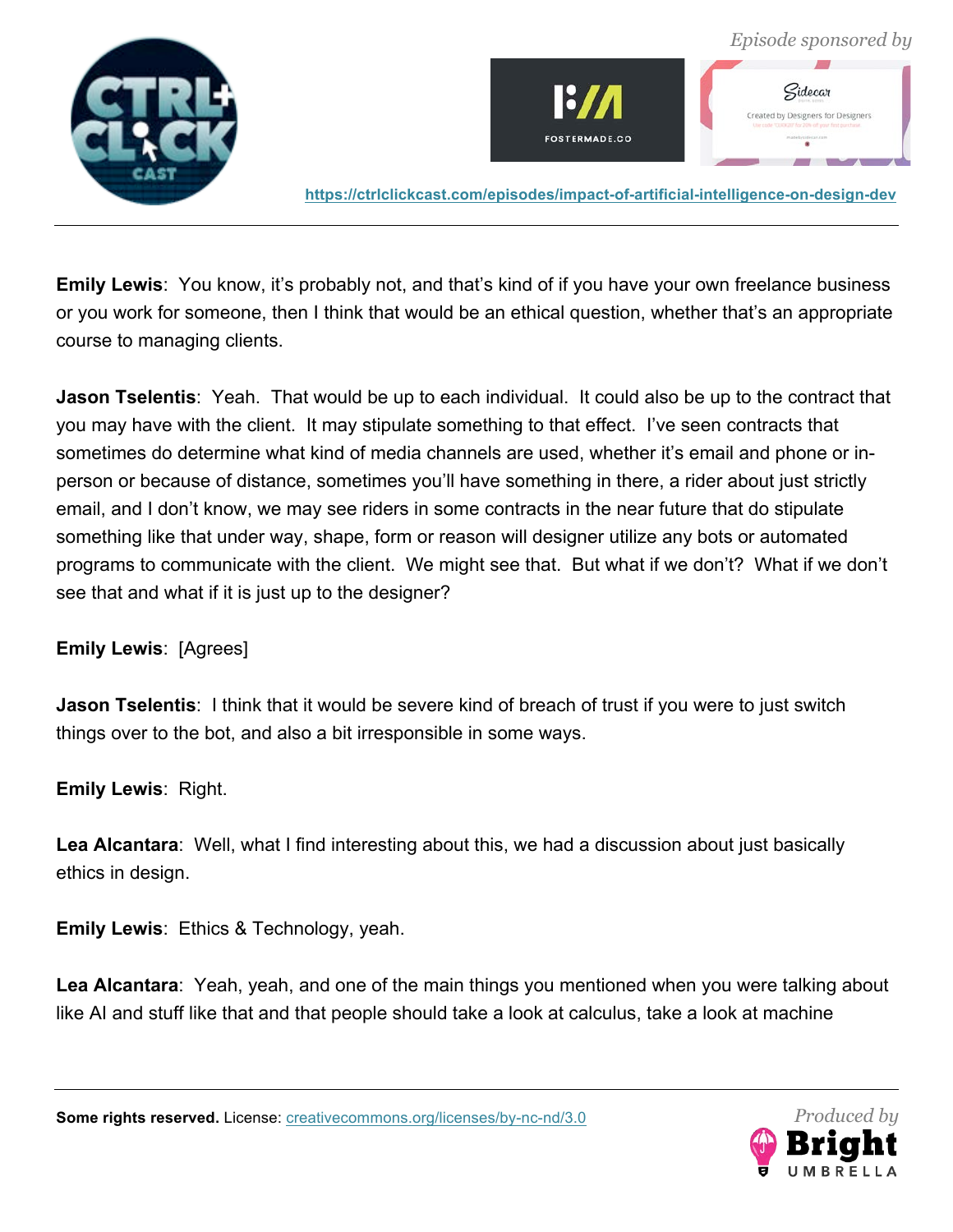



learning and take a look at CompSci, so they understand more processes and foundations. Do you think that ethics course may be required in the future for both designers and developers?

**Jason Tselentis**: Oh, my goodness, absolutely.

**Emily Lewis**: I think it should be there now.

**Lea Alcantara**: Yeah, I know. [Laughs]

## *Timestamp: 00:49:58*

**Jason Tselentis**: Yeah, I think it should be. It should be there now and here at Winthrop University, our Mass Communications students and our Journalism students, they're all required to take a course covering that very thing, and I think that it should be required in not only design curriculum, but also just a designer's own fundamental operations; what do you define as right or wrong, and how do you adhere to those things, what kind of policies do you have in place, and yeah, that is very important. I couldn't agree with you more.

**Emily Lewis**: You know, I even think piggybacking on that idea of taking courses or being informed about that, even building off of ethics and going into a sociology class where you also start learning about things like cultural bias and things like that, because that has an effect on how you view what's right and wrong. [Laughs]

**Jason Tselentis**: Yeah.

**Lea Alcantara**: I definitely think it's still young. It's so complicated because I feel like you mentioned your Journalism students and Communication students, and I know definitely lawyers and doctors, all

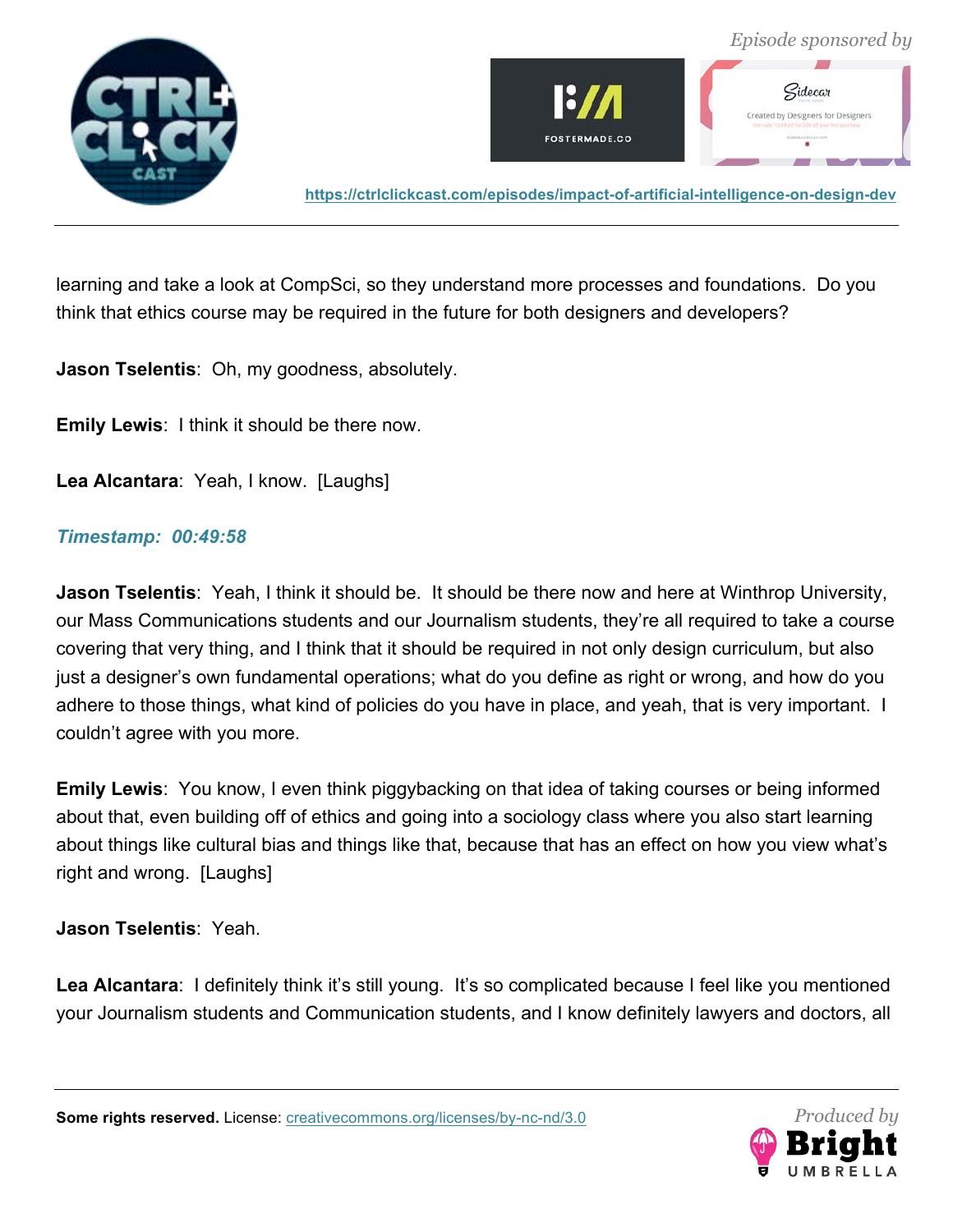



their students are required to take ethics courses, but so far, Technology and CompSci students are not required whatsoever.

**Jason Tselentis**: Yeah, that's a good question. I don't know about that.

**Lea Alcantara**: Right.

**Jason Tselentis**: I haven't looked into whether that's a part of computer science or even digital information design, but you would think that there would be some kind of media law or media ethics as part of the fundamentals, especially when you get to things like security.

**Emily Lewis**: [Agrees]

**Lea Alcantara**: [Agrees]

**Jason Tselentis**: Because security is a right, it's not a privilege, and what are you doing in order to safeguard security and in order to safeguard protection of information. So I would think that that would be part of most students' foundation experience.

**Lea Alcantara**: I'm going to guess no though. I don't think it is because that's why we're having these particular discussions in tech right now where people are… I've been reading some Twitter threads where like Kumail Nanjiani who is a star from HBO's *Silicon Valley*.

**Jason Tselentis**: *Silicon Valley*, yeah, and *The Big Sick*.

**Lea Alcantara**: Yeah.

**Jason Tselentis**: Yeah, I'm familiar with him, yeah.

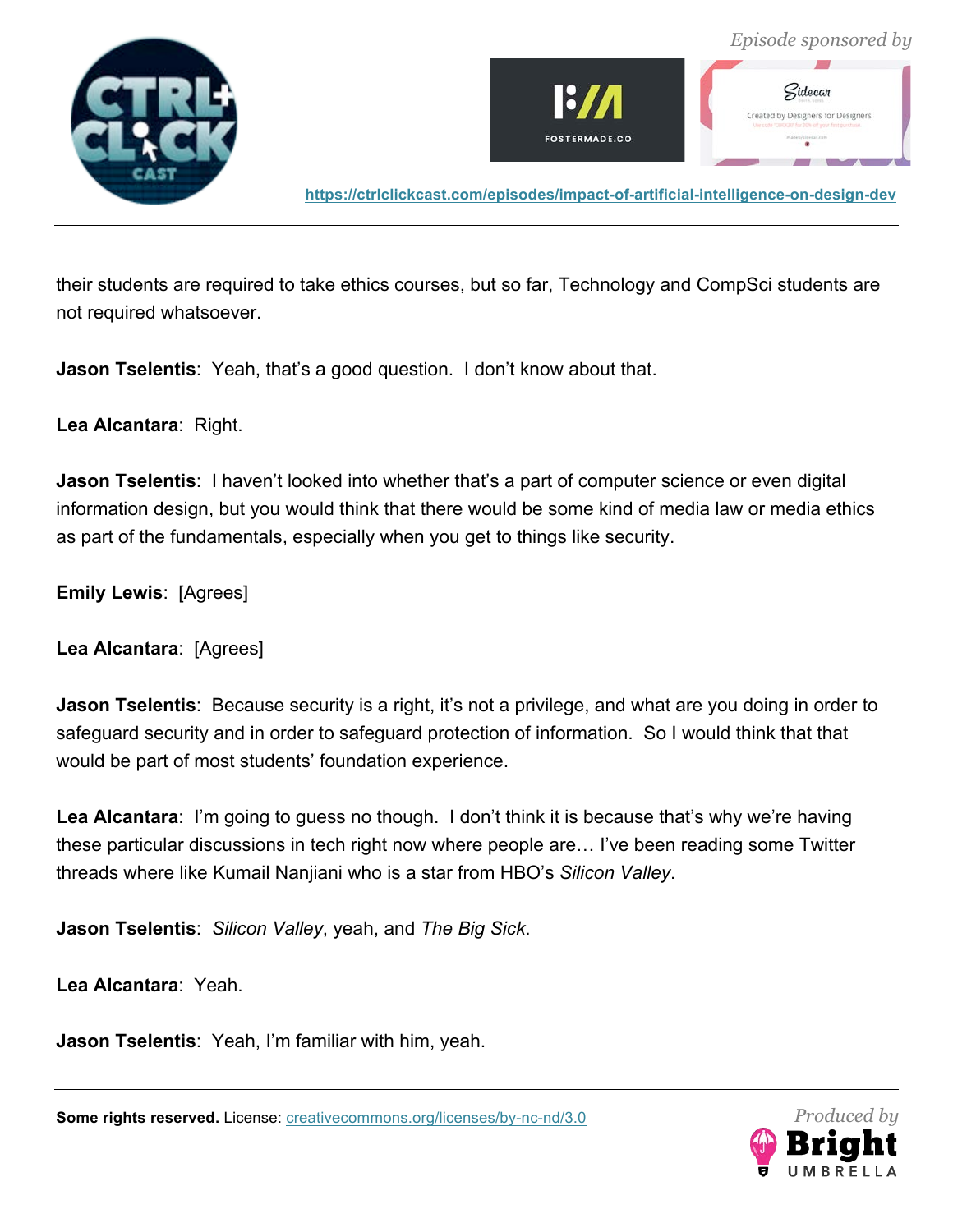



**Lea Alcantara**: Yeah, so he and his group of actors, obviously they did research. They went to the Google Campus and as actors they always ask lots of questions about context and things like that to get into the role, and they asked a couple of like ethical questions as in like, "Well, who's responsible for deciding if this is the right thing to do, like that this tool should even be made?" And Kumail in the Twitter thread was like they looked at him completely shocked that he was even asking this question.

**Jason Tselentis**: Wow.

**Emily Lewis**: [Laughs]

**Lea Alcantara**: And it said it told him that no one is having these discussions at the Campuses.

**Emily Lewis**: That's my gut feeling that that's what's happening.

**Lea Alcantara**: Yeah, that's my gut feeling because it was like swept aside as in like, "Oh, someone is going to deal with that," but he's like, "But I'm asking you and you're the one coding, and so if someone else is dealing with that, but you're the one making the thing, then who's actually questioning these particular items."

**Emily Lewis**: And that's scary to contemplate in and of itself.

**Lea Alcantara**: Right.

**Emily Lewis**: But then if you add the focus of this discussion where things may be evolving, to imagine that it evolves without that as the foundation, that's scary.

**Jason Tselentis**: Yeah.

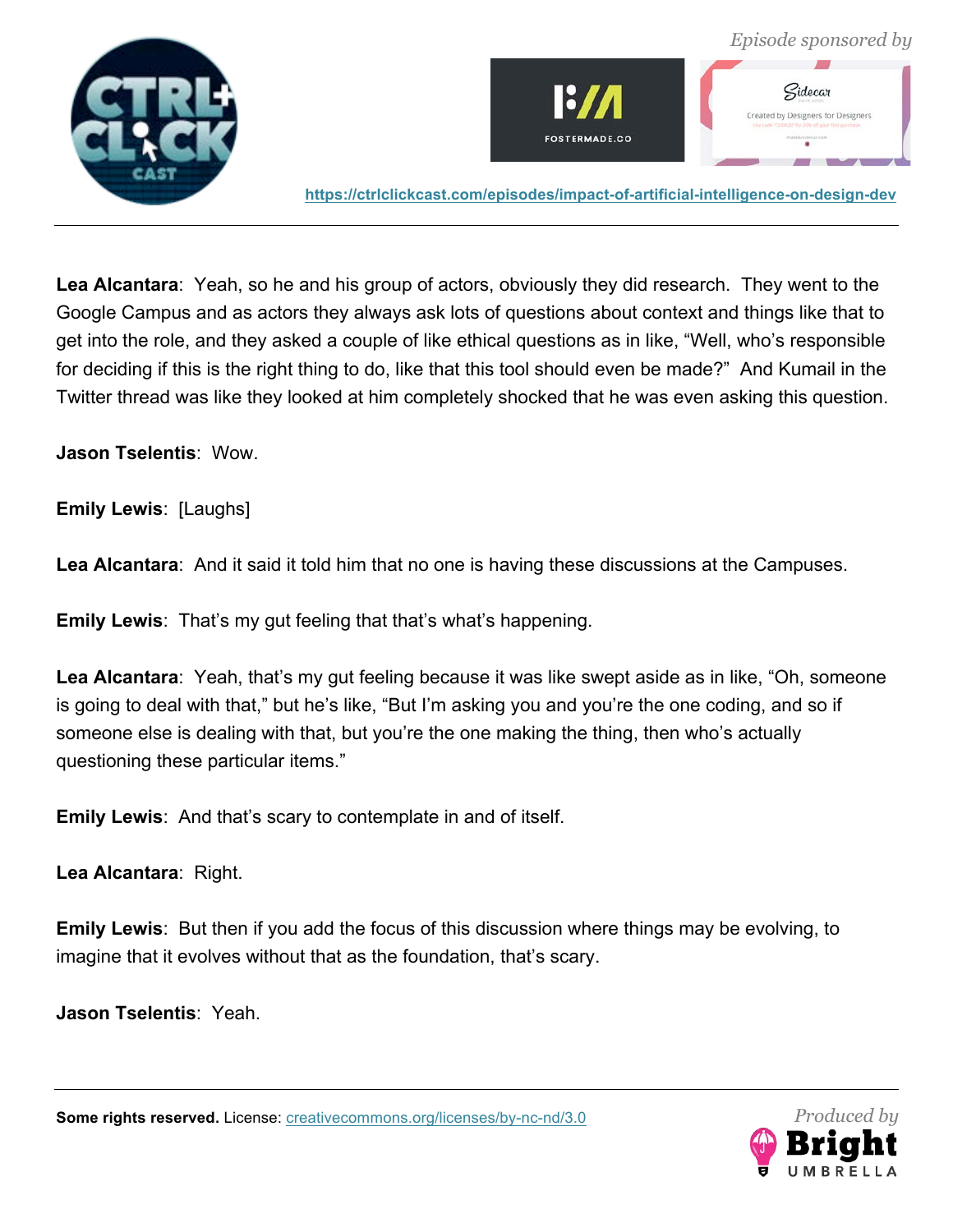



**Lea Alcantara**: I think that scares me more with the AI and machine learning than anything like in terms of how thoughtful are people being about creating the tools than the tools themselves, because at the end of the day, who created the tools? It's humans. So any flaws that the tool has is a humancreated flaw.

**Jason Tselentis**: Yeah.

**Emily Lewis**: Interesting times. [Laughs]

**Lea Alcantara**: [Laughs]

**Emily Lewis**: Well, before we finish up, Jason, you did mention a book earlier on, but are there any other resources that designers, front-end developers should check out if they're interested in learning more about AI and machine learning?

**Jason Tselentis**: Yeah, that book by Pedro Domingos I had mentioned, *The Master Algorithm*, is a really great book to pick up. There's another book, too, that I read maybe a month or so ago, it's called *The Information*, and it's by James Gleick, and it covers computers, it covers algorithms, it covers Google and search engines and things like that, and it's kind of a history of sorts, and it's a good way to give you a perspective on what you might think as a computer and then it also makes you question some things that you never would have thought about like, "Oh, that's a computer? That's communication?" And like, "Oh, okay."

Lea Alcantara: Well, that's all the time we have for today, but before we finish up, we've got our rapid fire ten questions so our listeners can get to know you a bit better.

**Jason Tselentis**: Hmm.

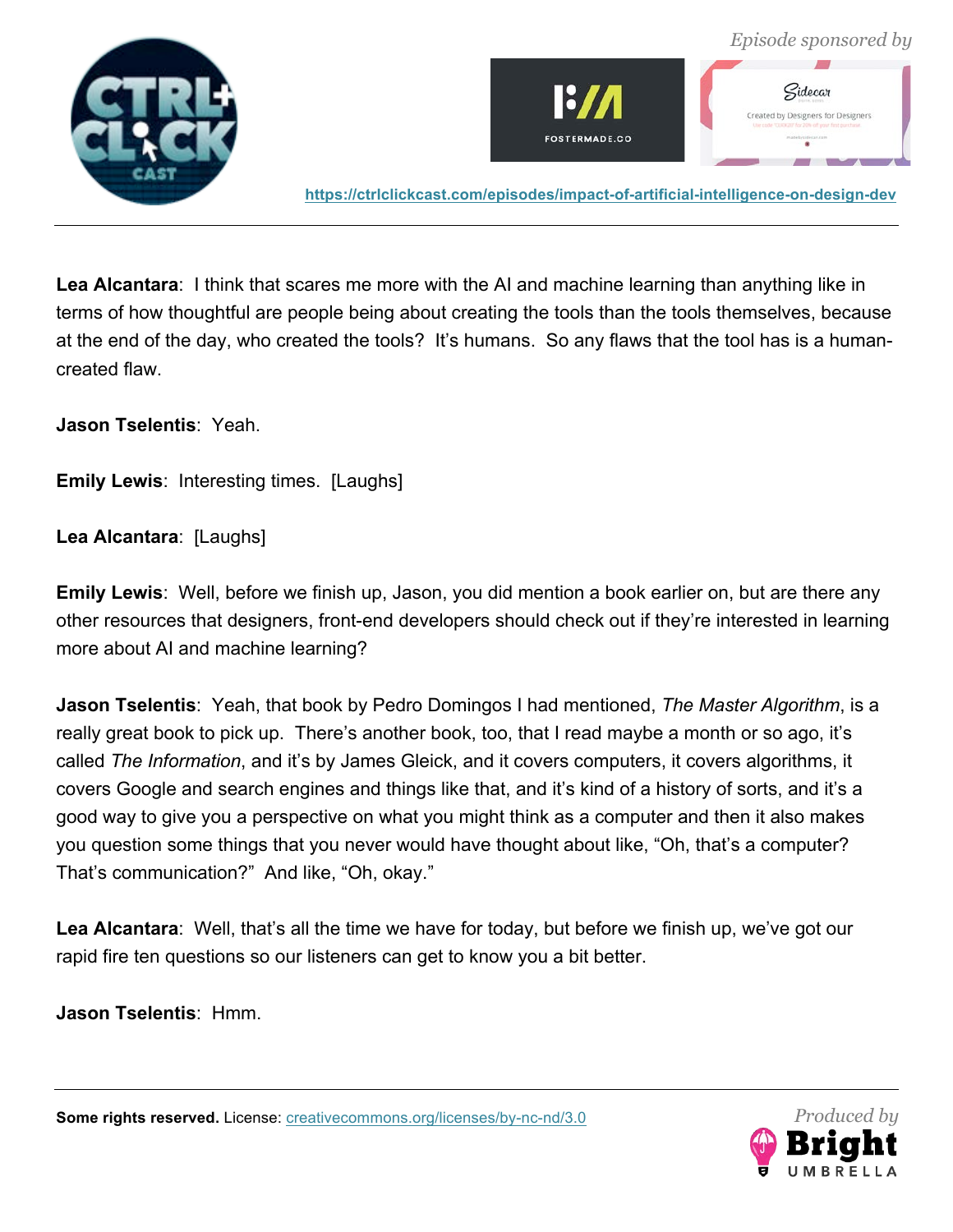



**Lea Alcantara**: Are you ready, Jason?

**Jason Tselentis**: Sure, let's do this, yeah. [Laughs]

**Lea Alcantara**: Okay. [Laughs]

**Emily Lewis**: [Laughs]

**Lea Alcantara**: First question, introvert or extrovert?

**Jason Tselentis**: Oh, probably an introvert. [Laughs] Yeah.

**Emily Lewis**: Right. The power is going to be out for the next week. What food from the fridge do you eat first?

**Jason Tselentis**: Oh, that's a tough one. Oh, almonds and dates. That's really my go-to, yeah.

**Lea Alcantara**: [Laughs]

**Emily Lewis**: Nice.

**Jason Tselentis**: And I do my almonds in the fridge because they stay crunchier that way, yeah. [Laughs]

**Lea Alcantara**: Oh, good tip.

**Jason Tselentis**: Yeah.

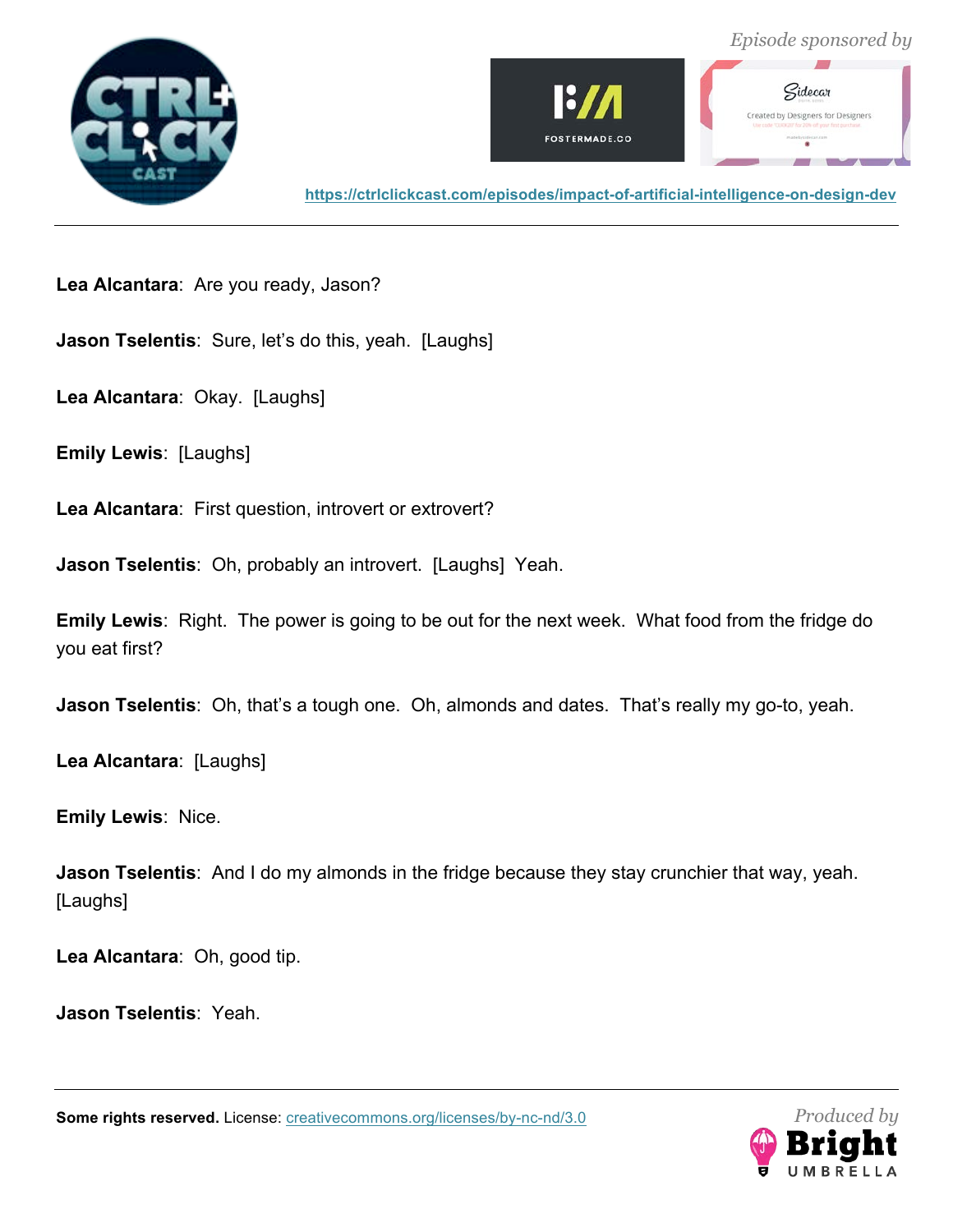





**Lea Alcantara**: What's your favorite website for fun?

**Jason Tselentis**: Gosh, any more, it does tend to be Twitter. [Laughs]

**Lea Alcantara**: [Agrees]

**Jason Tselentis**: And I know that's not really a website, but I do tend to go to Twitter for fun, and really also IMDB.

**Emily Lewis**: [Agrees]

**Jason Tselentis**: Yeah.

**Emily Lewis**: [Agrees]

**Lea Alcantara**: Right.

**Jason Tselentis**: IMDB, the Internet Movie DataBase.

**Lea Alcantara**: Yeah.

**Jason Tselentis**: I think that's what IMDB stands for.

**Lea Alcantara**: Yeah, yeah.

**Emily Lewis**: Yeah.

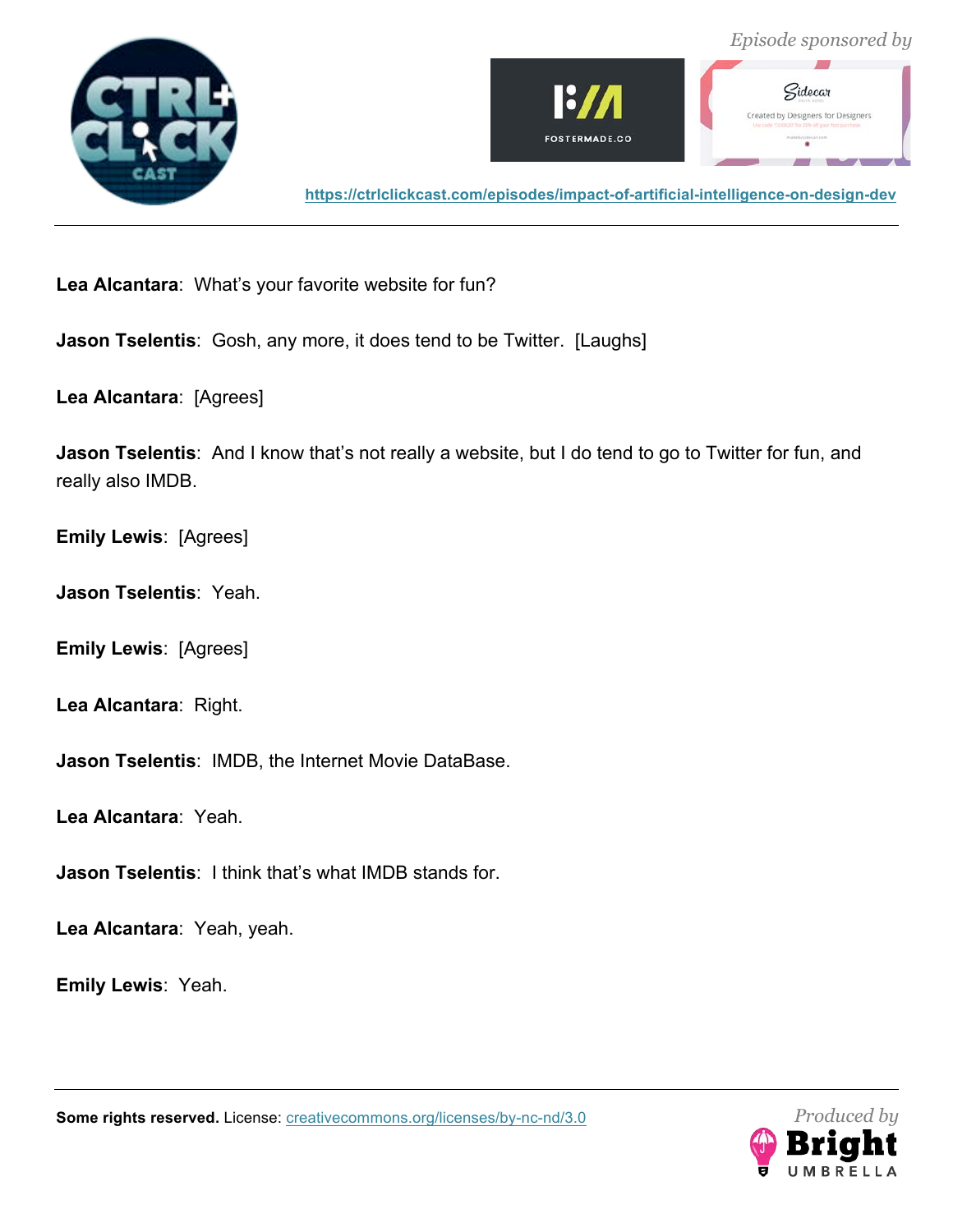





**Jason Tselentis**: But yeah, it helps me kind of get up to speed on movies from the past and present and future, and I love movies.

**Emily Lewis**: What's the last thing you read?

**Jason Tselentis**: Completely, the last thing that I read completely would have been *The Informa*t*ion*, that book that I talked about earlier.

**Lea Alcantara**: [Agrees]

**Jason Tselentis**: And right now on my nightstand, I've got two books that I'm reading and I haven't finished them yet. One is *Ready Player One*.

**Lea Alcantara**: Oh yeah, yeah.

**Emily Lewis**: Oh yeah.

**Jason Tselentis**: Yeah, yeah, and I'm on my like third attempt to read that book. I still haven't finished it. I don't know what's wrong with me. I just can't get through it.

**Lea Alcantara**: [Laughs]

**Emily Lewis**: [Laughs]

**Jason Tselentis**: I feel terrible admitting that, but then the other book is all about the comic book war between Marvel and DC.

**Lea Alcantara**: Oh my.

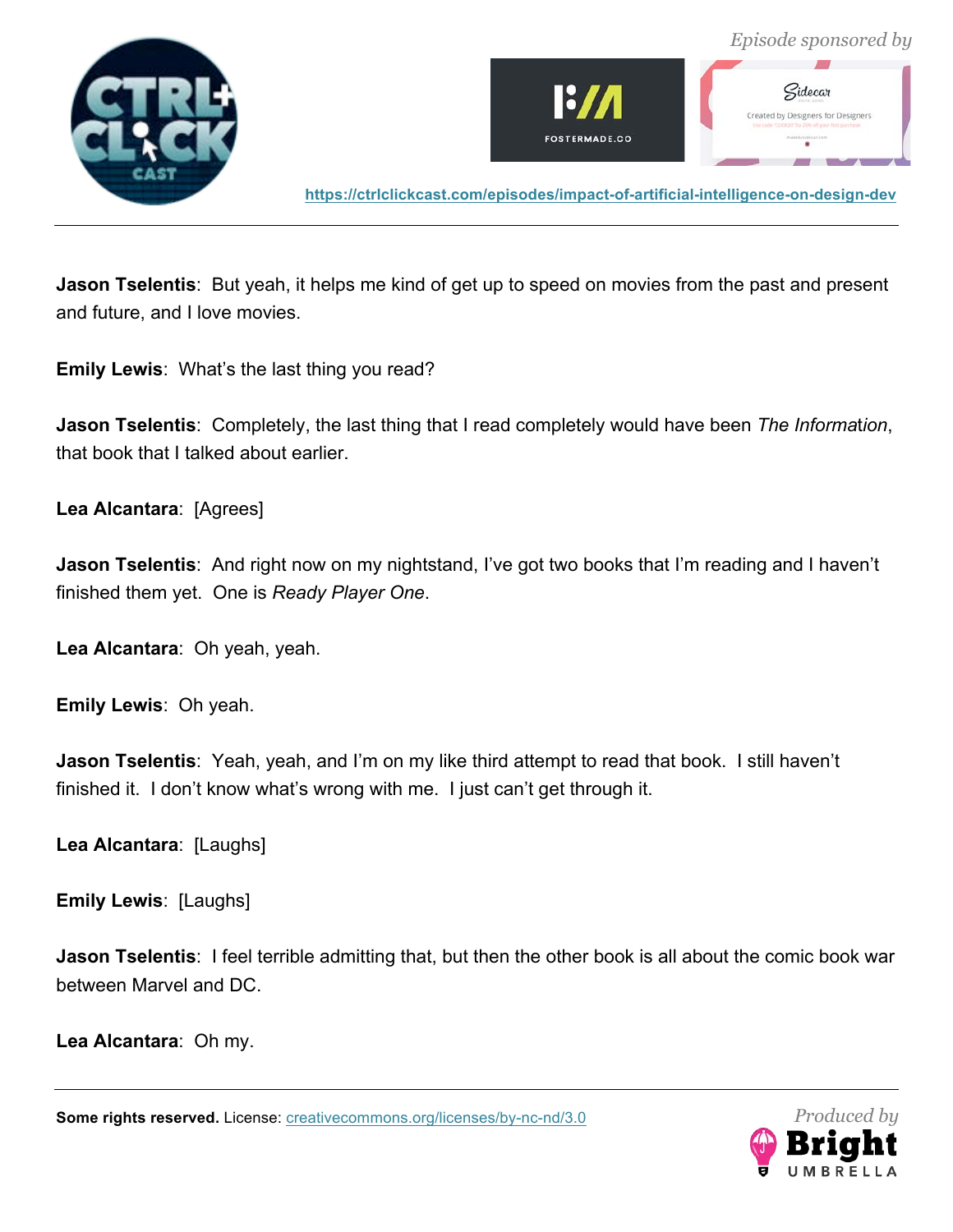





**Emily Lewis**: Ooh.

**Jason Tselentis**: So yeah, I've got two different things on my side table.

**Lea Alcantara**: What's the best piece of professional advice you've received?

**Jason Tselentis**: I think that the one thing that always just kind of stuck with me is that you really got to have resilience.

**Lea Alcantara**: [Agrees]

**Jason Tselentis**: You've just got to be durable and you've got to be able to pick things up and get right back out there because it's not going to be easy. None of it is going to be easy.

**Emily Lewis**: That is good advice. I wish someone had told me that before. [Laughs]

**Lea Alcantara**: Yeah, totally. [Laughs]

**Jason Tselentis**: [Laughs]

**Emily Lewis**: What's the worst piece of professional advice you've received?

**Jason Tselentis**: Oh, golly, yeah.

**Lea Alcantara**: [Laugs]

**Emily Lewis**: [Laughs]

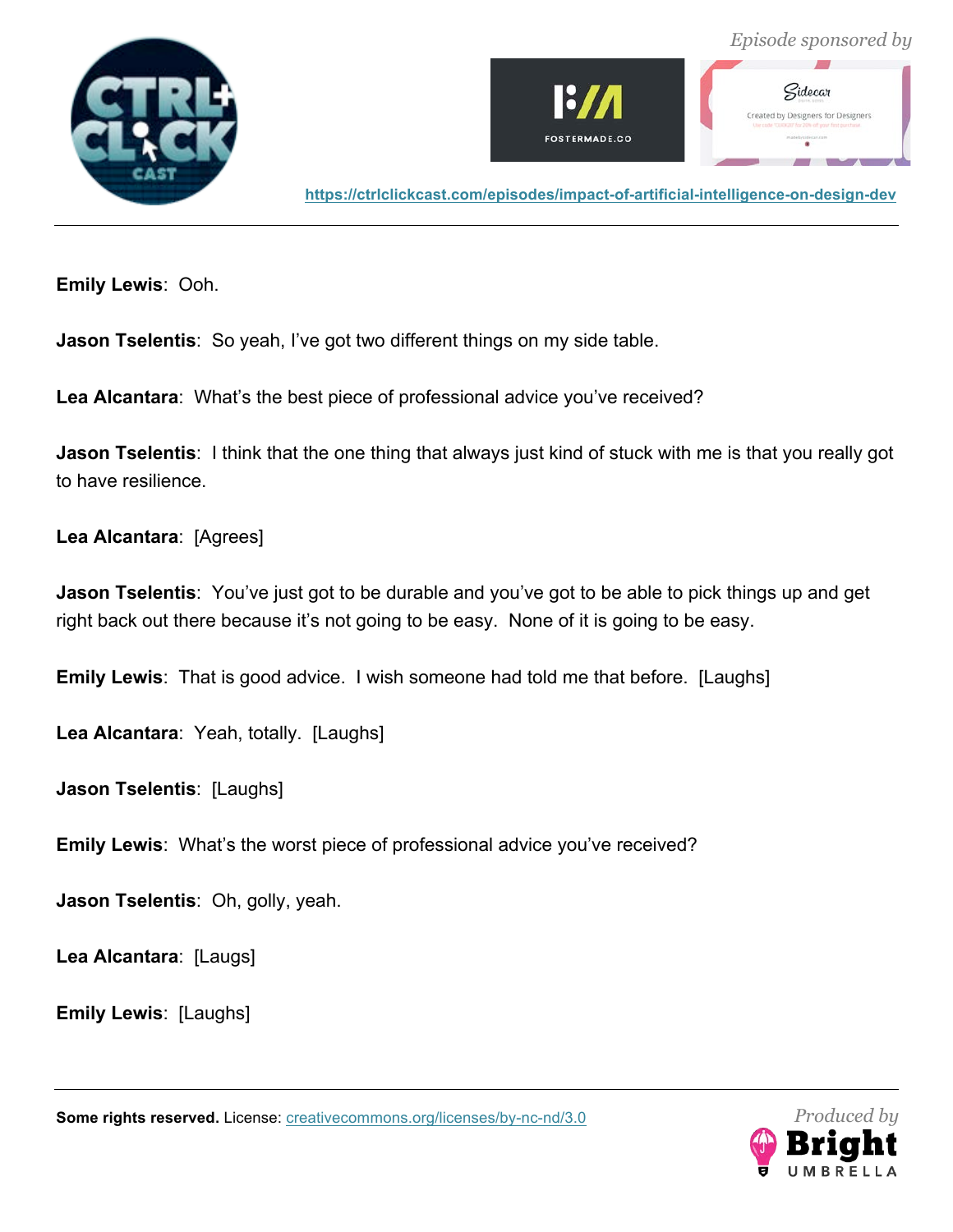



**Jason Tselentis**: I've heard a lot of bad advice over the years. I think the one that probably sticks with me is – I cannot remember who said it, but there was somebody at one point who said, and it might have been just an offhanded remark like, "Oh, you know, don't worry about burning any bridges. Just, you know…" [Laughs]

**Lea Alcantara**: [Laughs]

**Emily Lewis**: [Laughs]

**Jason Tselentis**: I know. I'm like, "Who says that?" But basically, it was just like, "You do you. You know, don't worry about that. You set those bridges ablaze if you need to. Blow them up!"

**Lea Alcantara**: [Laughs]

**Emily Lewis**: [Laughs]

**Jason Tselentis**: But I cannot remember though for the life of me who that was, but that stuck with me. Yeah.

**Lea Alcantara**: [Laughs]

**Emily Lewis**: [Laughs]

**Lea Alcantara**: What's your favorite color?

**Jason Tselentis**: Probably green, yeah.

**Emily Lewis**: All right, if you could take us to one restaurant in your town, where would we go?

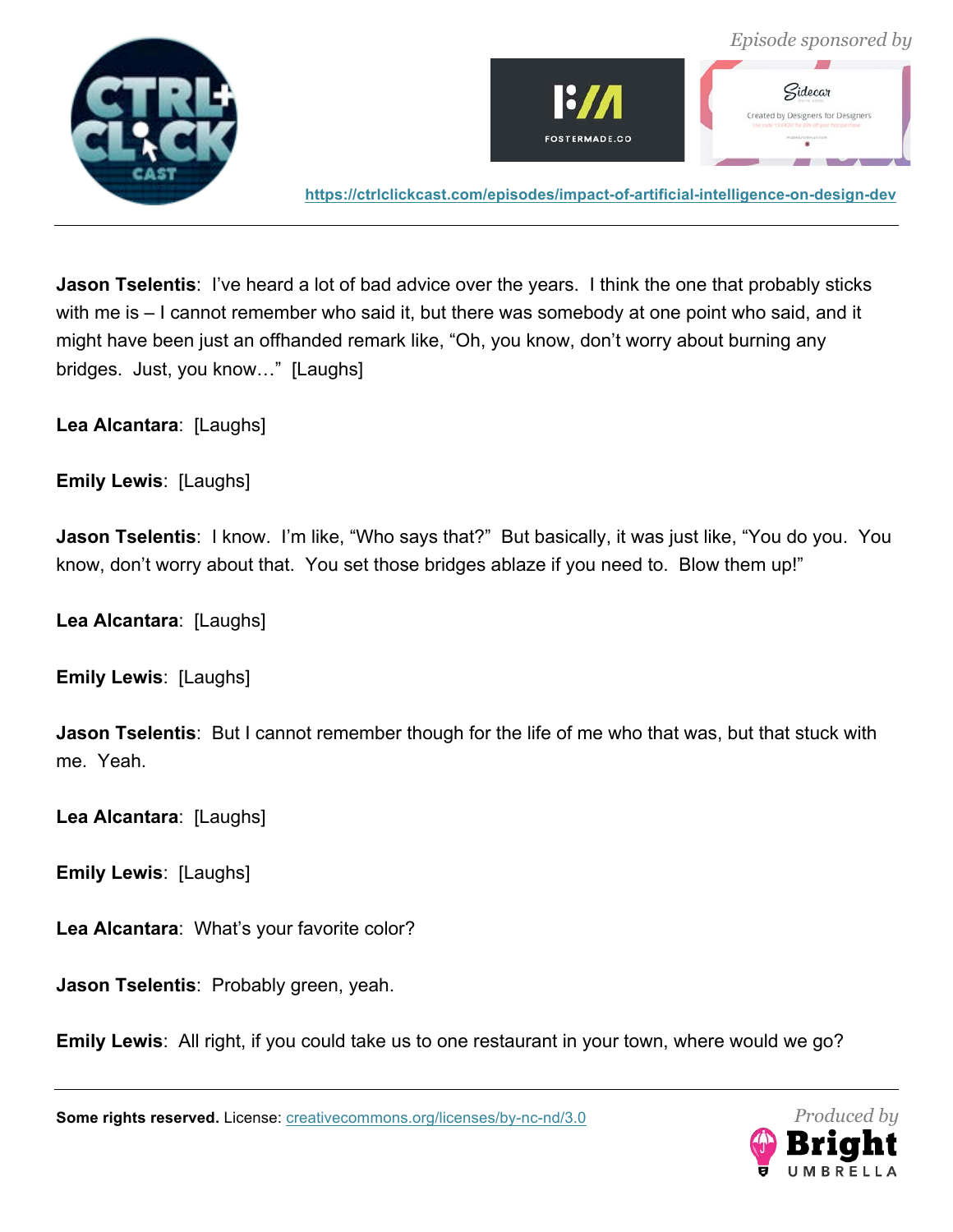



**Jason Tselentis**: Oh boy, so there is a really cool kind of French café bakery and there are a couple of them scattered throughout the Charlotte, North Carolina and the Rock Hill, South Carolina region, and it's called Amélie's [French Bakery & Café]

**Emily Lewis**: Oh.

**Jason Tselentis**: And it's just such a cute little quaint French bistro and all the artwork there is French and the pastries are amazing, the cookies are amazing, it's really good stuff.

**Emily Lewis**: I have actually been there. I know what you're talking about. [Laughs]

**Jason Tselentis**: Really?

**Emily Lewis**: Yeah.

**Jason Tselentis**: Oh wow.

**Emily Lewis**: It was many years ago before I left the East Coast, but yeah. [Laughs]

**Lea Alcantara**: Very cool.

**Emily Lewis**: Small world.

**Jason Tselentis**: Yeah. [Laughs]

**Lea Alcantara**: What's your favorite board game?

**Jason Tselentis**: Oh, it's got to be Monopoly easily, yeah.

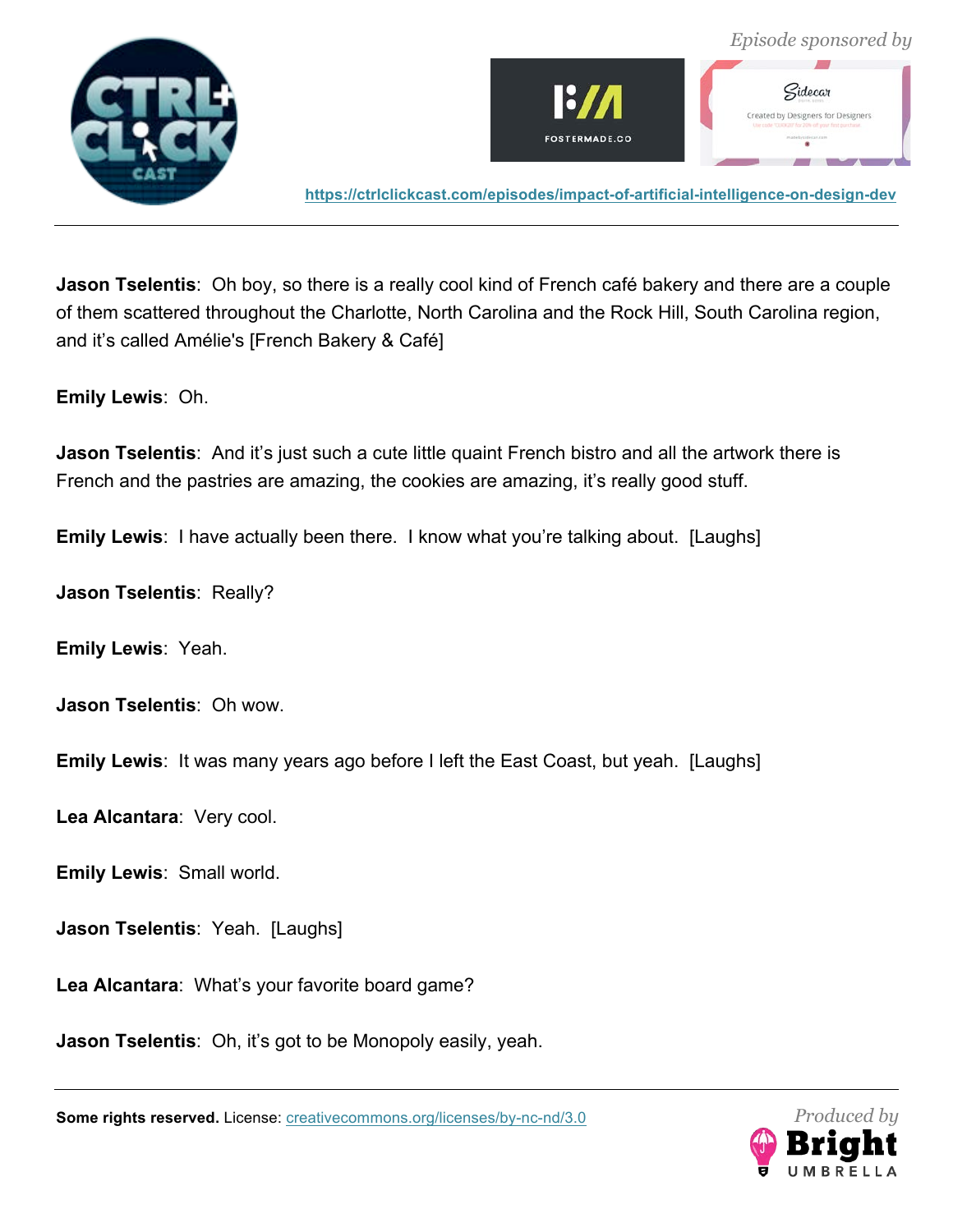



**Emily Lewis**: [Laughs]

**Jason Tselentis**: I love playing chess, too, with my boys, but Monopoly, I've got a very special place in my heart when it comes to Monopoly.

**Emily Lewis**: [Laughs]

**Jason Tselentis**: Usually at the end of every school year, it's become a ritual. My sons and I will get Monopoly out and that's kind of how we break into the summer and also just keep on our math skills.

**Lea Alcantara**: Oh.

**Jason Tselentis**: Ever since they were in, golly, probably as young as like first grade, we'd play Monopoly, when they were that young.

**Lea Alcantara**: Oh.

**Jason Tselentis**: Just to kind of help them keep up with math and stick with math, and my youngest son has beaten me so many times now.

**Emily Lewis**: [Laughs]

**Jason Tselentis**: He's getting really good.

**Emily Lewis**: I love that. All right, last question, Hulu or Netflix?

**Jason Tselentis**: Netflix, yeah.

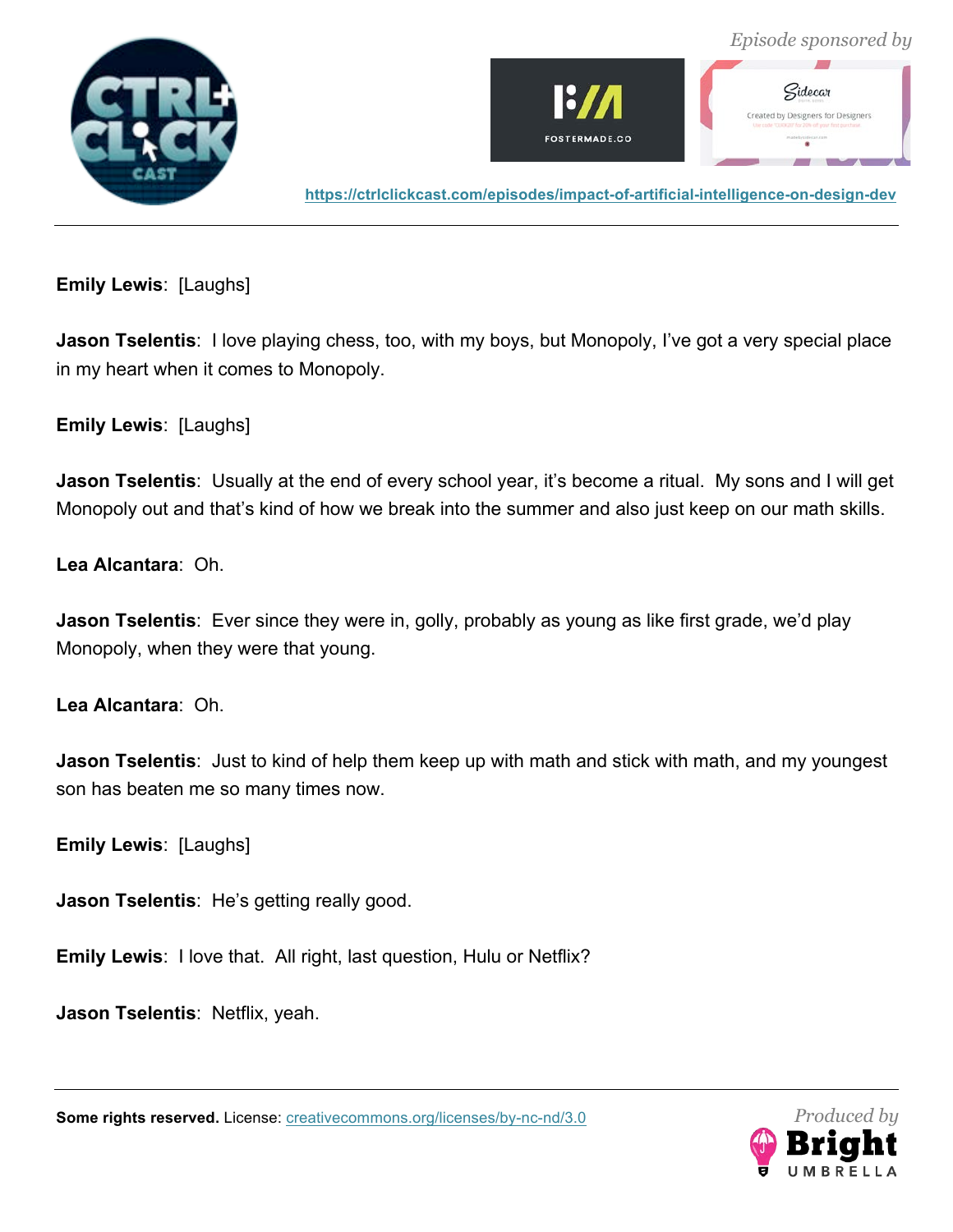



**Emily Lewis**: [Laughs]

**Jason Tselentis**: I had Hulu for a while, and it's funny you bring that up this Hulu/Netflix question [laughs] because I'm actually looking to get back my Hulu subscription because there are a couple of shows on there that I really want to watch.

**Emily Lewis**: [Agrees]

**Jason Tselentis**: But at this very moment, I have to say Netflix.

**Emily Lewis**: [Laughs]

**Lea Alcantara**: So that's all the time we have for today. Thanks for joining the show.

**Jason Tselentis**: Thank you. It was a real pleasure and an honor and a privilege. Thank you so much for having me.

**Emily Lewis**: In case our listeners want to follow up with you, where can they find you online, Jason?

**Jason Tselentis**: Yeah, the best place would be Twitter, that's where I'm ranting and breathing. [Laughs]

**Lea Alcantara**: [Laughs]

**Emily Lewis**: [Laughs]

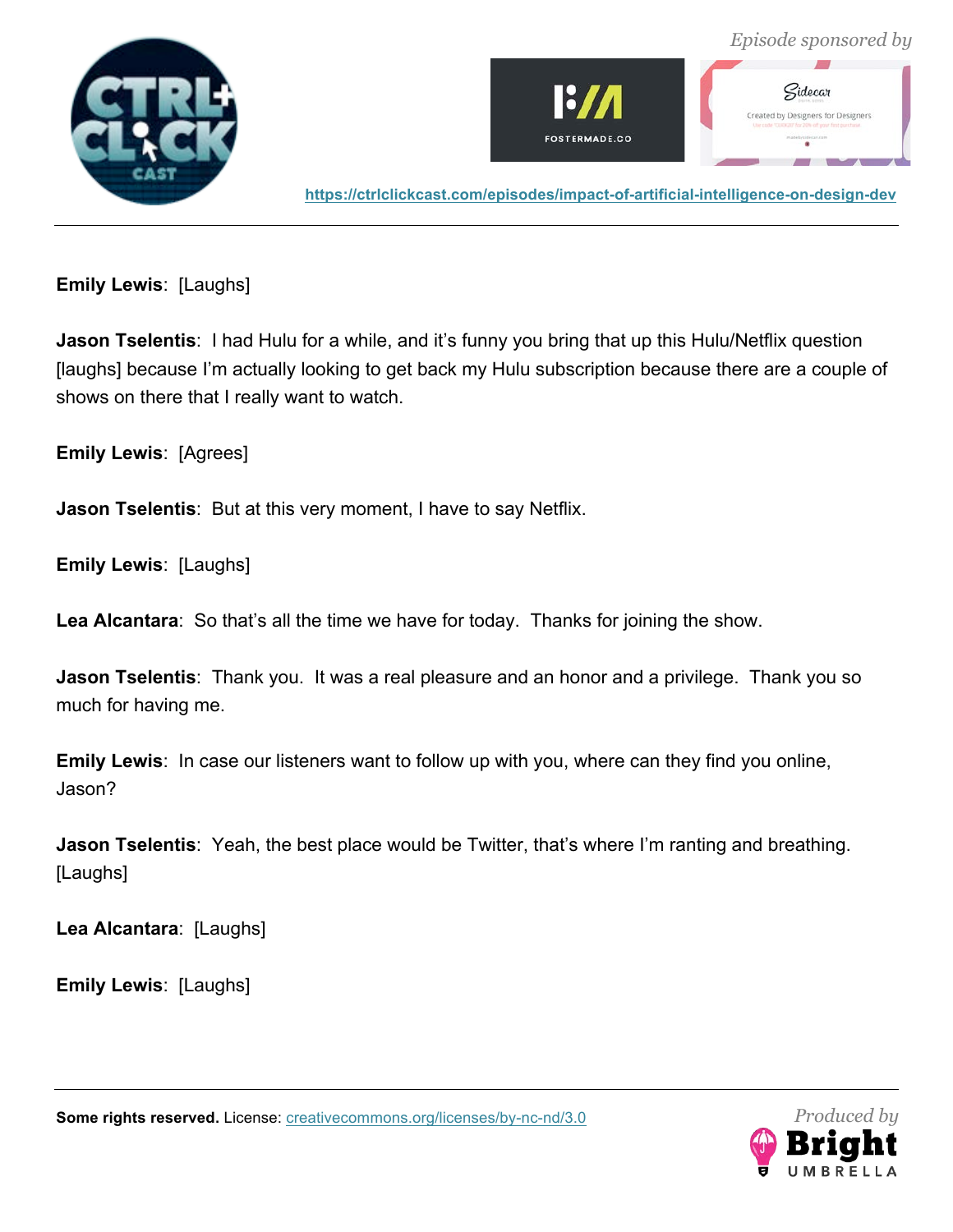



**Jason Tselentis**: And I'm putting other tips out there about almonds and dates and how to preserve other snacks of mine.

**Lea Alcantara**: [Laughs]

**Emily Lewis**: [Laughs]

**Jason Tselentis:** And my Twitter handle is **@**jasontselentis.

[Music starts]

**Emily Lewis**: Awesome. This was a really interesting conversation.

**Lea Alcantara**: Yeah.

**Emily Lewis**: Thank you so much for joining us.

**Jason Tselentis**: Thank you very much for having me.

Lea Alcantara: CTRL+CLICK is produced by **Bright Umbrella**, a web services agency invested in education and social good. Today's podcast would not be possible without the support of this episode's sponsors! Many thanks to **Foster Made and Sidecar!** 

**Emily Lewis**: We'd also like to thank our hosting partner: Arcustech.

**Lea Alcantara**: And thanks to our listeners for tuning in! If you want to know more about CTRL+CLICK, make sure you follow us on Twitter @ctriclickcast or visit our website,